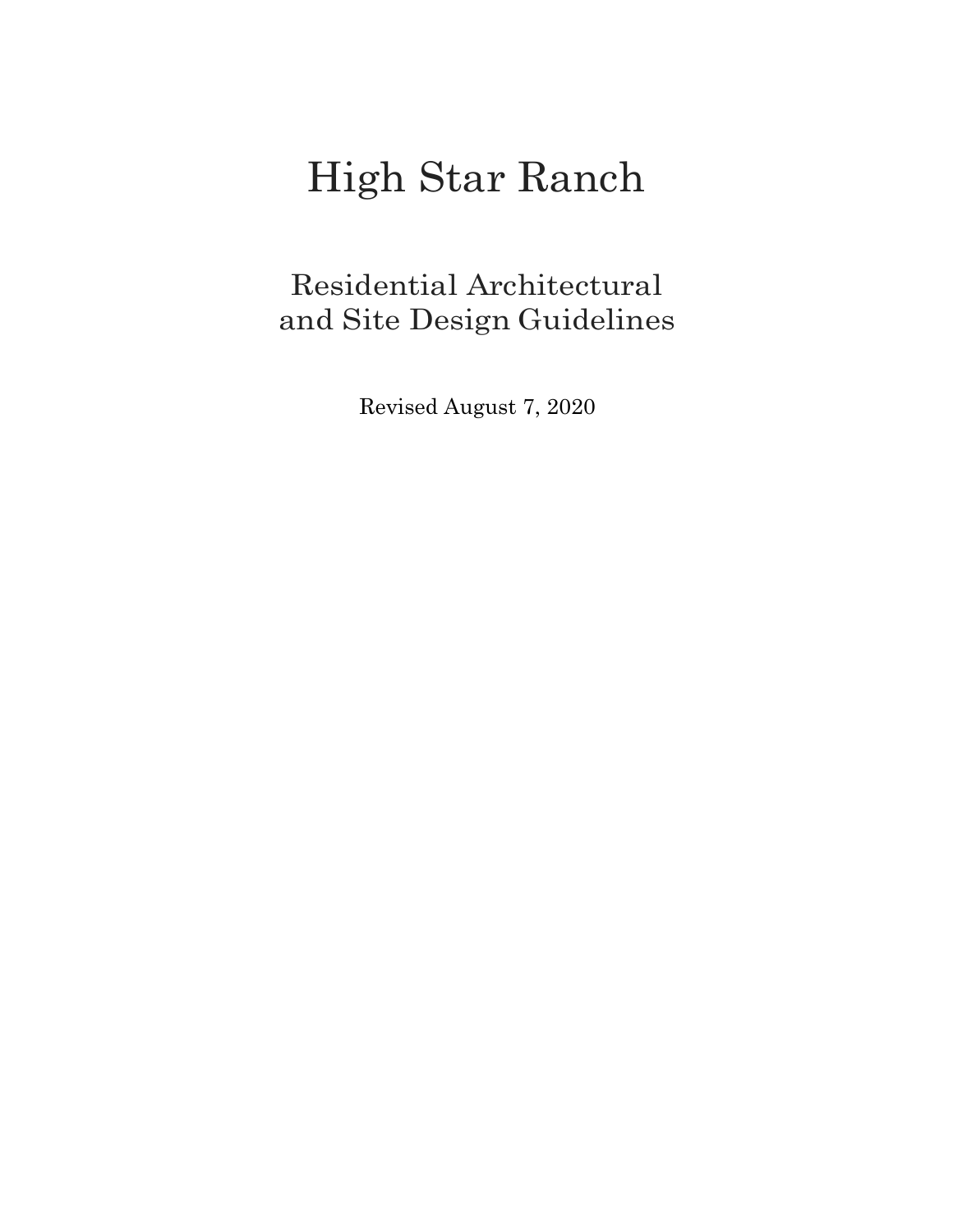# TABLE OF CONTENTS

| I.                            | <b>INTRODUCTION</b>                                       |  |
|-------------------------------|-----------------------------------------------------------|--|
|                               |                                                           |  |
|                               |                                                           |  |
| II.                           | SITE PLANNING DESIGN GUIDELINES                           |  |
|                               | Site Evaluation 3                                         |  |
|                               | Building envelope or property line setbacks Locations 4   |  |
|                               | Site Development 5                                        |  |
|                               | Landscape Areas 5                                         |  |
|                               |                                                           |  |
|                               | Outdoor Living Spaces_ 7                                  |  |
|                               | Landscape Walls, Fences and Retaining Walls_____________7 |  |
| Wildfire Safety Measures 1994 |                                                           |  |
|                               |                                                           |  |
|                               | Roadways, Driveways and other Paved Surfaces___________9  |  |
|                               | Garages and Garage Door Locations 10                      |  |
|                               | Lighting 10                                               |  |
|                               | Utility Easements 11                                      |  |
|                               |                                                           |  |

## III. GENERAL ARCHITECTURAL CHARACTER

| <b>Architectural Theme</b>   |  |
|------------------------------|--|
|                              |  |
| <b>Design Considerations</b> |  |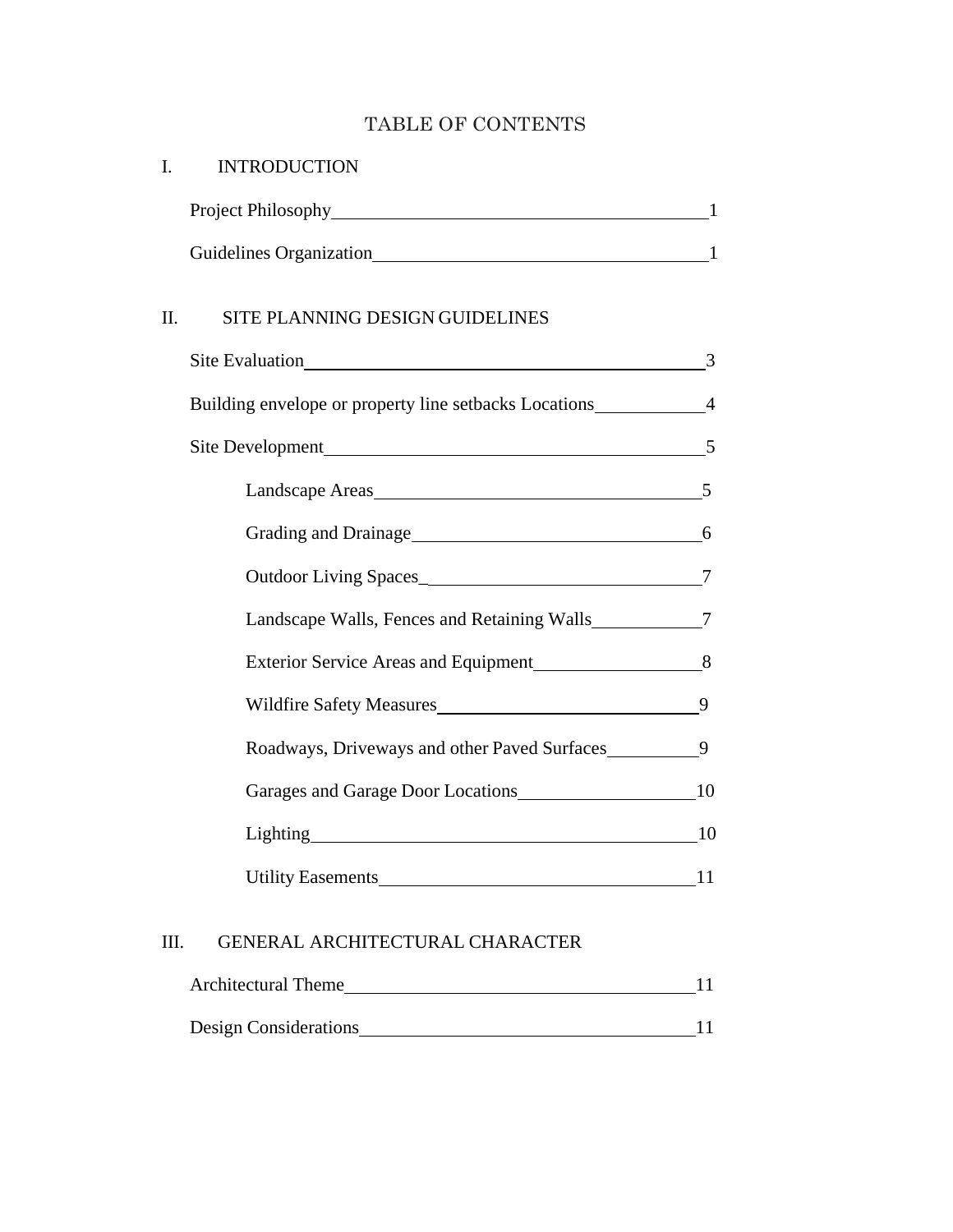| Form                      |  |
|---------------------------|--|
| <b>Exterior Materials</b> |  |
| Design Expression         |  |

#### IV. ARCHITECTURAL DESIGN GUIDELINES

| 14   |
|------|
|      |
| 15   |
|      |
|      |
|      |
| - 19 |
| 19   |
| 22   |

# V. CONSTRUCTION REQUIREMENTS

|                                                          | 23 |
|----------------------------------------------------------|----|
| <b>Construction Trash Receptacles and Debris Removal</b> | 24 |
| Sanitary Facilities                                      | 25 |
| Daily Operations                                         | 25 |
| Site Visitations                                         | 25 |
| Construction and Vehicular Access, Parking and Uses 25   |    |
| Use of Firearms                                          | 26 |
| Alcohol and Controlled Substances                        |    |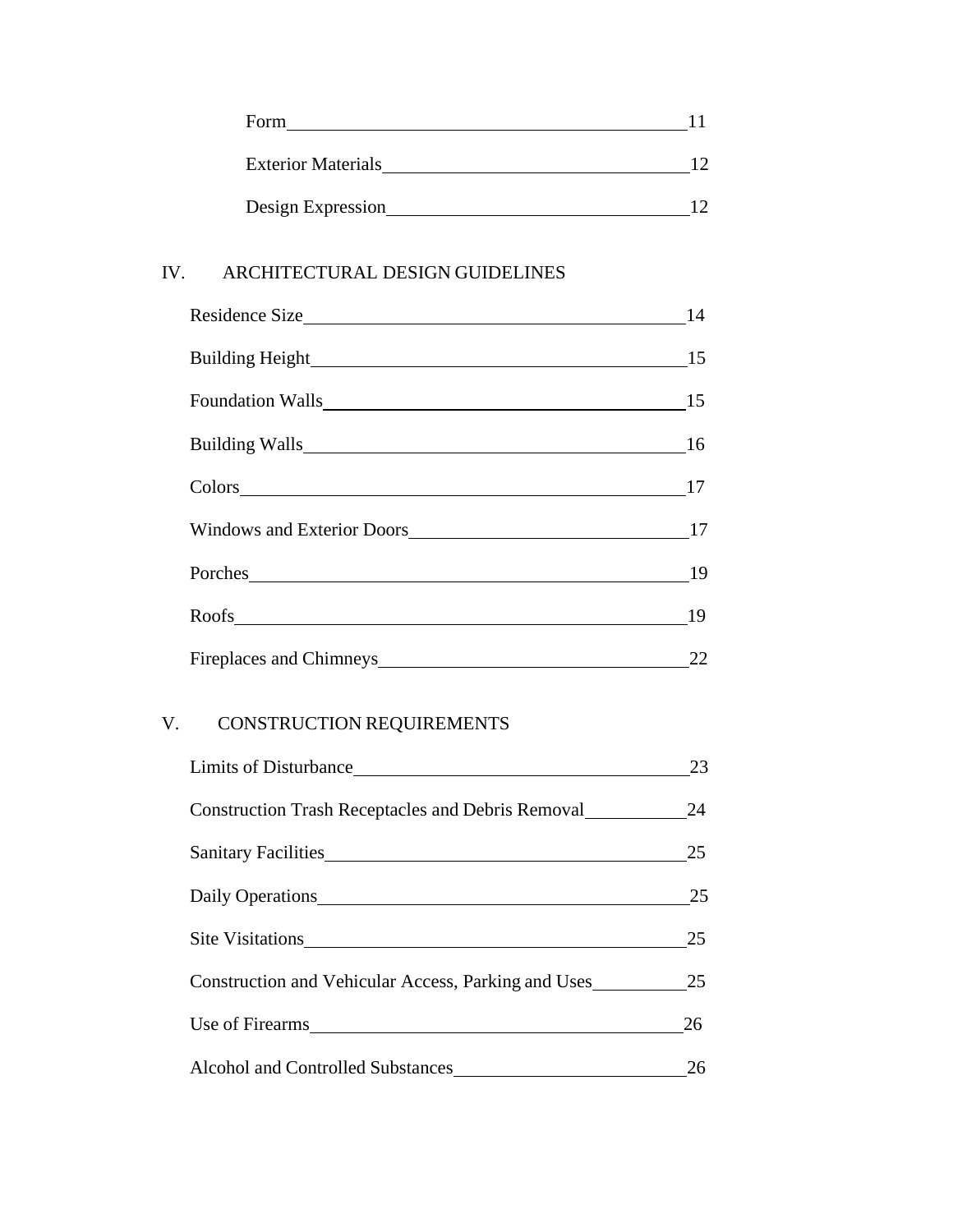| Preservation of Native Landscape and Revegetation | 26 |
|---------------------------------------------------|----|
| Erosion Control                                   | 27 |
| Dust and Noise Control                            | 27 |
|                                                   | 28 |
| <b>Material Stockpiling</b>                       | 28 |
| <b>Construction Insurance Requirements</b>        | 28 |

# VI. DESIGN REVIEW PROCESS

|      |                                                                                                                                                                                                                                | 29 |
|------|--------------------------------------------------------------------------------------------------------------------------------------------------------------------------------------------------------------------------------|----|
|      | Preliminary Design Submittal                                                                                                                                                                                                   | 29 |
|      |                                                                                                                                                                                                                                | 30 |
|      |                                                                                                                                                                                                                                | 32 |
|      | Construction Commencement 32                                                                                                                                                                                                   |    |
|      |                                                                                                                                                                                                                                |    |
|      | Right of Waiver 33                                                                                                                                                                                                             |    |
|      | Construction Completion 24                                                                                                                                                                                                     |    |
|      |                                                                                                                                                                                                                                |    |
| VII. | ARCHITECTURAL DESIGN REVIEW COMMITTEE<br><b>STRUCTURE</b>                                                                                                                                                                      |    |
|      |                                                                                                                                                                                                                                | 34 |
|      |                                                                                                                                                                                                                                | 35 |
|      | Address and the state of the state of the state of the state of the state of the state of the state of the state of the state of the state of the state of the state of the state of the state of the state of the state of th | 35 |
|      |                                                                                                                                                                                                                                |    |

| <b>Resignation of Members</b> |  |
|-------------------------------|--|
|                               |  |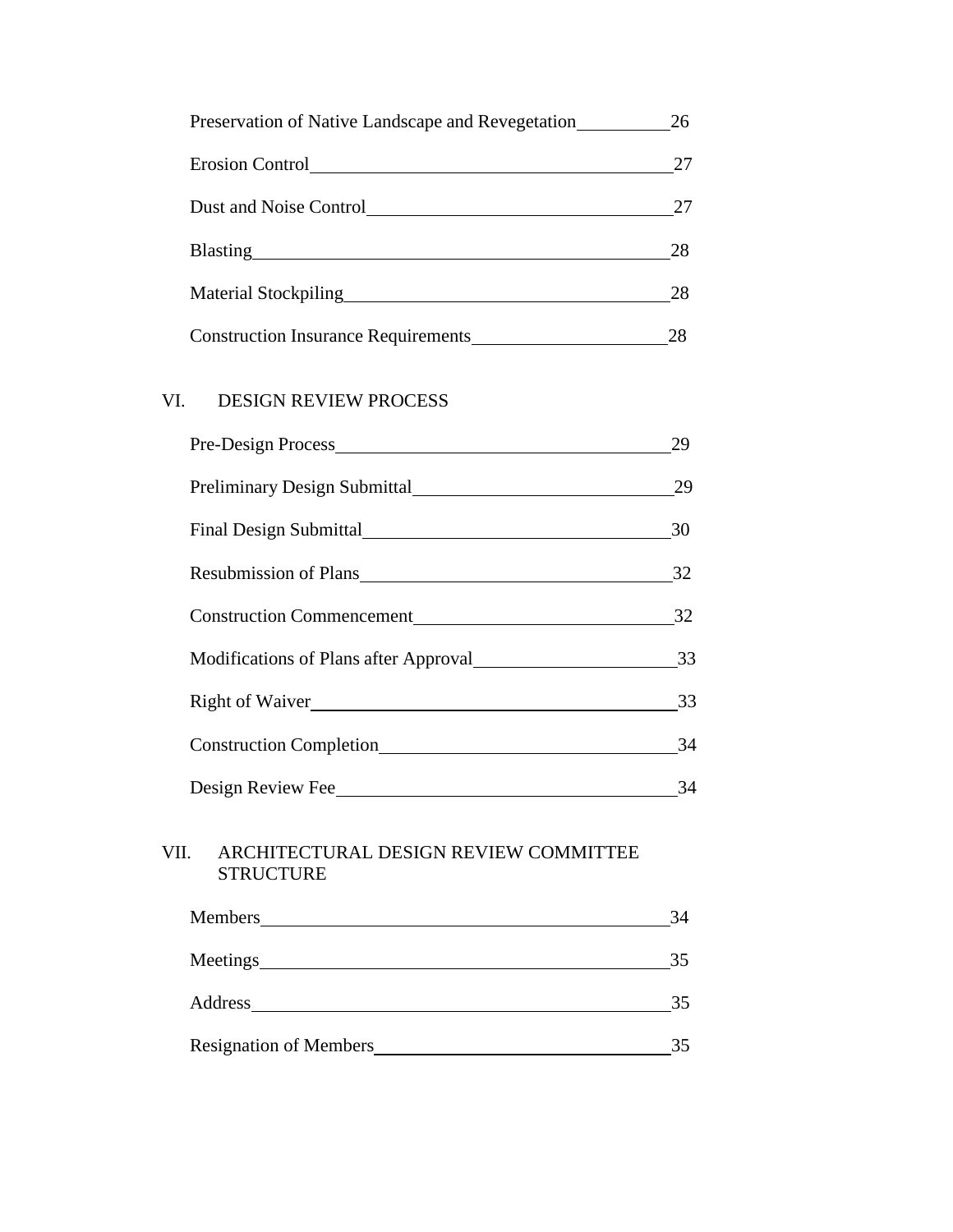| Amendment of Design Guidelines  | 35  |
|---------------------------------|-----|
|                                 | 36  |
|                                 | -37 |
|                                 | 37  |
| APPENDIX A--APPROVED PLANT LIST |     |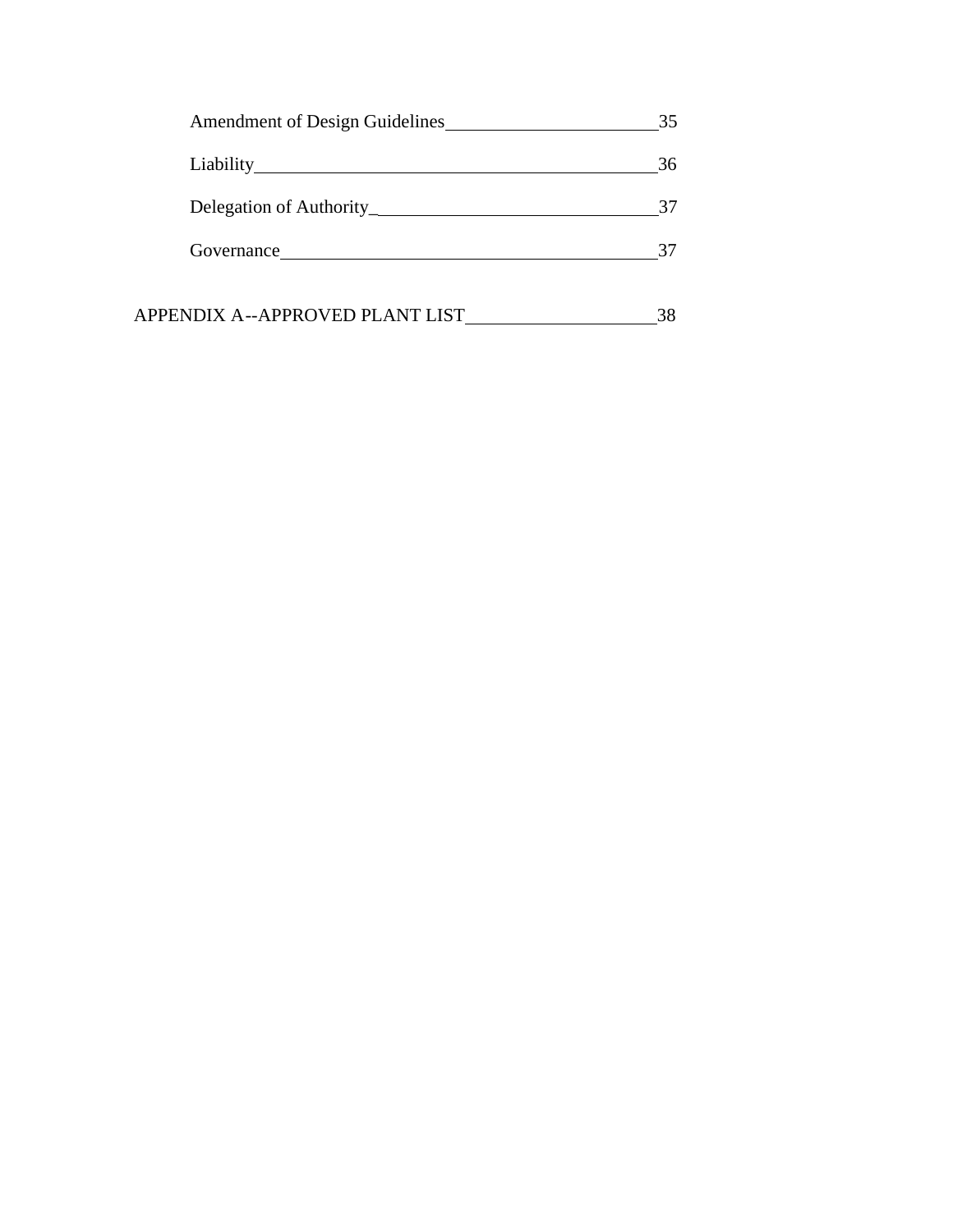## I. INTRODUCTION

High Star Ranch development is unique blend of contrasting and complimentary elements which blend into the fabric of the Kamas Valley. The many components which comprise High Star Ranch range from preserving the agricultural and ranching history of the land, the equestrian character evident today, the resort element featuring direct access to the Uinta Mountains and onsite open space and trails, the commercial aspect of a mixed-use development and the sense of place provided by the residential areas of the project.

The terrain of High Star Ranch ranges from the open fields and agricultural areas, to sagebrush and scrub oak covered hillsides and finally evolving into the aspen and evergreen forests associated with the hilltop open space areas.

These design guidelines are meant to promote a consistency within the High Star Ranch community and therefore apply to and govern the following subdivisions**:** North Meadow; Spring Hill (previously Middle Bench); Wasatch View (previously Western Equestrian Parcel); North Bench; North Meadow; Thorn Creek (previously South Meadow Recreation Parcel); and the Village Commercial Parcel. High Star Ranch is not about individual buildings but rather a complete harmonious lifestyle threading itself throughout the project.

These design Guidelines are not a "building code," but requirements of the developer for harmonious design. They are intended to be used in conjunction with a formal review process and are meant to give the property owners and their architects and builders an accurate sense of what the Architectural Review Committee("**ARC**") will require. Their purpose, in part, is to help clarify the spirit of High Star Ranch, as well as to apply these requirements to the specific design issues herein. Flexibility and design freedom have been incorporated into the framework of these Guidelines, allowing creativity and personality within the parameters of harmonious community development.

A. Guidelines Organization

Section II, Site Planning Design Guidelines, set forth guidelines and standards for site work relating to grading, landscaping, limits of disturbance, placement of structures, outdoor furnishings, and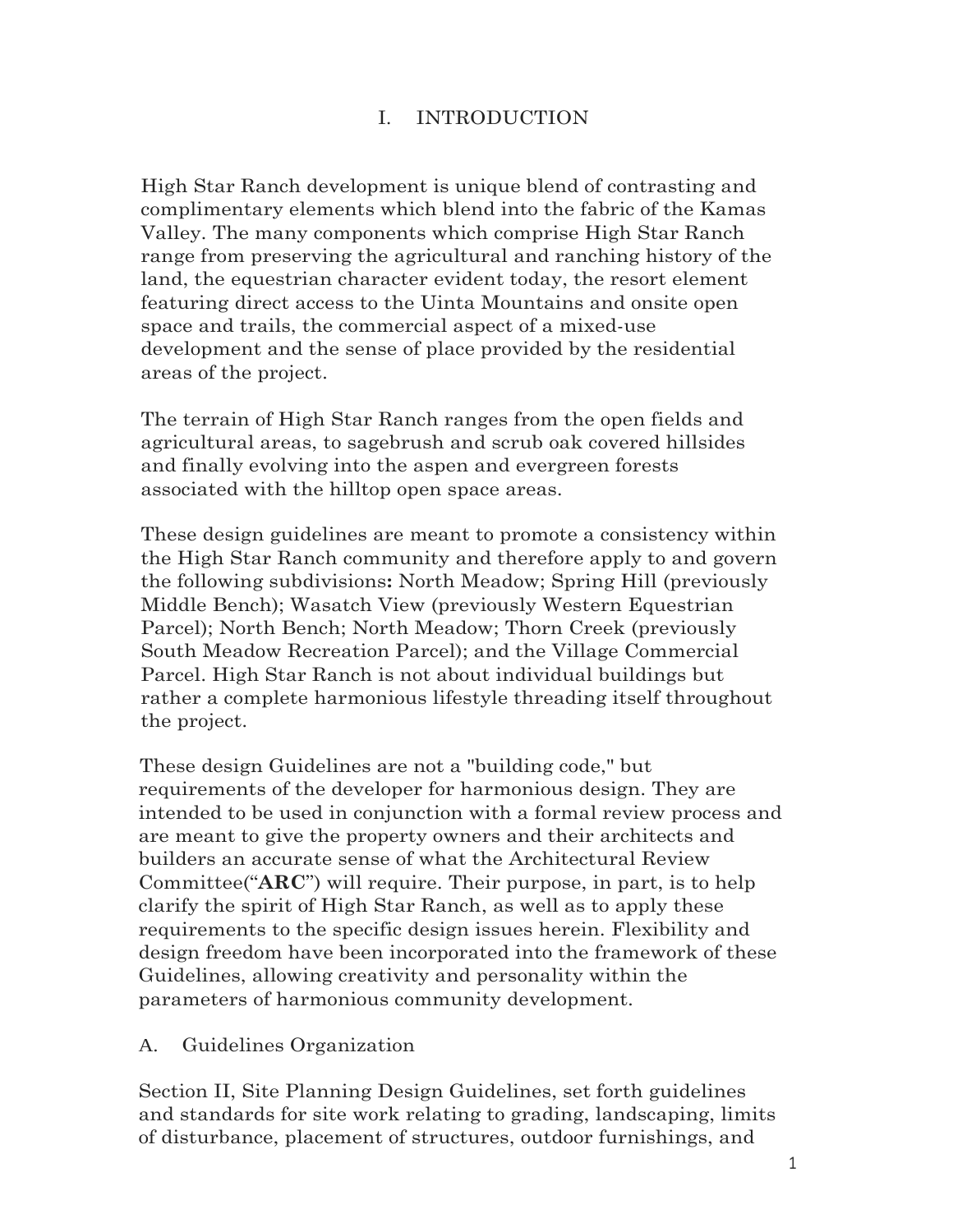other manmade elements. Elements of good site design are to be considered in creating the architectural product proposed for each lot.

Section III, General Architectural Character, and Chapter IV, Architectural Design Guidelines, set forth the design standards for structures including height, color and materials.

Section V, Construction Requirements, sets out guidelines for limits of disturbance, revegetation, construction noise mitigation, hours of operation, and other related matters.

Section VI, Design Review Process, discusses design review procedures from site inspection and preliminary plan submittal through interim construction inspections and final release.

Chapter VII outlines the makeup and organization of the review committee.

Appendices to these guidelines include A -Approved Plant Lists.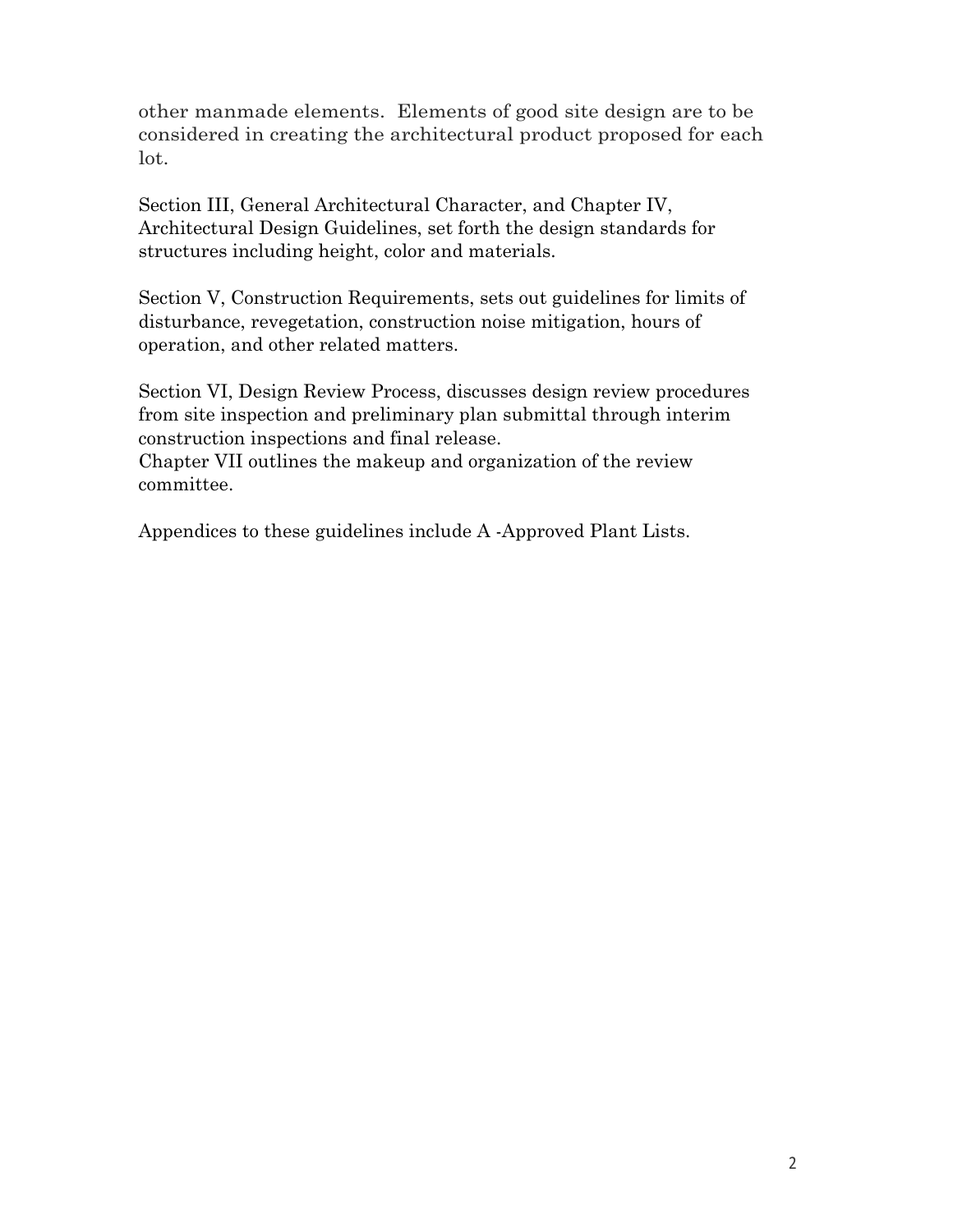## II. SITE PLANNING DESIGN GUIDELINES

These guidelines ask that houses and other structures be designed and built so they fit their sites, relate to their neighbors and become part of the fabric of High Star Ranch. Homes and their associated appurtenances must be designed and built to have the least possible impact on the landscape.

#### A. Site Evaluation

Site planning is a critical element of successfully integrating buildings and improvements within the natural landscape. Every homesite within High Star Ranch has been designed with a building envelope or property line setbacks designated on the lot. This building envelope or property line setbacks identifies the location on the lot that maximizes site attributes and minimizes potentially adverse impacts on any sensitive areas within the lot and adjacent property. Nevertheless, property owners and their chosen design consultants should conduct a site evaluation to specifically site the proposed structure within the building envelope or property line setbacks location, and review the site's unique opportunities and constraints.

An evaluation of the site's parameters may include the following:

- Existing vegetation, especially significanttrees
- Existing grades
- Prevailing winds and solar orientation
- Existing and potential access
- Views
- Noise sources
- Adjacent homesites

A well-prepared site plan must be completed in concert with the architectural design and should respond to building siting and orientation, views, grading, access and other design issues. A creative site plan will find a balance between preserving and enhancing the natural features of the site, while addressing the design objectives of the owner. A site plan reflecting existing conditions and proposed construction will be required as a part of the design review submittal package.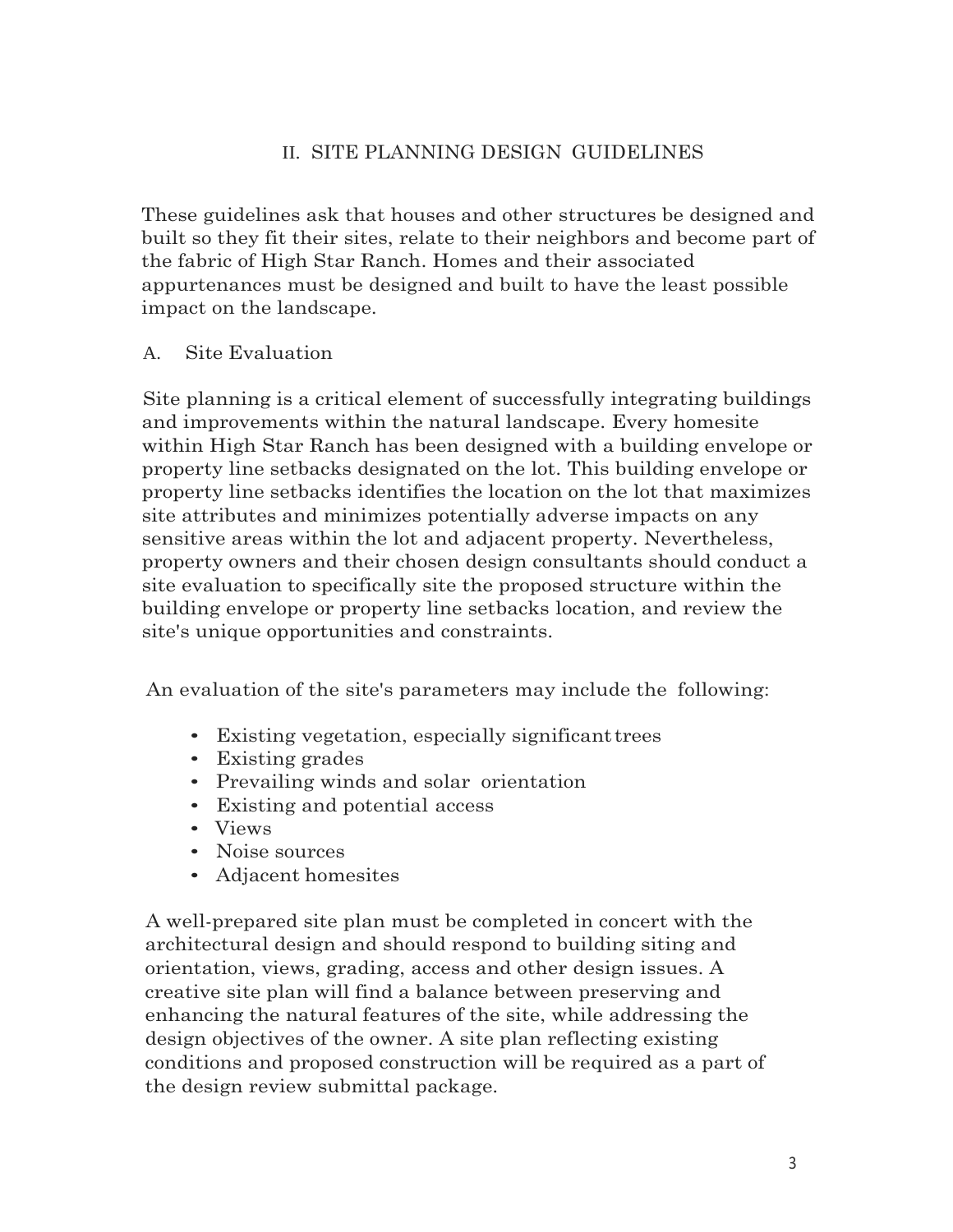B. Building envelope or property line setback Locations

Building envelope or property line setback locations are areas designated on each lot at High Star Ranch within which improvements on the lot, except utility connections, landscape areas, and driveways, must take place. These building envelopes or setback lines are shown on individual specific lot plans presented to the lot buyer and future owner of each lot. The building envelopes are reflected on the Recordation Plats on file with Summit County as building setback restrictions. (Building envelopes within all residential neighborhoods including North Meadow; North Bench, Wasatch View, and Spring Hill and the Village Commercial Parcel subdivisions are approximate designations and will be reviewed in the context of each proposed structure.) These building envelope or property line setbacks locations were determined based on the specific characteristics of each lot and on the design objectives of High Star Ranch, specifically:

- 1. Optimizing views;
- *2.* Protecting sensitive environments;
- *3.* Protecting and utilizing distinctive natural features;
- *4.* Maintaining existing drainage patterns; and
- *5.* Preserving the dominance of the natural setting by fitting buildings into the existing landscape.

All buildings, including garages, decks, patios, terraces, pools, structural retaining walls, landscape walls and fences, and similar features must be located entirely within the area defined by the building envelope. Site disturbance for the residences and other allowed structures shall be contained within the building envelope or property line setbacks as well except for utility and driveway impacts.

The residential areas of High Star Ranch are located within primarily open fields and open hillsides. Without large trees or other vegetation to scale the building to its natural surroundings, it is important for the designer to create outdoor living spaces that blur the distinction between what is indoors and what is not. Buildings on sloping lots should be stepped with the existing contours of the land.

Prior to purchase of a lot at High Star Ranch, the potential lot owner will be provided with an Individual Lot Plan [NOTE: this is not part of the REPC disclosures.] showing specific lot setback requirements and site features that may be unique to the particular lot.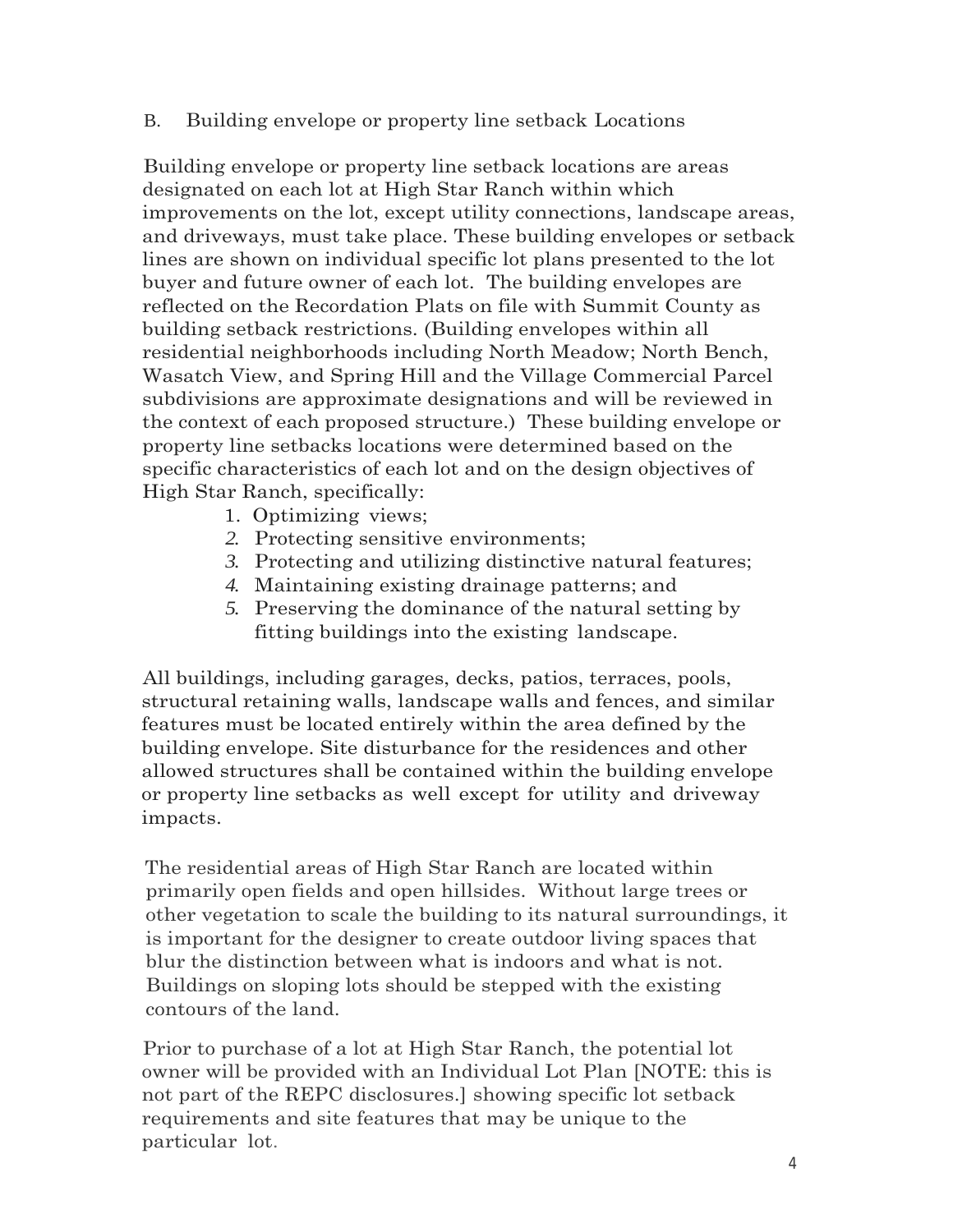## C. Site Development

#### *1. Landscaped Areas*

Areas outside of the building envelope or property line set backs may be left in their natural state or landscape areas, may extend to the property line, trails, walkways, roadways, driveways and utility corridors unless otherwise approved by the ARC. Any areas disturbed by construction are to be restored with indigenous plant material that is consistent with the adjacent undisturbed area.

Within the property line , landscape design and indigenous plant materials may be used to establish privacy. Landscape design within the property line or building envelope or property line setback must provide a comfortable transition into the native vegetation at the perimeter of the property line . As the High Star Ranch lifestyle is of a rustic nature, and to minimize the use of water and reinforce integration of improvements with the natural environment, formal ornamental gardens and manicured lawns are discouraged, but not prohibited.

Landscape designs should incorporate plant materials from the approved indigenous, native, and compatible plant lists, included here in Appendix A, as they relate to the vegetation zones of the surrounding area. Installation of non-native species is discouraged and use of invasive plant materials is strictly prohibited. Landscape designs should define outdoor spaces and entries, frame desirable views, screen undesirable views, buffer prevailing winds, provide seasonal shade and add color and interest to courtyards, patios, pools and other outdoor spaces. Consideration should be given to size, color and texture of plant materials. The use of drought tolerant plant materials and the installation of moisture sensors, drip irrigation and automatic irrigation systems that conserve water are encouraged.

#### Landscape

The following guidelines apply to all landscape areas:

- Provide new trees and shrub plantings in a mix of sizes and textures that will blend naturally into the surrounding vegetation.
- Place large specimen trees in areas close to homes to assist in blending structures into the site.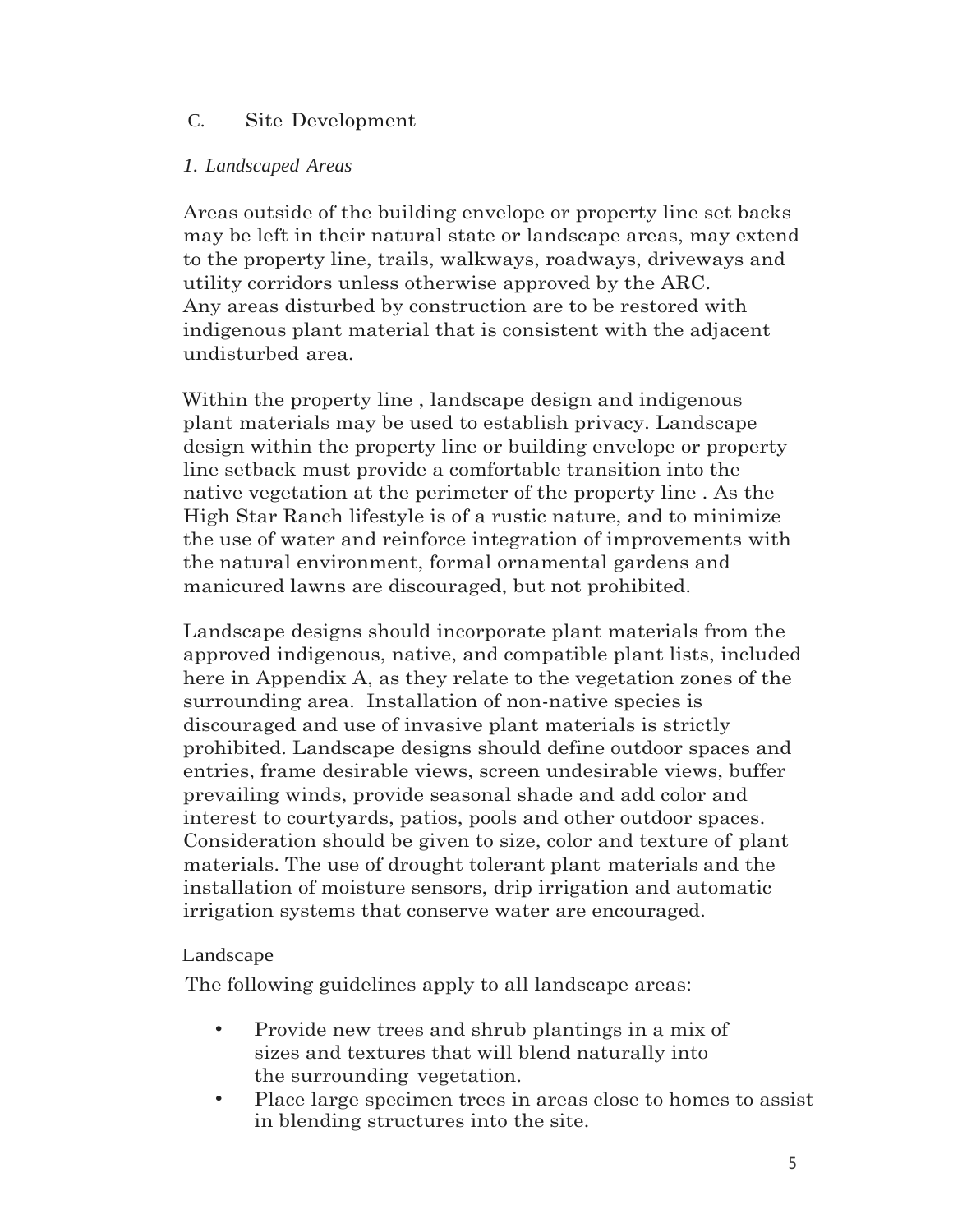- Locate plant materials in an informal, natural manner rather than in straight lines, circles or other unnatural patterns.
- Inside the building envelope, limit the use of highmaintenance turf.
- Consider natural, native ground covers as alternatives to lawn.
- Mulch, if used, must be a natural, organic material and color (not red or orange). The use of stones or like products as mulch is strictly prohibited.
- Playground-type equipment is allowed within the set-backs on each lot.

## *2. Grading and Drainage*

Grading should be designed as a combination of cuts, fills and retaining walls that protect stands of trees, existing slopes and landforms as well as blending into the existing natural terrain.

Cut and fill slopes shall not exceed a 3:1 slope angle and the use of retaining walls will be encouraged to limit the area of disturbance in areas of excessive cuts and fills.

Site grading and the handling of drainage should comply with the following guidelines:

- Site grading should be limited to no more than what is necessary to accommodate the residence or building, porches, patios, driveways and sidewalks. Excessive recontouring of a site, or over-lot grading, will be determined in the sole opinion of the ARC, and maybe prohibited.
- Grading, for structures, driveways, and sidewalks, should be confined to inside the building envelope or property line setback
- Grading should be designed to blend with the natural contours of the site.
- Grading, landscaping and site improvements should not interfere with the functional aspects of natural drainage courses and easements. Property owners are solely, and financially, responsible for their property drainage and any destruction caused to adjacent property owners' improvements.
- Drainage and utility corridors that are disturbed by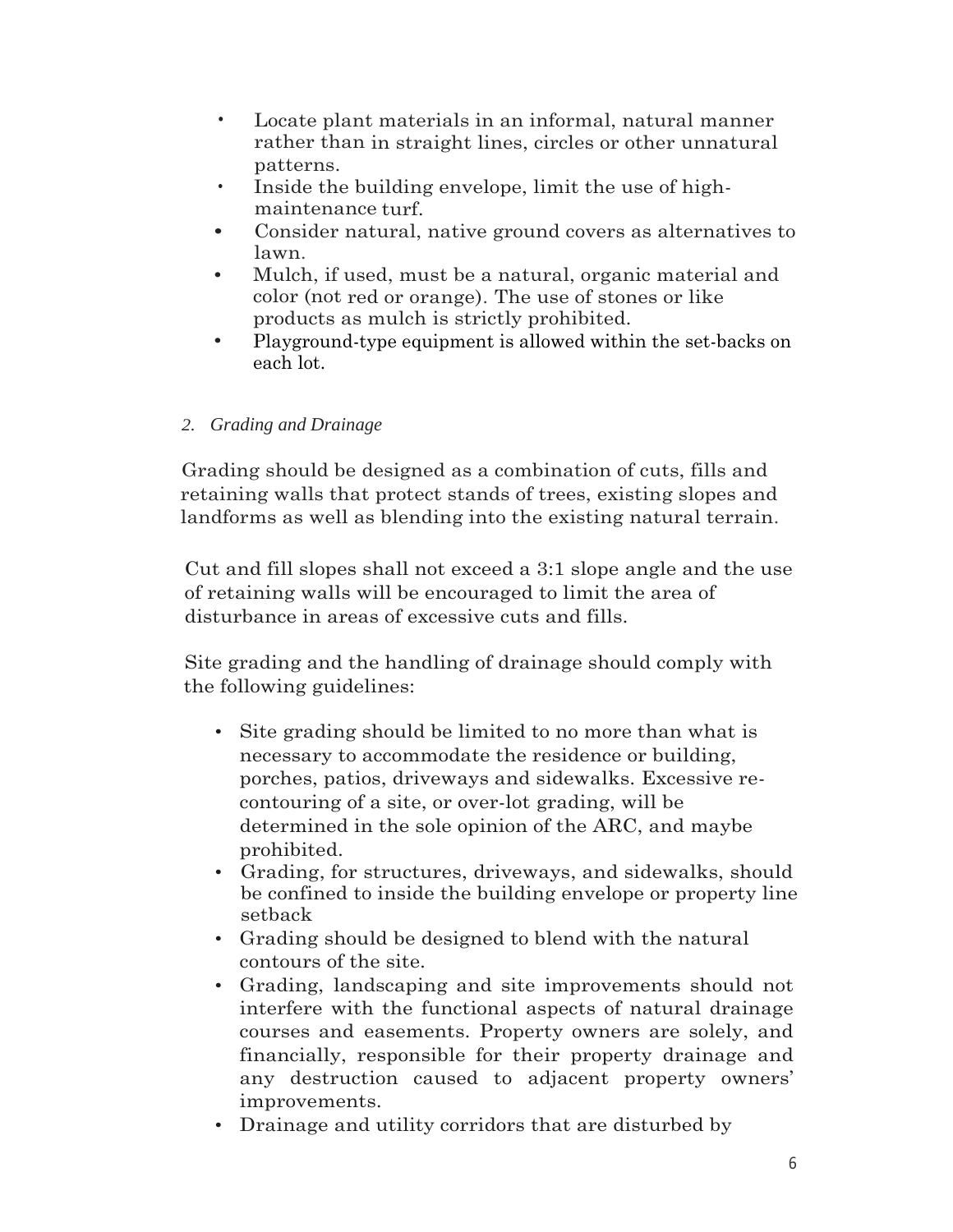construction must be re-vegetated.

• Roadway drainage should be accommodated using culverts under driveways. Culvert ends should be cut to match finished grade and faced with stone to match stone used on the main residences or to match existing riprap. Culverts and stone facing are the responsibility of the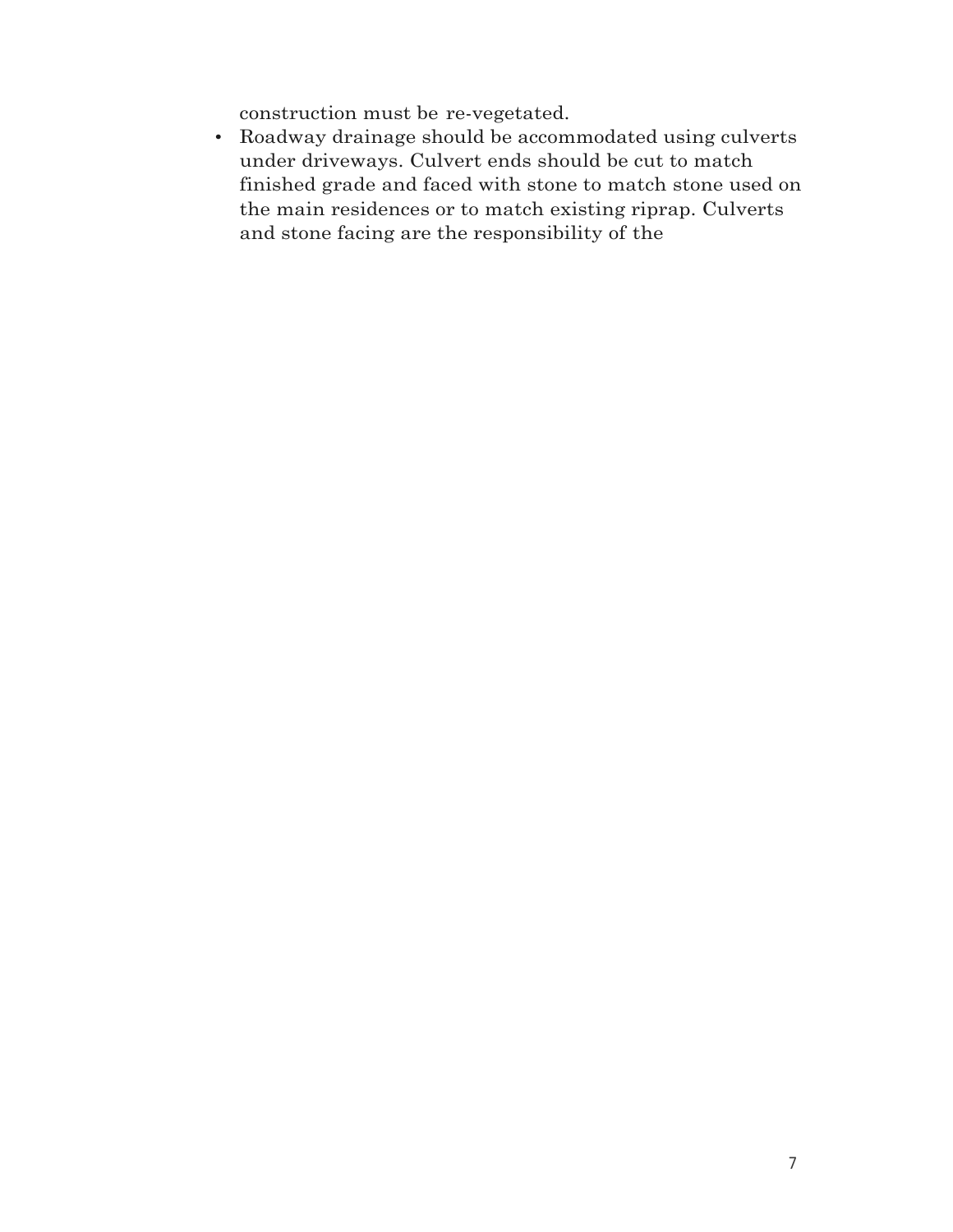property owners.

• In general, natural drainage courses must be protected and existing drainage patterns maintained. New drainage ways should be designed to appear and function like natural drainage ways. Headwalls, ditches and similar drainage structures should be built of an approved stone similar to other stone used on the site. Property owners are responsible for controlling drainage that results from construction within their building envelope; no drainage may be directed onto other lots or tracts unless such drainage ways are located within designated easements specifically designed for such use.

#### *3. Outdoor Living Spaces*

Outdoor living spaces can provide effective transitions between residences and the out of doors while reinforcing the visual connection of a building with its site. Outbuildings with two hundred (200) square feet or less, that do not require a city building permit, terraces, verandas, patios, porches, decks, pergolas, and courtyards should be integral elements of the home design. These elements should be confined within the building envelope or property line set back area and, for the most part, should not be free-standing unless approved in advance by the ARC. The number of these elements should be limited to avoid visual clutter.

Materials and roofs for outdoor living areas should be consistent with materials and roof designs used on the main residence. Paths, outdoor stairs and terraces should be designed to blend with the natural topography and vegetation. Decks and trellises should be built of wood, stained and/or sealed, or similar manmade materials such as Trex®. Greenhouses are prohibited.

#### *4. Landscape Walls, Fences and Retaining Walls*

Given the vision of a rustic ranch lifestyle, homes in High Star Ranch should reinforce the openness and continuity of the overall community. For this reason, the landscape walls and fences should be limited to:

• Creating and establishing privacy around outdoor living spaces;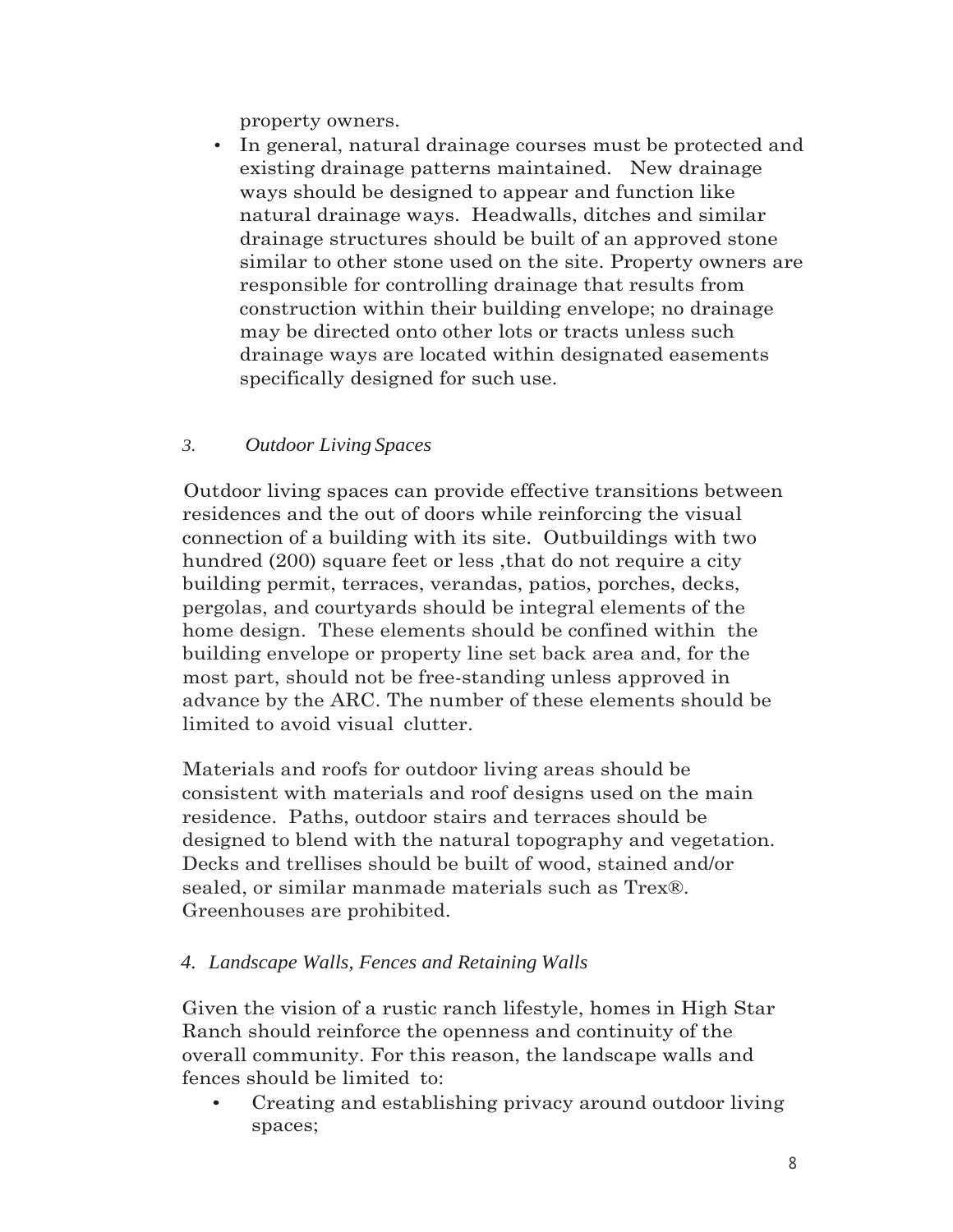- Screening of service areas;
- Retaining walls;
- Providing an edge between landscaped areas and native vegetation.

Walls and fences must comply with the following guidelines:

- Retaining walls, landscape walls and fences should be located within the building envelope or property line setback areas, unless otherwise permitted within these guidelines or otherwise approved by the ARC;
- Design of landscape walls and fences, as well as pet enclosures such as dog runs, must be integrated with the design of the residence, must be no more than six feet or less in height, and must be constructed of materials consistent with materials used on the main residence or as specified under "fences";
- Retaining walls must be constructed of stone or stone veneer consistent with stone used on the residence or other retaining walls along the roadways adjacent to the lots;
- Fences, must be constructed of split rail or similar rough wood surface with wire mesh or as designated by or approved by the ARC. Fencing for corrals on those lots that may accommodate horses may be constructed of rusted iron pipe or other similar material subject to approval by the ARC.
- Metal (other than wrought iron or wire mesh), plastic, vinyl, chain link and other like materials are strictly prohibited;
- Structural retaining walls in excess of five feet must be designed by a structural engineer [with prior written approval by the ARC?].

## *5. Exterior Service Areas andEquipment*

Trash disposal, outdoor work areas, and outside equipment including metering devices, transformers, air conditioning units and satellite dishes, are to be completely screened from off-sit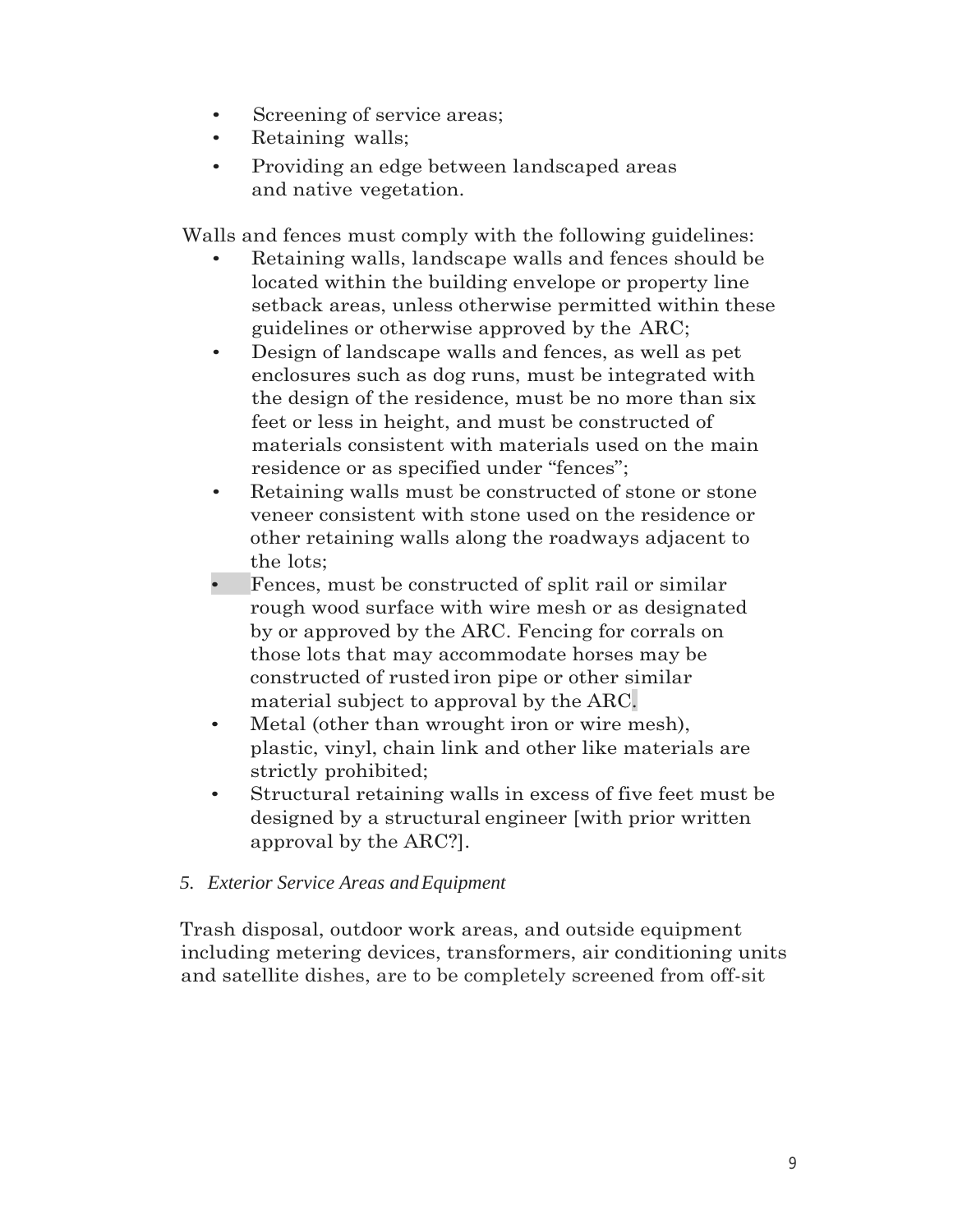views and, as appropriate, made inaccessible to wildlife by using architectural features integrated into the building design and the form, materials and colors of the site walls. Wall mounted utility meters and connections must be enclosed, incorporated into the design of each home, or screened from view by walls, fences or landscaping.

## *6. Wildfire Safety Measures*

To reduce the risk of wildfire in the High Star Ranch community, homes must include automatically controlled landscape sprinkler systems of sufficient coverage and capacity to keep vegetation alive and flourishing throughout the nonwinter season. Roads should provide natural fire breaks. Thoughtful planning and preventative landscape maintenance can greatly reduce the threat of wildfire. The goal of fire-safe landscaping is to reduce the amount of potential fire fuel immediately surrounding a home.

Along with the use of low fuel loading plant material, the following actions are recommended:

- Dispose of slash and debris left from thinning foliage;
- Stack firewood away from the home;
- Remove dead limbs, leaves, needles and other flammable material;
- Avoid planting aspens, conifers, or other trees directly next to buildings or under roof overhangs.

# *7. Roadways, Driveways and Other Paved Surfaces*

All paved surfaces at High Star Ranch should have a scale and character in keeping with the style and flavor of the community in general and should respond to climate, terrain, and the palette of natural materials and colors suggested by the surrounding environment. Where paved surfaces are used, the choice of material and the alignment of the path, driveway or road should be based on both aesthetic and functional considerations.

Acceptable paving materials include: asphalt, concrete and concrete paving stone. Unacceptable materials include: ceramic tile, surface applied aggregate coatings, astro-turf, and concrete block. Paving designs should be simple and straightforward, using one or two different materials at most.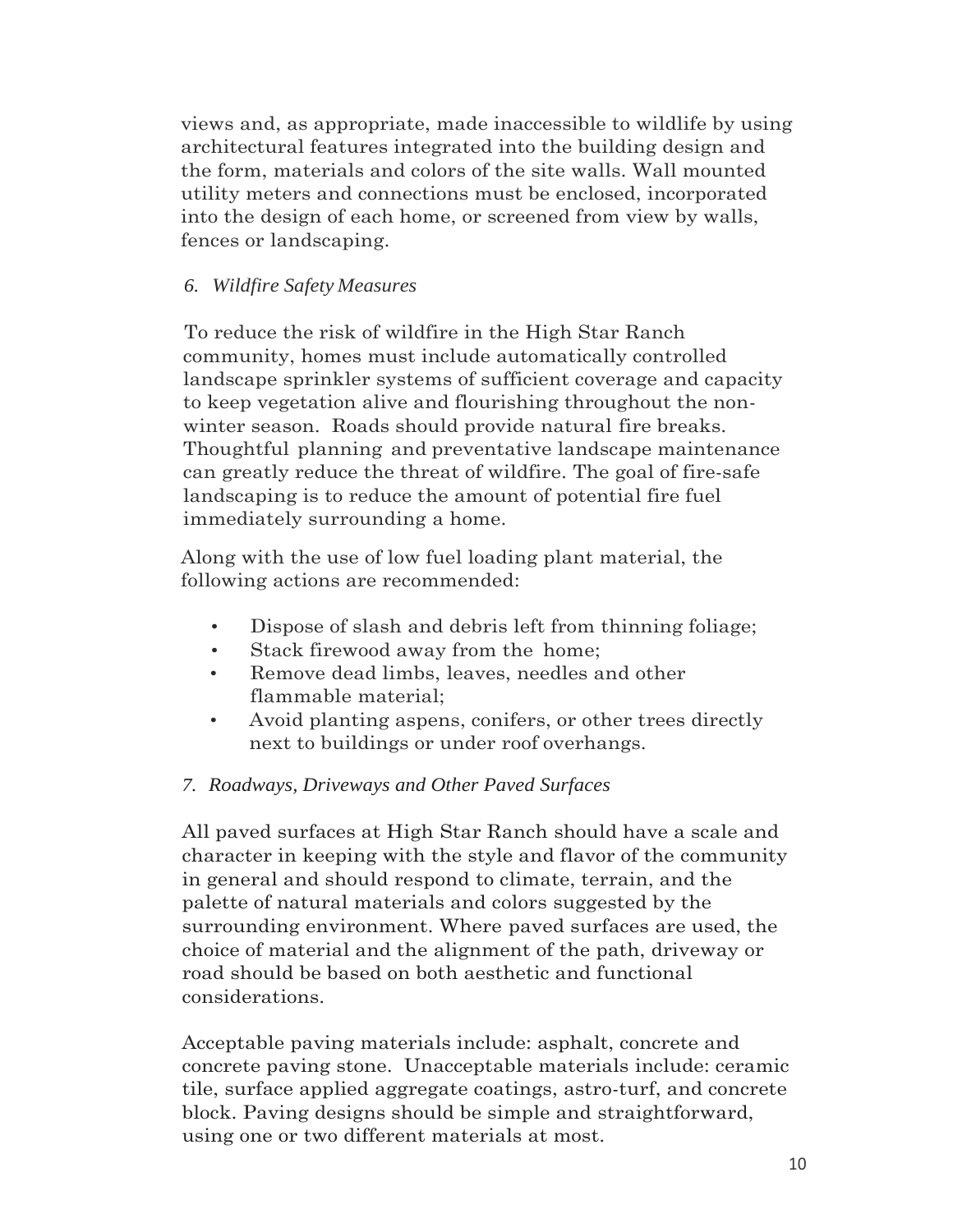Driveways must align with roadways at not less than an 80 degree angle. Driveways should be a maximum of 14 feet wide except where a turnaround is designed at a garage or offstreet parking area.

Driveways, turnarounds and off-street parking must be designed to blend into the site and must be buffered from the road using landscaping and earth forms. Driveways should not dominate the front of the residence.

In any case, the first and last 20 feet of the driveway must have a maximum gradient of 5%. Driveway entrances should be limited to one location unless otherwise approved by the ARC.

#### *8. Garages and Garage Door Locations*

Driveway access and garage location lend significant shape to the design and placement of a home. One of the greatest contributors to negative feelings about residential communities is the often-present row of garage doors aligned along the street with oversized driveways leading to them. Every effort must be made to keep this view from becoming prevalent at High Star Ranch. In order to minimize the impact on the community, garage doors facing the street or any common area are discouraged. Two exceptions to this rule are if a side entry garage would require grading that may have more impact than would a front facing garage or if height restrictions limit building orientation.

The front entry or entry for people should appear dominant over the entry for vehicles. Overhangs above the doors and significant architectural detailing also must mitigate the visual impact of the garage doors.

The intent of these requirements is to minimize and direct views from community areas away from vehicular components of a residence. Home sites in prominent locations may have additional requirements relative to garage door placement.

#### *9. Lighting*

The clarity of the night at High Star Ranch is a primary amenity to be preserved. Light pollution is a threat to the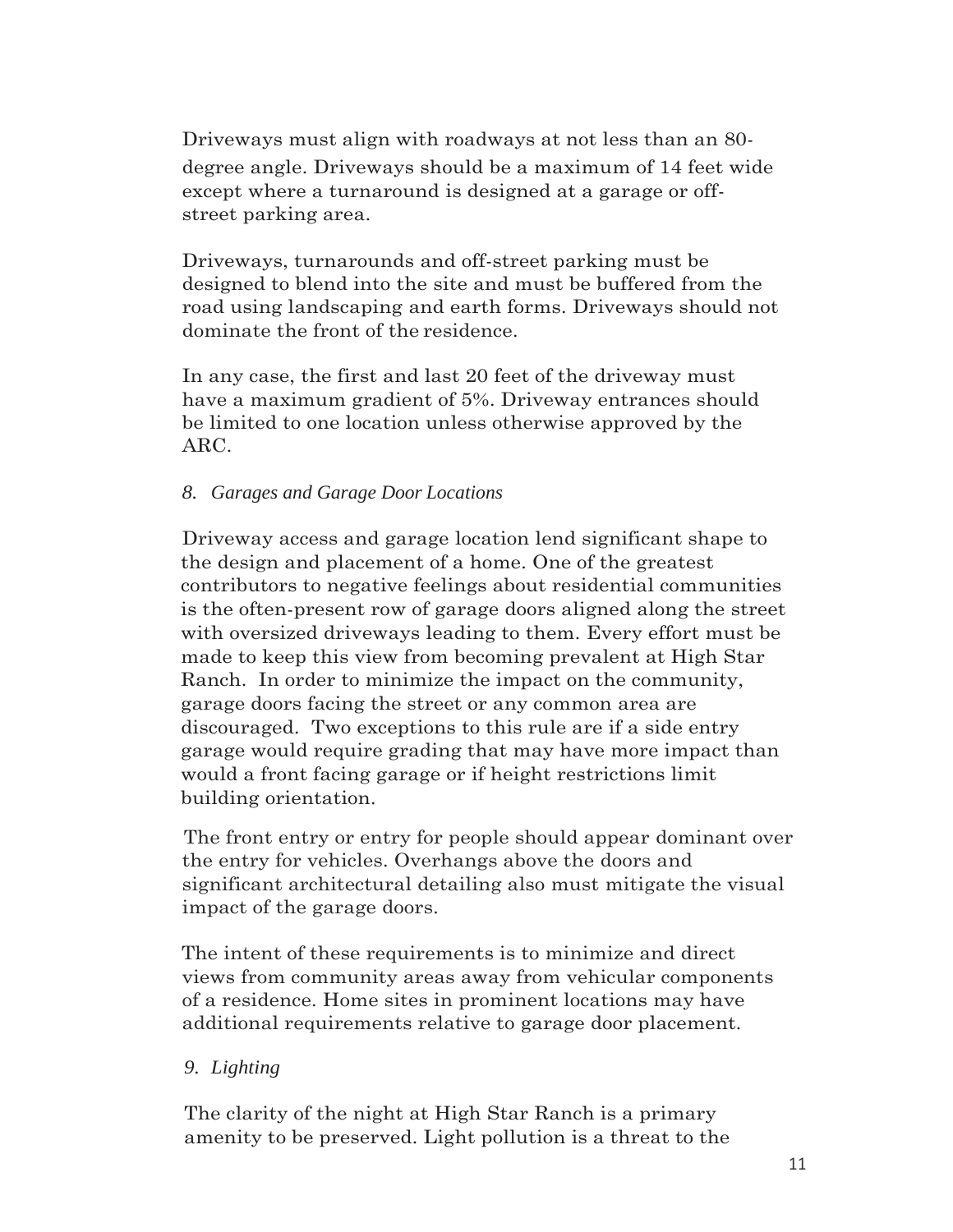clear skies that are central to the unique character of the Kamas Valley. Exterior night lighting should be minimized and used essentially to meet the requirements of safety and easy identification of entrances, driveways and buildings. Elsewhere, low intensity lanterns at pedestrian scale or indirect light sources and cut-off (light source screened from view) fixtures are to be used. Light sources should be shielded and directional and may be incandescent, LED, halogen or amber except for temporary Christmas decorations.

Every submittal to the ARC shall include a plan detailing night lighting with accompanying specifications and other material to assist the ARC with its evaluation.

#### *10. Utility Easements*

Utility easements have been established throughout High Star Ranch in order to facilitate the installation and maintenance of utilities. Owners and their consultants are responsible for providing utility service lines to their homes. All utility lines serving individual homes must be located underground and when feasible, should be sited under or along driveways to minimize site disturbance. All areas disturbed by installation of utilities shall be revegetated with native plant material.

#### III. GENERAL ARCHITECTURAL CHARACTER

#### *A. Architectural Theme*

With the rustic, relaxed ranch lifestyle as the vision for High Star Ranch, the architectural character of the structures built on the property should reinforce this rustic flavor in ranch-style homes. Homes of one story are encouraged but are not required. It is intended that the architecture present a focused design and theme that will define the special character of High Star Ranch. Architecture must blend with the natural landscape, maintain a sensitive "human" scale and use carefully crafted details with indigenous materials such as timber and stone.

#### *B. Design Considerations*

#### *1. Form*

The form of the buildings within High Star Ranch is the most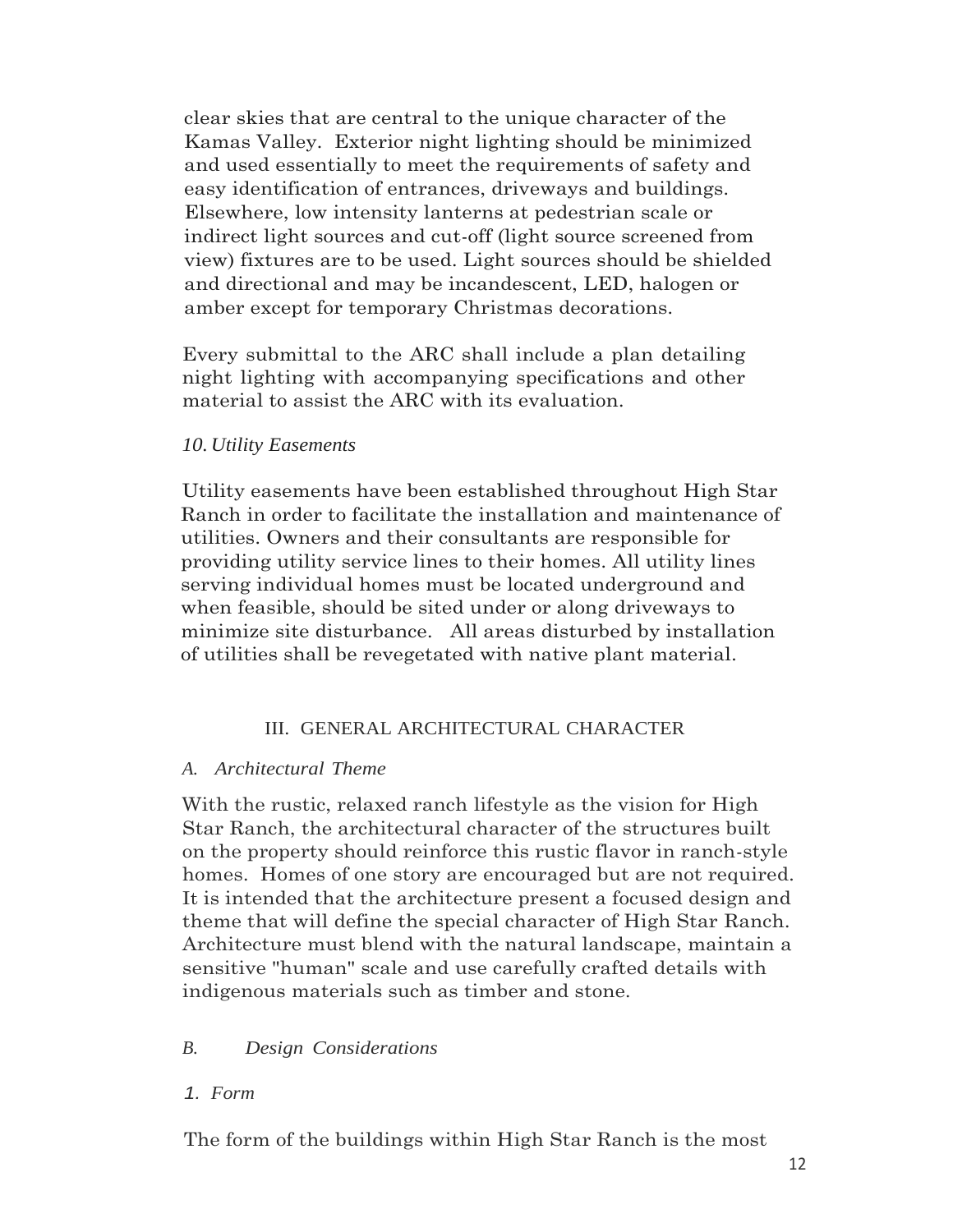important design factor. Buildings should have a profile that steps with the terrain contours of the site. Buildings should appear to have grown out of the site through the use of terrainintegrated foundation walls and terraces. The foundation walls should serve as a podium for the larger structure, allowing a strong base and transition back to natural grades. Major roof forms should be medium in pitch from 4:12 to 12:12. Generally, buildings should have one simple dominant roof, typically with a gable form. Secondary roofs can join into side walls or cover smaller building forms. Roof forms should be used to shed snow away from building entries, patios, decks, porches, garages, driveways and other areas of activity. The overall form of buildings should include one low dominant mass. Secondary forms can then become additive to create an interesting composition of simple elements that step with the terrain.

#### *2. ExteriorMaterials*

The palette of materials for High Star Ranch relates directly to the western ranch theme of the development. In general, materials and their uses should be as follows:

#### a) ExteriorWalls

The primary wall materials should be natural stone and wood. Cultured stone may be allowed but is not encouraged. The use of stucco is strictly prohibited.

#### b) Roof Material

Approved roof materials include slate, asphalt, composite shakes and shingles which resemble cedar, cementitious shakes and metal shingles (copper, zinc and Cor-ten steel). Fire-resistant wood shingles may also be used. Especially when using metal roofs, design consideration must be given to the potential danger of snow shedding on pedestrian paths and building entries.

*3. Design Expression*

The basis for design expression at High Star Ranch is revealed in proportion, scale, use of materials and crafted detail. Important elements of the design theme include:

a) Entries

Building entries should be inviting and designed to avoid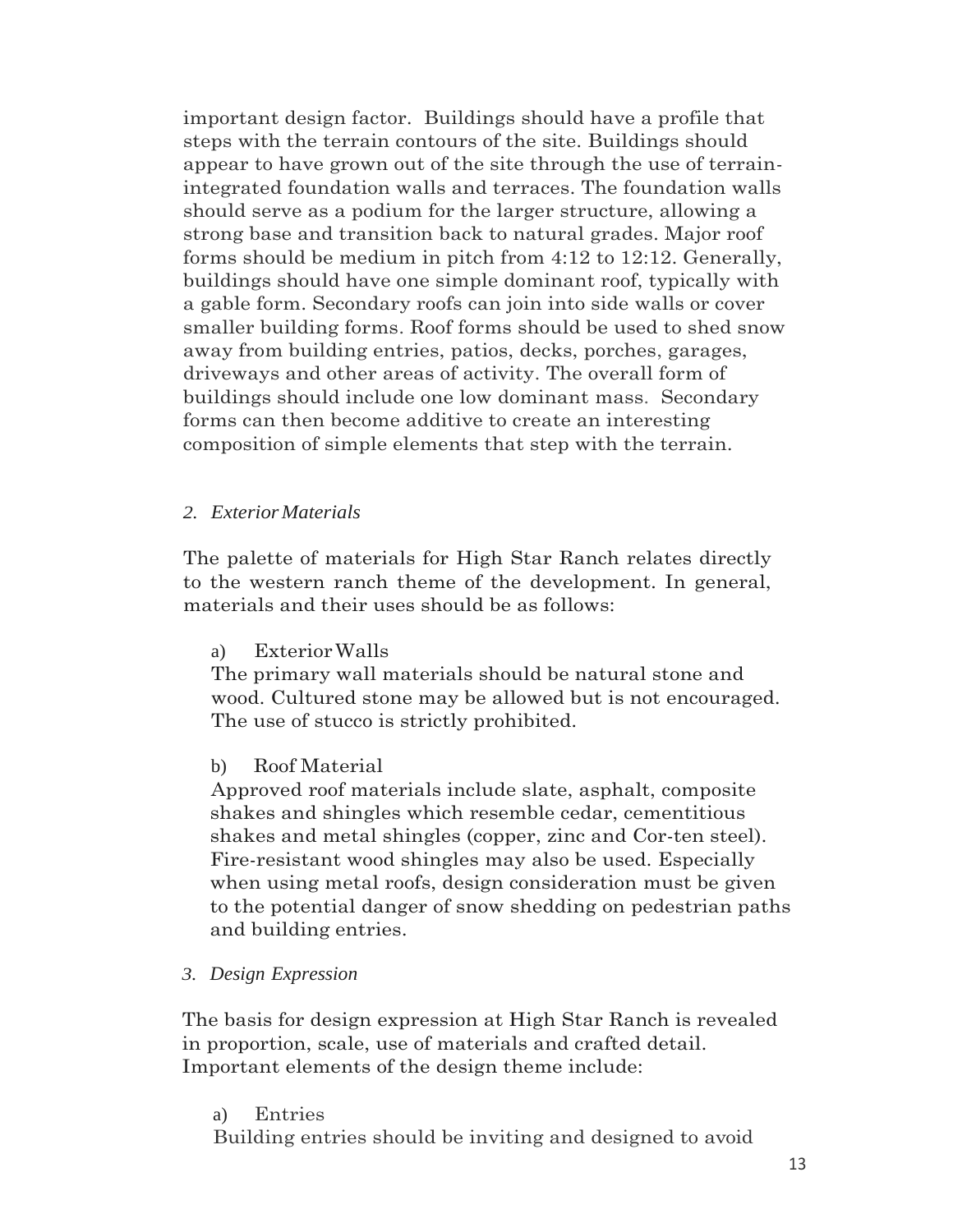the danger of snow shedding from overhead roofs. Entry portals and enclosures should exhibit a high level of artistry in the detailing of structural connections, doors, windows and trim.

b) Stone

Stone should be used to define or enclose a component of the building. Stone should not be consistently used as merely a skirting strip around the base of a building.

c) Windows

Window proportions should be based on a vertical or square unit, whether set into a wall or grouped together in horizontal openings. Viewing windows should be set back under roof overhangs or other recesses in the structure to place the glass in shadow, thus avoiding reflection and glare. Analysis should be done to minimize summer solar gain and maximize the effects of the winter sun.

d) Roof Expression

Roofs should provide comfortable overhangs, not exaggerated, but sufficient to provide a sense of shelter and enclosure. Gable rake fascia's should be relatively wide and made up of two or three boards. Structural expression of roof framing should be pronounced.

e) Chimneys

Chimneys should have a tall slender proportion, reminiscent of turn of the century structures, preferably built of stone.

Tapered slopes are encouraged as they add scale and interest.

#### IV. ARCHITECTURAL DESIGN GUIDELINES

Architecture within High Star Ranch is intended to reinforce and enhance the objective of the development, namely to provide a rural "" Western Ranch" style residential setting for the enjoyment of recreation in the form of fishing, hiking, mountain biking, cross country skiing and horseback riding. In providing guidelines for architectural design, it is hoped that a unique and harmonious sense of place will be created within the boundaries of High Star Ranch. At the same time, creativity and individual style will have room to develop in the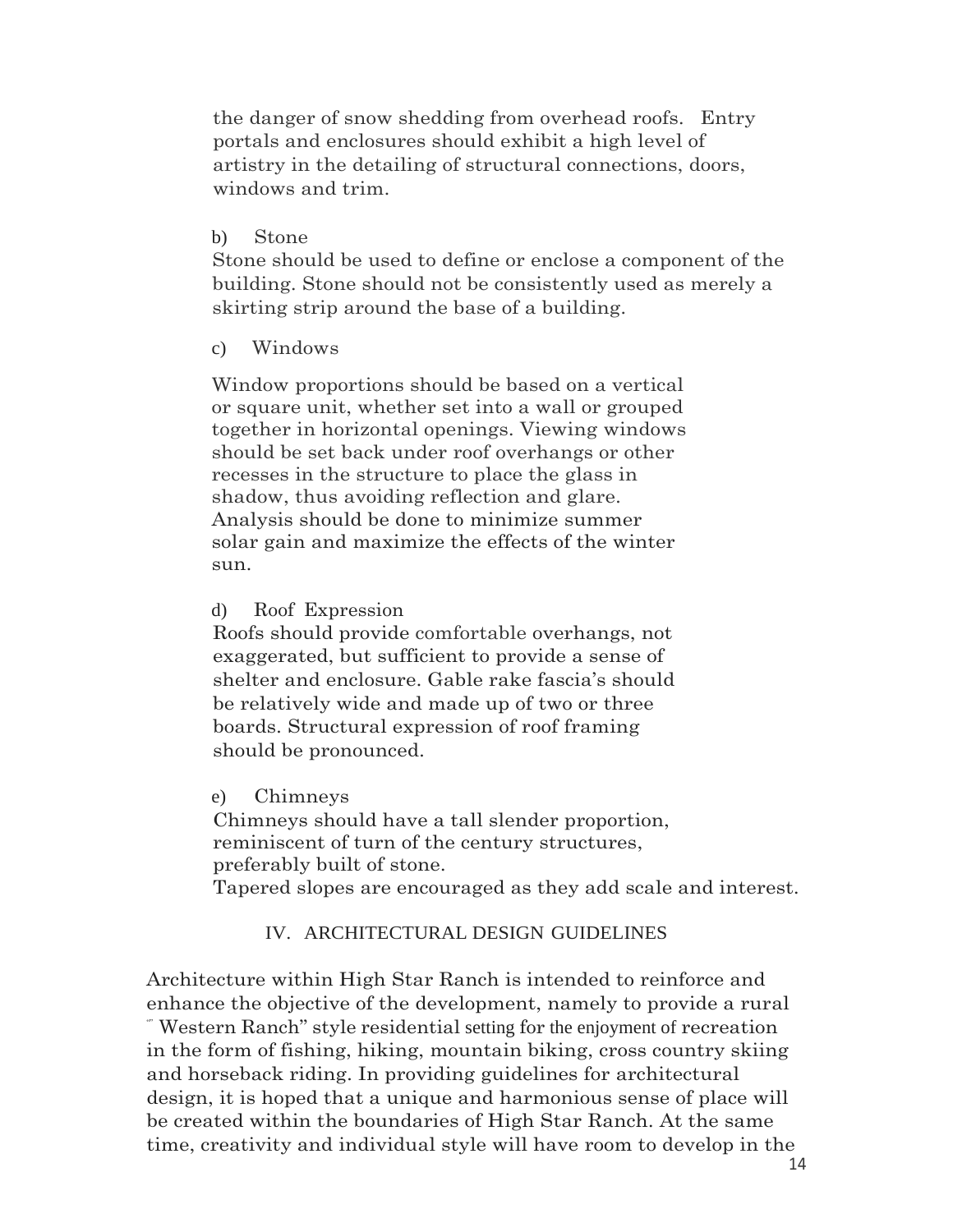homes and surrounding grounds of each site.

## *A. Residence Size*

The size of each residence as well as the ability to build sheds, detached garages, or guest houses are subject to the Development Agreement between the City of Kamas and the Developer.

The classifications of residential lots and neighborhoods within the High Star Ranch project are the North Meadow, Village Commercial Parcel including the Ranch Cabin Residential lots and Thorn Creek located below the Weber Provo canal and the Wasatch View, Spring Hill and North Bench neighborhoods located above the canal.

## North Meadow:

The North Meadow lots allow a single structure residence which may not contain more than 5,000 square feet of livable space. Minimum home size is 2,500 square feet, livable space being defined as all space contained within the exterior wall envelope excluding mechanical space and the garage. Maximum building height is 35 feet from existing grade or finished grade, whichever is lower. No guest homes, barn structures or other detached buildings are allowed within the North Meadow.

The neighborhoods located above the canal contain a range of lot sizes. For lots under one acre in size, the same restrictions apply as those on the North Meadow. For lots, above the canal, one acre or larger and less than 3 acres in size, the minimum house size is 3,000 square feet of livable space. These lots are restricted to one primary residence and may possibly be allowed to build an accessory structure such as a toy barn or equestrian barn, subject to ARC approval and which may not contain a separate guest residence.

## Wasatch View:

The Wasatch View Subdivision Single Family lots allow a minimum house size of 2,500 sq. ft., and an additional optional free-standing garage not to exceed 900 sq. ft.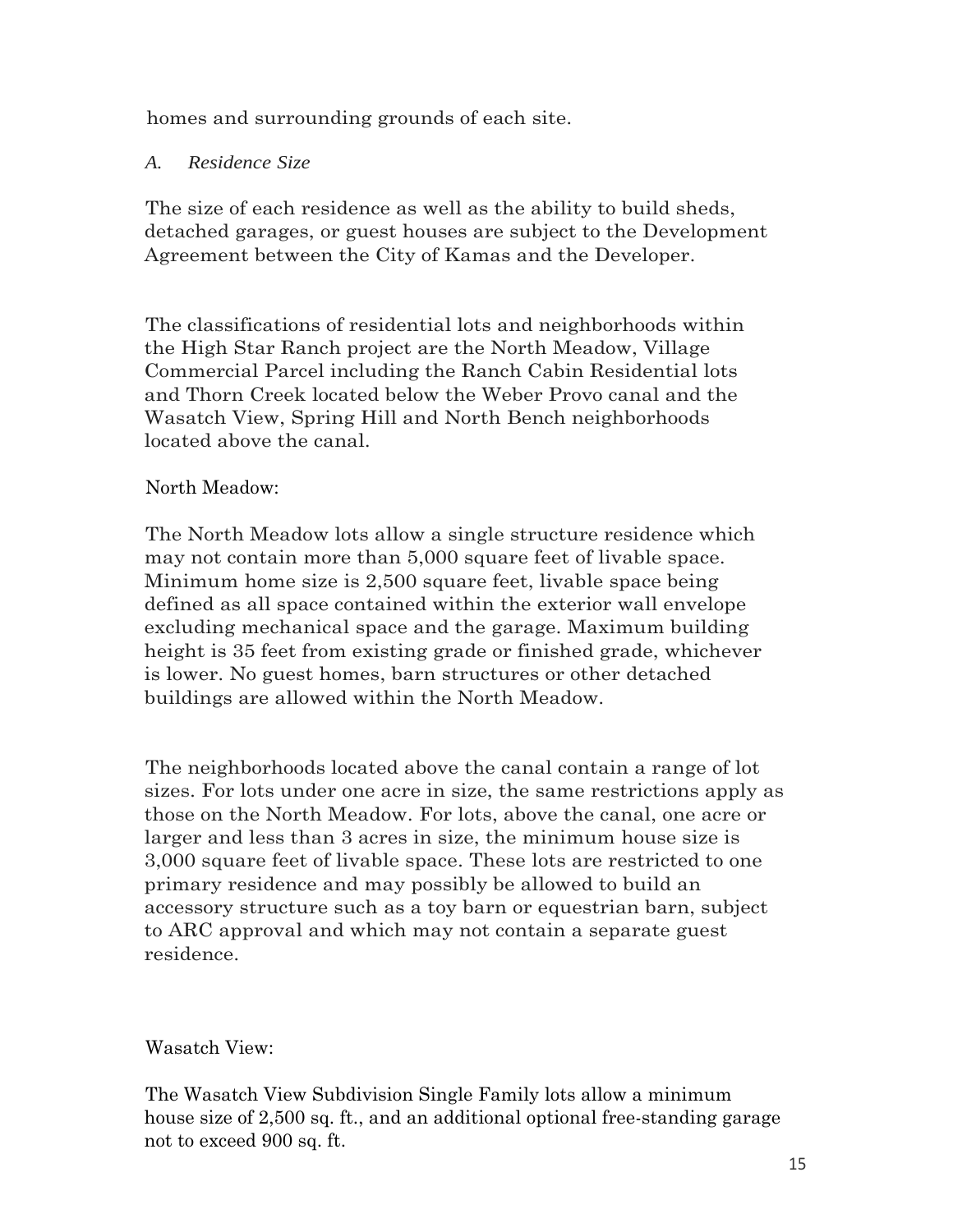### Spring Hill:

The Spring Hill Subdivision lots allow a minimum of 3,000 sq. ft., and an optional free-standing garage not to exceed 900 sq. ft.

## Thorn Creek

The Thorn Creek Subdivision lots allow house with a minimum of 2,000 sq. ft. and a maximum of 3,500 sq. ft and an optional free-standing garage not to exceed 900 sq. ft.

Village Commercial Parcel residential lots:

The Ranch Cabin Subdivisions with-in the Village Commercial Parcel allow for a minimum lot size of 2,000 sq. ft. and a maximum of 3,000 sq. ft.

## North Bench:

The North Bench subdivision lots have a minimum lot size requirement of 3,000 sq ft of livable space. The maximum home size will not be limited unless the size impedes the views of other lots which is in the sole discretion of the ARC. In this subdivision, a limited number of guest houses may be constructed, and those guest houses constructed may not exceed 1,500 sq. ft. and/or free-standing garages not to exceed 900 sq. ft. can be added. Although there are over 100 lots in this subdivision, subject to the ARC sole determination, a maximum of 20 free-standing guest houses can be built.

Residences on lots over 3 acres in size are not restricted to a maximum size but have a minimum house size of 5,000 square feet of livable space, a guest residence which may not exceed 1,500 square feet of livable space and may include a toy/equestrian barn.

It is important that the massing of buildings be scaled in such a way that they relate to the people living in the community and harmonize with the area and its natural features. No unbroken expanse of building mass may exceed 60 feet. When the 60·foot limit is reached, one of the following must occur:

- The building mass must be articulated;
- The wall line must be offset a minimum of 10 feet;
- The roof-line must shift up or down at least 10 feet or take on a different ridge alignment.

The intent of this stipulation is to ensure that buildings do not become overpowering. Changing the plane of walls, changing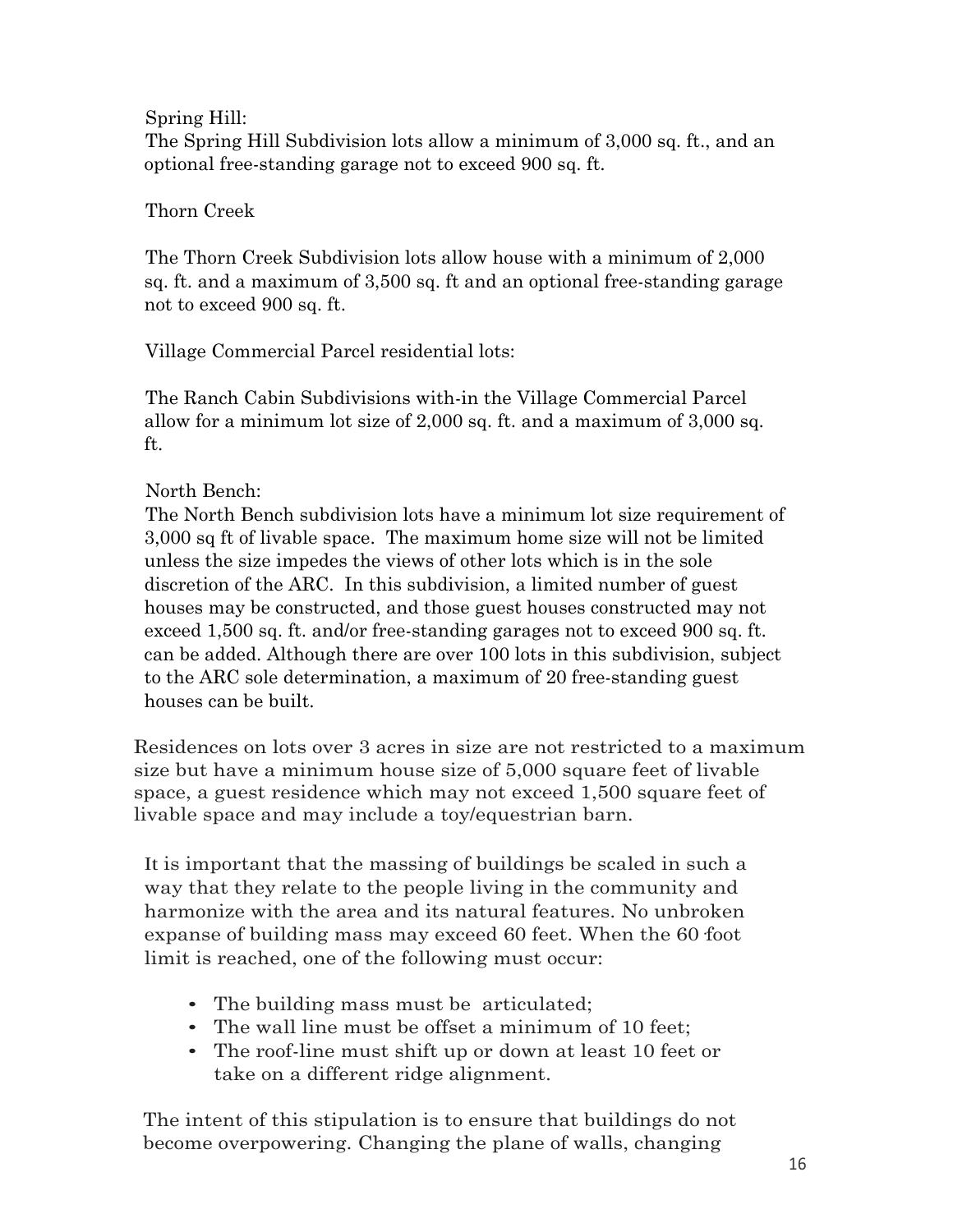direction and providing some variety in the roof form gives diversity and visual interest.

# *B. BuildingHeight*

Single-family homes may not exceed 35 feet from existing and/or finished grade at any point, excluding chimneys. The intent of the height guideline is to present a human-scaled roofscape, one which steps with the contours of the terrain and recalls the natural setting. To emphasize the 'long and low' ranch style, stories above and below the main level may not be greater than 40% of the total square footage of the main level.

## *C. Foundation Walls*

For the purposes of these Guidelines, foundation walls are those walls which seem to "grow" out of the ground. On sloped sites, they are the walls which form the lower-level walkout for uphill homes. On level sites, they are the building walls at the lowest level above grade. In either location, they should be expressed as anchors to tie buildings to their sites. Durable materials, such as stone, stone veneer, or board-formed concrete, should be used to protect the entire foundation exterior wall structures from impact and snow damage. Under no circumstances should lower walls be surfaced with wood, plywood, aluminum siding, steel or plastic siding, asphalt composition, orbrick.

# *D. Building Walls*

Building walls should be expressed as mass or frame walls, related to the structural nature of the building they are enclosing. Building walls occur above foundation walls, and express the more subtle "middle of structures" using more neutral materials.

Materials used on building walls offer the opportunity to convey a sense of unified vision for High Star Ranch. A limited palette of similar materials should be used to accomplish this. No more than three primary building materials are permitted on any single structure within the development.

Heavy sawn timbers must be sized to reflect the natural surroundings, including the sizes of trees in the area. Timbers should be five inches minimum thickness by six inches minimum depth. Rectangular hewn timbers should be ten inches minimum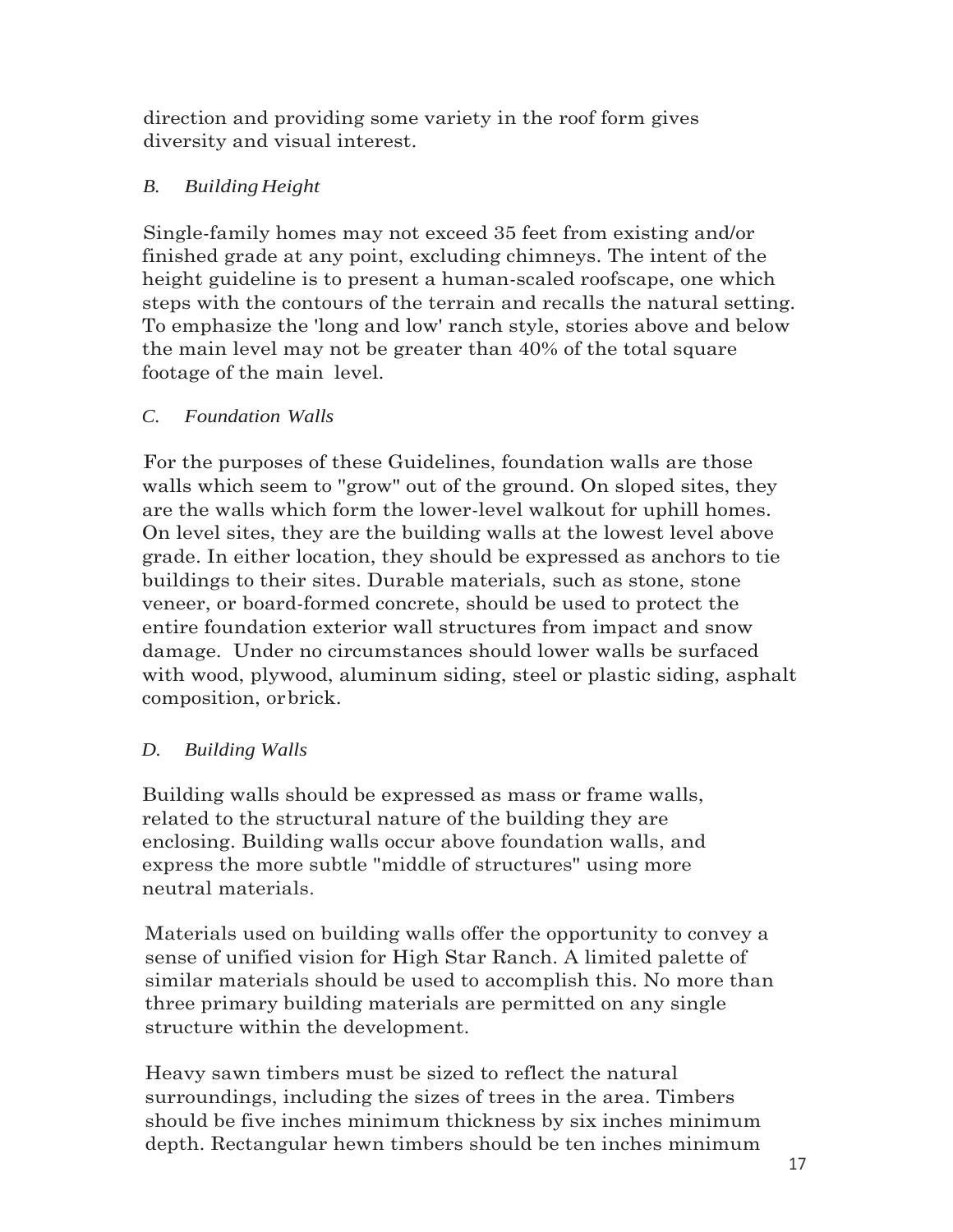in any direction.

Wood siding, either vertical or horizontal, may be used on buildings as well as vertical board and batten, provided the boards are 1X 10 minimum and battens are 1X 2 minimum. Boards and battens should be rough-sawn, in wood species resistant to exterior weathering, such as Douglas Fir or Engelmann Spruce. Corten® Steel siding is also permitted.

As previously stated, the use of stucco in High Star Ranch is strictly prohibited. Other acceptable secondary building materials include wrought iron, stone and painted steel. These materials should be used in accent areas only and in a manner consistent with the architectural language of the building and overall character of High Star Ranch.

# *E. Colors*

Building colors for residences should be chosen to blend buildings with their surroundings. Earth tones and other low-intensity colors taken directly from the natural site should be predominant. Colors inherent to their materials, such as natural stone, naturallyweathering woods, and clear-finished rough- hewn timbers are the most durable and generally offer the textures desired in High Star Ranch. Semi-transparent stained woods are permitted as well.

Materials such as stone and wood should not be painted or covered in opaque stains. Trim colors on residences should be in concert with field colors but in shades slightly lighter or darker.

# *F. Windows and Exterior Doors*

In keeping with the rustic ranch theme, windows and exterior doors should be expressed as relatively deep reveals within mass walls of stone. Within frame walls, they should be expressed as infill materials between structural members with surfaces recessed from the members to reinforce the notion of field versus frame. Trim should be incorporated into the design of windows and doors, either as bucks within stone walls or surface trim on planar materials such as wood siding. Fenestration should not be treated as punch-outs within a wall surface and should be proportioned appropriately for the surrounding material.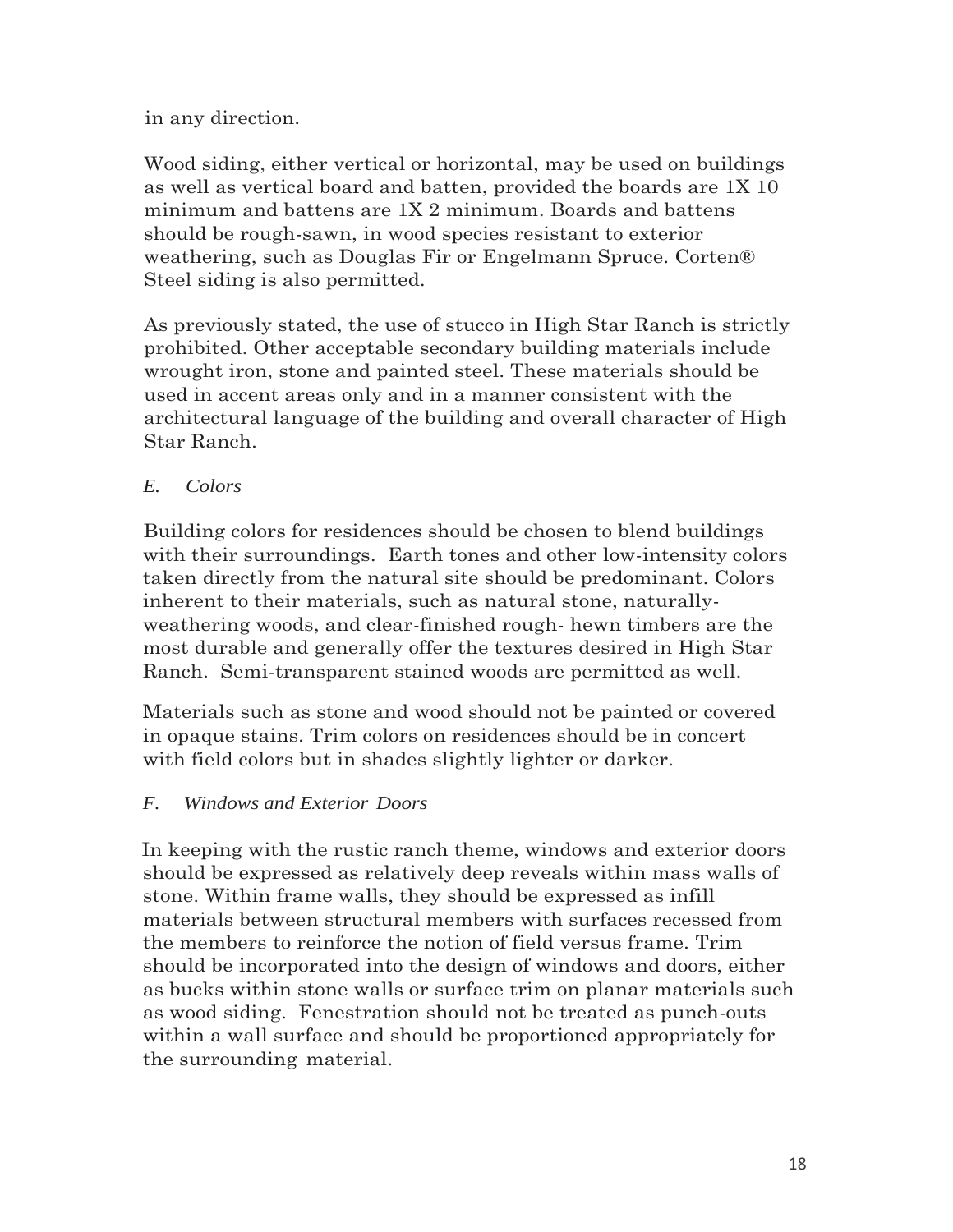#### *1. Window Sizes, Shapes and Types*

Window sizes should be appropriate to their materials. Windows in general should be square or vertical proportions and supported by deep, rough-sawn wood, cut stone, or cast concrete lintels. Lintels should be wider than the windows they span. Lintel overhangs should not be less than two inches. Large view windows should occur in frame walls only and should be recessed under exaggerated roof overhangs or porch soffits to minimize reflections from off site. The overhangs should be scaled for the surrounding structure supporting them. Windows between large, rough- hewn timbers, for example, will be considerably bigger than those between smaller timbers. Window sizes should also relate to their locations on structures.

Fenestration should be generally rectangular with deviations from this permitted in unique locations such as entries, special window boxes and so forth. Small, individual windows in mass surfaces should relate to large view windows in window walls using consistent proportions, modular elements or similar designs. Approved window types include picture, fixed, doublehung, awning, casement or sliding. Jalousie or similar multipleopening type windows are not permitted. Pivoting or hopper windows may be approved by the ARC on a case by case basis.

#### *2. Window Materials and Colors*

Windows should be clad in maintenance-free metals such as copper. Aluminum and steel with baked enamel finish may also be used. Copper cladding may also be left to patina naturally, provided it loses its reflective properties within one year after installation. Baked enamel colors for aluminum and steel cladding should be similar to trim colors and in similar hues to field colors or stained wood colors.

Shutters are permitted around windows if they are operable. Design and placement of shutters should be consistent and should not appear random or haphazard. Design freedom is encouraged within the context of other architectural elements on the buildings. Wood shutters should be stained to match wood windows or trim or painted to match baked enamel colors.

#### *3. Window Glazing*

Windows should be insulated (double-glazed minimum) with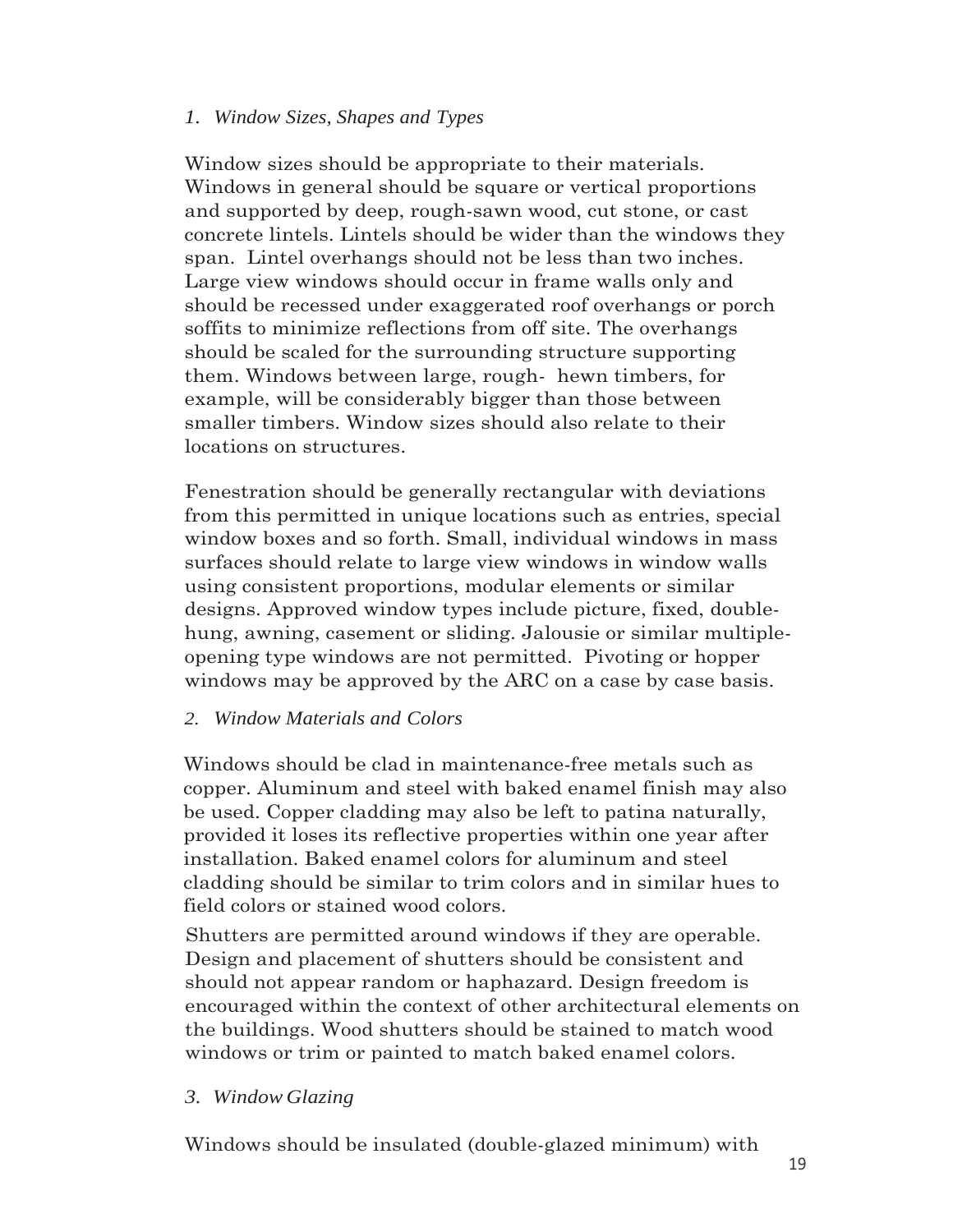at least a single low-emissivity coating on one of the glazings. Glazing should be non-reflective to minimize off-site glare. Large vision panels within window walls should be tempered.

## *4. Exterior Door Sizes, Shapes and Types*

Door sizes should be appropriate to their materials, with more rustic "heavy" doors used in stone and "lighter" more open doors used in window wall assemblies. Doors in heavy timber or stone walls should be relatively tall and narrow, supported by deep, rough-sawn wood or cut stone lintels. Lintel should be wider than the doors they span. Large, predominantly glazed view doors should occur in frame walls only and should be recessed to minimize reflections from off site. They should be scaled for the surrounding structure supporting them. The largest doors on buildings should generally be reserved for primary entries, where over-sized, finely-crafted portals are most appropriate. All doors should be generally rectangular in shape. Double doors are encouraged at grand entrances or as elements within window wall assemblies.

Approved door types include standard swing, pivot swing, sliding and terrace. Within Guideline parameters, custom designs are encouraged for doors, particularly at primary entries.

# *5. Exterior DoorMaterials and Colors*

Exterior doors should be wood or wood-clad in maintenance-free metals such as copper. Aluminum or steel with baked enamel finish are also permitted. Again, copper cladding may be allowed to patina naturally. Baked enamel colors for aluminum or steel cladding should be similar to trim colors with hues similar to field colors or stained wood colors. Doors constructed of solid wood may be built of panels, planks or timbers- hewn, distressed or similarly finished.

# *6. Exterior DoorHardware*

Variations in designs and materials used for exterior door hardware are encouraged to bring a level of fine detail to buildings within the development. Approved materials include brass, copper, wrought iron, wood and aluminum or steel. Aluminum and steel should be pre- finished. Industrial, highly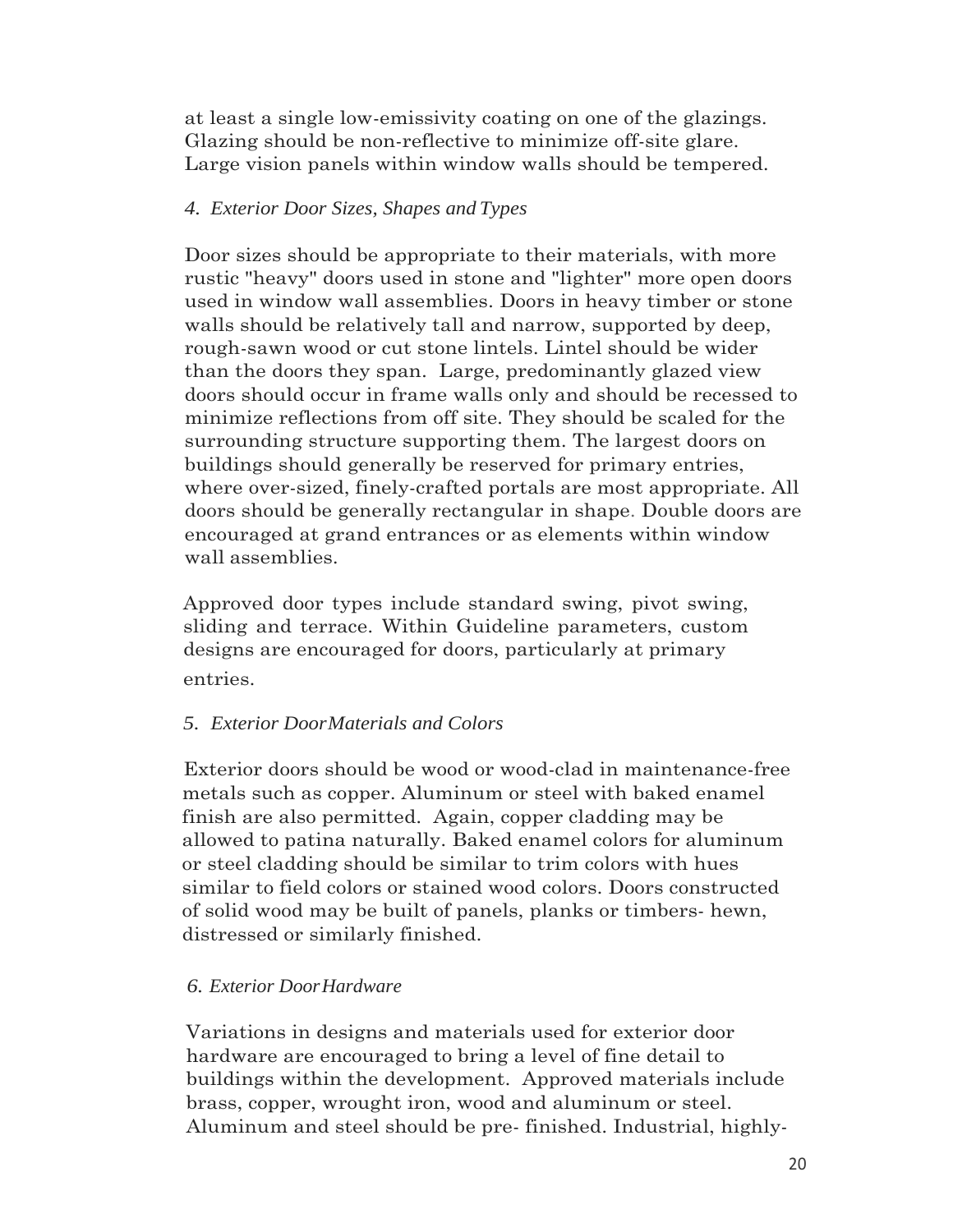reflective finishes such as brushed or polished metals are not permitted.

## *G. Porches*

Porches are a traditional element of the rustic and relaxed ranch lifestyle. Covered and wrap-around porches are encouraged as they emphasize horizontality while complimenting the relaxed atmosphere inherent in ranch living. Materials for porches should be in harmony with the primary building materials. Approved materials for porch floors include plain or rough-sawn wood, similar man-made products such as Trex®, exterior slate and tile. Railings can be made of naturally weather- resistant wood such as cedar or redwood or similar man-made products such as Trex®.

## *H. Roofs*

Roof shape is the major element of building form and one of the most important contributors to the human scale. Primary roofs within High Star Ranch are to be single or double gabled with sheds permitted at smaller, secondary roofs. Primary roofs are defined as roofs which cover more than 250 square feet of roof area for single-family residences. Secondary roofs are those which cover less than 250 square feet of roof area. Clipped gables, conical and flat roofs will be treated on a case-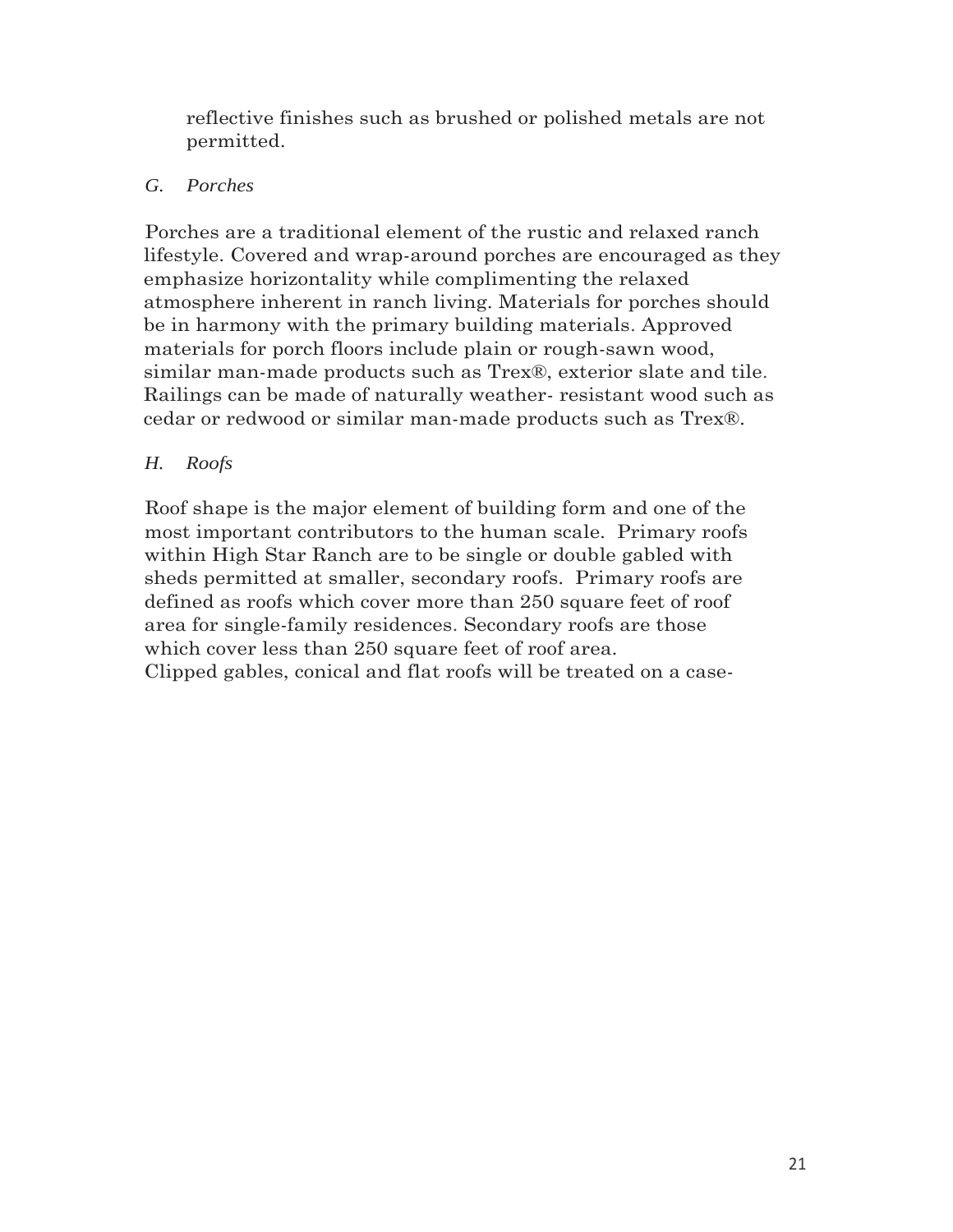by-case basis and are permitted with prior approval from the ARC as secondary roofs only. Mansard, false mansard, gambrel, joined shed, curvilinear and domed roofs are not permitted. Roofs descending from the ridge of the predominant or primary roof must have the same slope but need not be the same length. Roof structures and roof lines should step down the hillside providing the appearance that the home follows the terrain. Roof framing should be expressed wherever possible, particularly through exposed ridge beams, outriggers, rafter tails and fascia boards. Either cold roof or super-insulated roof construction may be used.

#### *1. Roof Pitch*

Approved pitches for primary roofs are between 4.5:12 and 12:12, inclusive. Roofs sharing the same ridge must share the same pitch- "flying" shed dormers and the like are not permitted. Pitch breaks are permitted when they occur at architecturally appropriate locations such as plate line or changes in plane.

#### *2. Roof Overhangs*

Roof overhangs protect walls and wall openings from rain and snow and contribute to a building's character. Roofs should overhang walls a minimum of 24 inches.

#### *3. Materials*

Roof surfacing materials are important as a means of blending the new construction to the existing character of the area. Primary roofing materials will be limited to present a coherent and harmonious image for the community. From a functional standpoint, the choice of materials depends on the slope and assembly of the roof. Approved roof materials include slate, asphalt, ceramic and concrete tile (if of an approved color), composite shakes and shingles which resemble cedar, cementitious shakes and metal shingles (copper, zinc and cor ten® steel). Fire-resistant wood shingles may also be used subject to South Summit Fire District approval.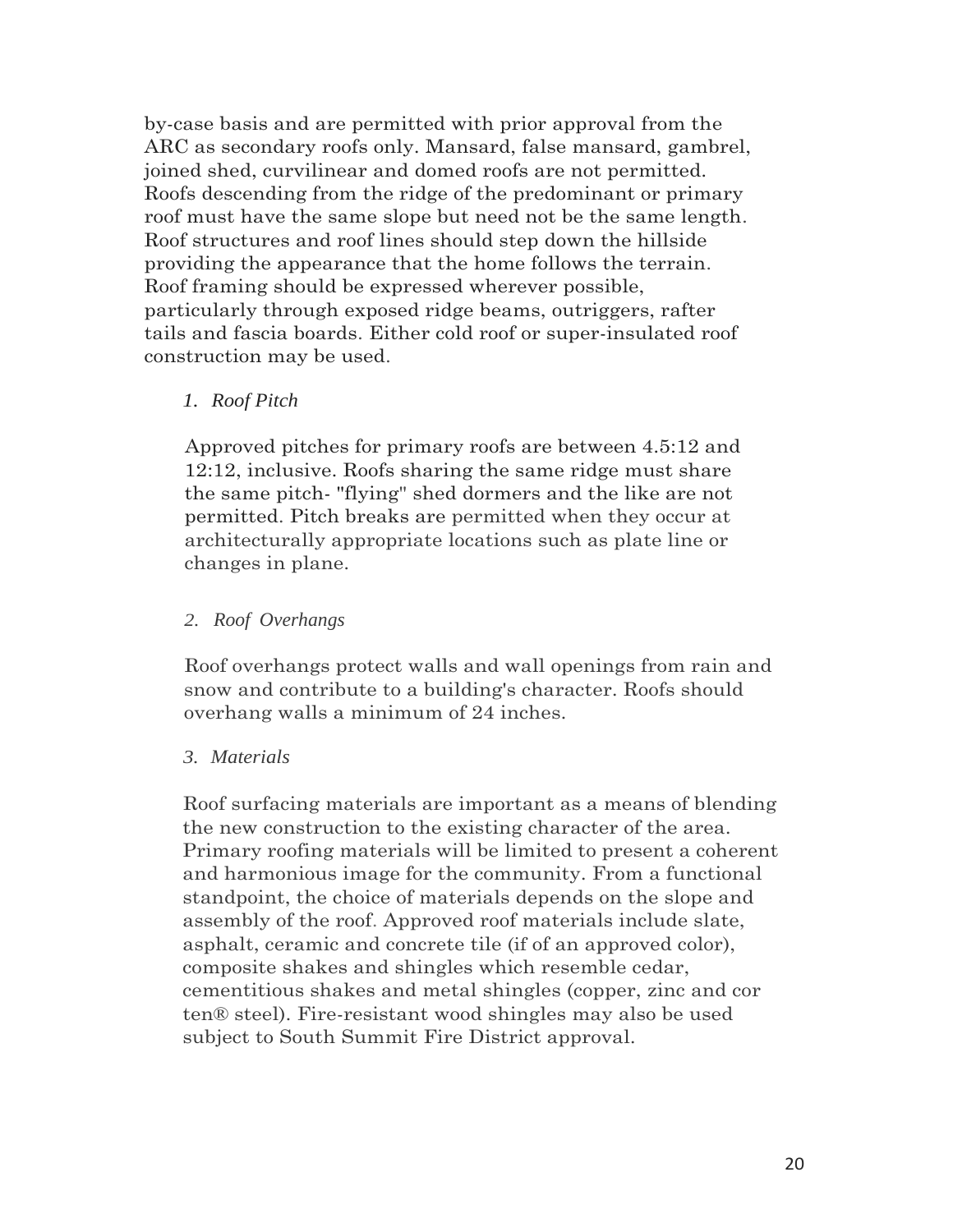#### *4. RoofAppurtenances*

Dormers, clerestories, and skylights are roof appurtenances that help to create interesting, pleasant interior spaces. Their location on the roof is critical to avoiding an over-decorated and visually confusing appearance. Dormers can be shed or gable in shape. Swooped dormers are not permitted. Dormers can be placed at the roof eave or within the field of the roof.

Skylights must be placed flush against or no more than 4 inches above the roof's surface. Skylights placed at an angle with the roof plane must be avoided. Skylights should not extend to the eave line. Clerestories should be placed within the field of the roof and should not extend to the eave line. In general, roof ornaments such as finials, ridge scrolling, turrets or barge and eave boards are discouraged.

Screened solar panels in earth-toned materials are permitted on a case by case basis with approval of the ARC.

Rooftop access stairs, vent shafts, mechanical and electrical areas, and antennae should be confined within the roof and roof dormers and shall not be allowed to protrude from the roof or form awkward-looking bulges in the roof field.

#### *5. Snow guards, Guttersand Downspouts*

Snow guards should be used wherever significant amounts of snow may accumulate over occupied areas such as entries, patios, porches, driveways, garages and decks. Pitched roofs which face north are particularly susceptible to snow and ice accumulation. Snow and ice accumulation on metal roofswhich heat quickly during sunny winter days- is especially dangerous to unsuspecting persons or equipment. Metal roofs which face south should be equipped with snow guards to prevent injury to people or property.

Outdoor gathering areas facing south, which are not completely covered, are exposed to water drip from the roofs above. These locations are ideal candidates for gutters and downspouts. Where roofs are in constant shadow or have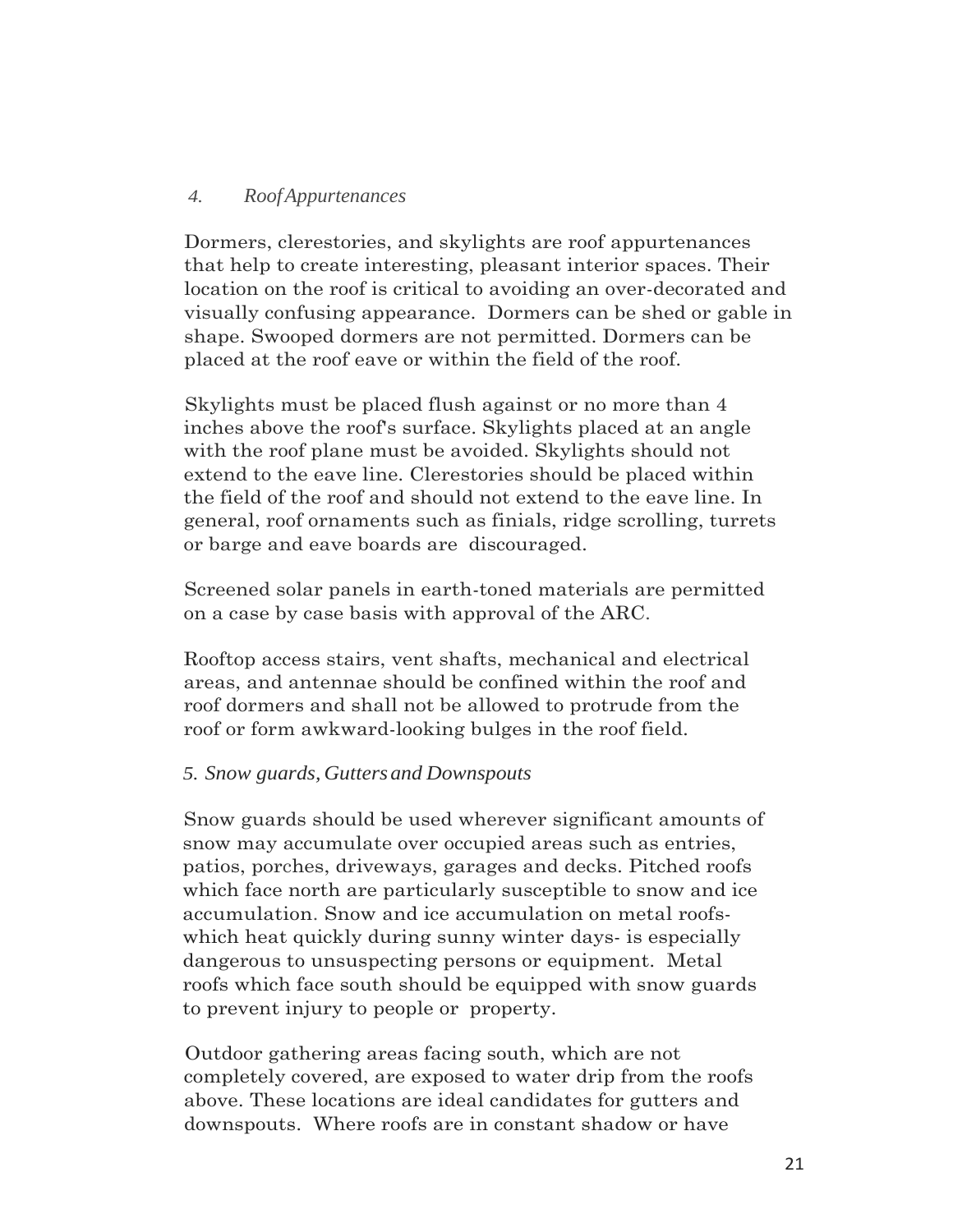northern exposures, gutters and downspouts used in conjunction with heat tape are often effective. Gutters used below snow guards should be designed to take the load of accumulated snow and ice which snow guards frequently release.

Approved materials for gutters and downspouts include aluminum or steel with baked finish, and copper or lead-coated copper. Gutter sections may be traditional or half-round. Snow guards should be constructed of painted plate steel vertical supports.

#### *I. Fireplaces and Chimneys*

#### *1. Fireplace Requirements*

The use of wood burning fireplaces or stoves is permitted at High Star Ranch. Fireplaces should be designed to meet all applicable codes. Exposed flues and vents for gas-operated fireplaces or other equipment such as furnaces should be hidden from primary views and painted to blend with the nearest building materials.

#### *2. Chimney Sizes and Shapes*

All flues six inches in diameter or greater shall be designed with chimneys. Chimneys should be in scale with the architecture of the building- not small enough to be lost in the massiveness of the structure, but not large enough to overwhelm the building. Chimneys should be designed with relatively slender proportions and with heights greater than widths in tapered or rectangular profiles. Heights of woodburning chimneys relative to their nearest rooflines should comply with applicable codes. Heights of gas-burning chimneys or boiler flues should be designed to proportionally match their wood-burning counterparts to lend authenticity and consistency to the overall roofscape.

#### *3. Materials and Caps*

Chimneys should be covered in stone veneer (to match building veneer), copper, or steel. Chimneys may terminate in decorative caps of stone or metal. When flat or pitched stone caps are used, they should have a minimum thickness of four inches. Chimney caps should be designed to screen spark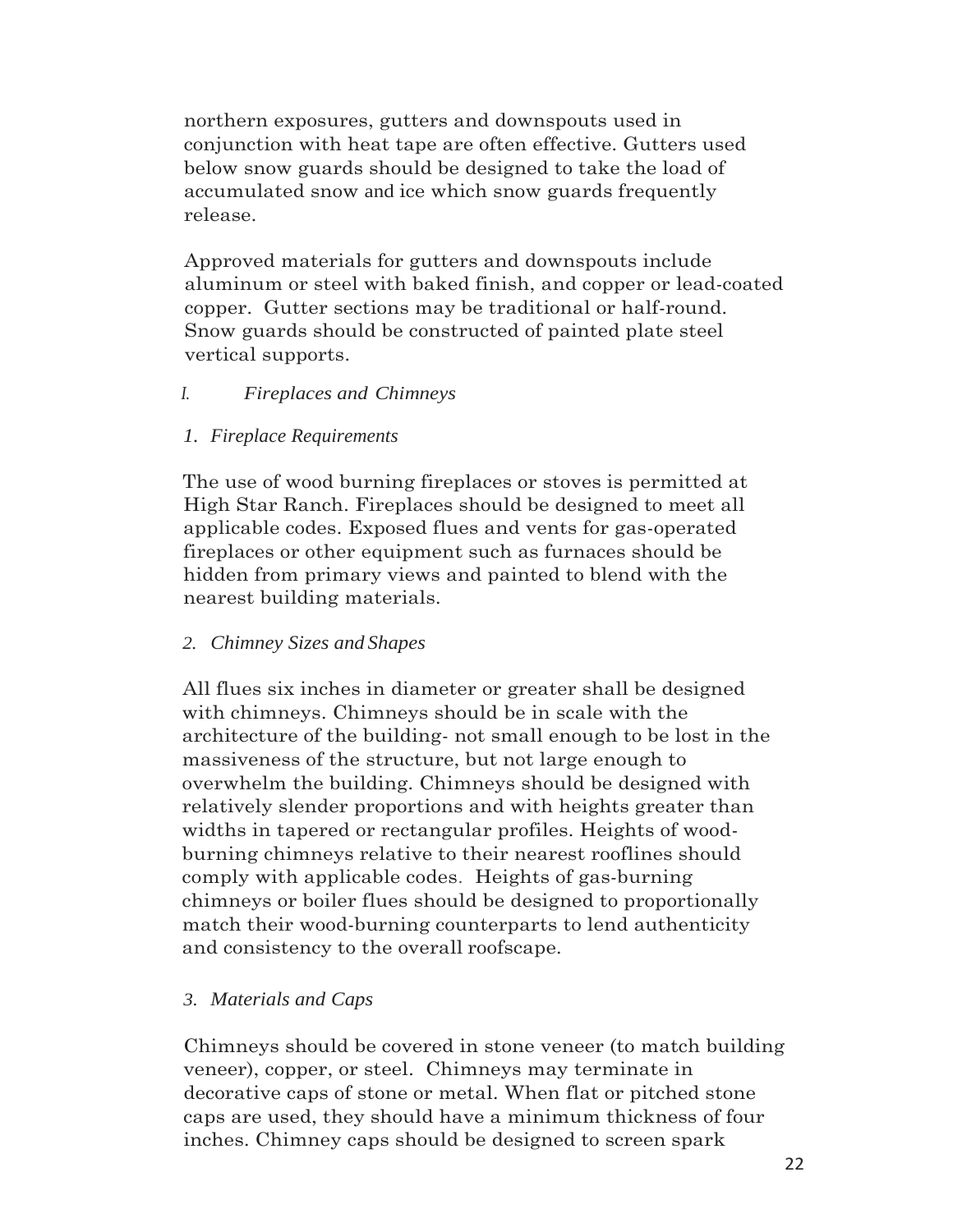arrestors and other utilitarian equipment as much as possible.

*J. Dog Houses and Flag Poles.* Any and all dog houses, flag poles, and other permanently installed recreational equipment must be integrated into the overall design of the home and must be submitted to and pre-approved by the ARC.

# *K. Prefabricated Buildings*

Buildings which are constructed off-site (either in whole or partial assembly) and so require transportation as such to the home site will not be permitted at High Star Ranch. These buildings may include but are not limited to the following: mobile homes, stock modular buildings, sheds and any other structure requiring transportation and set up in a partially completed state. Any and all such structures are subject to the ARC's review and prior approval.

# *L*. *Livestock Corrals, Tack Sheds*

Horses or other livestock cannot be housed on any lot within High Star Ranch. It is for that reason that provision has been made within the Equestrian Area for storing animals and trailers. There is a limit on how many horses can be accommodated, so they will be taken on a first-come-first-served basis.

## V. CONSTRUCTION REQUIREMENTS

The preservation of natural areas of High Star Ranch is critical to the community. To ensure that natural areas surrounding every home site are preserved to the maximum extent possible and the nuisances inherent in any construction process are kept to a minimum, the following regulations will be enforced during the construction period of all improvements. Lot owners will be responsible for violations of these Guidelines by any consultant, contractor or subcontractor, agent or employee performing any activities on behalf of the Owner in High Star Ranch, whether such violation occurs on the Owner's property or elsewhere in the community. Applicable Occupation Safety and Health Act (OSHA) regulations and guidelines must be observed at all times during construction.

## *A. Limits of Disturbance*

The building envelope or property line setback lines designate where improvements may occur on each lot and may be identified as an area on lots larger than one acre and defined by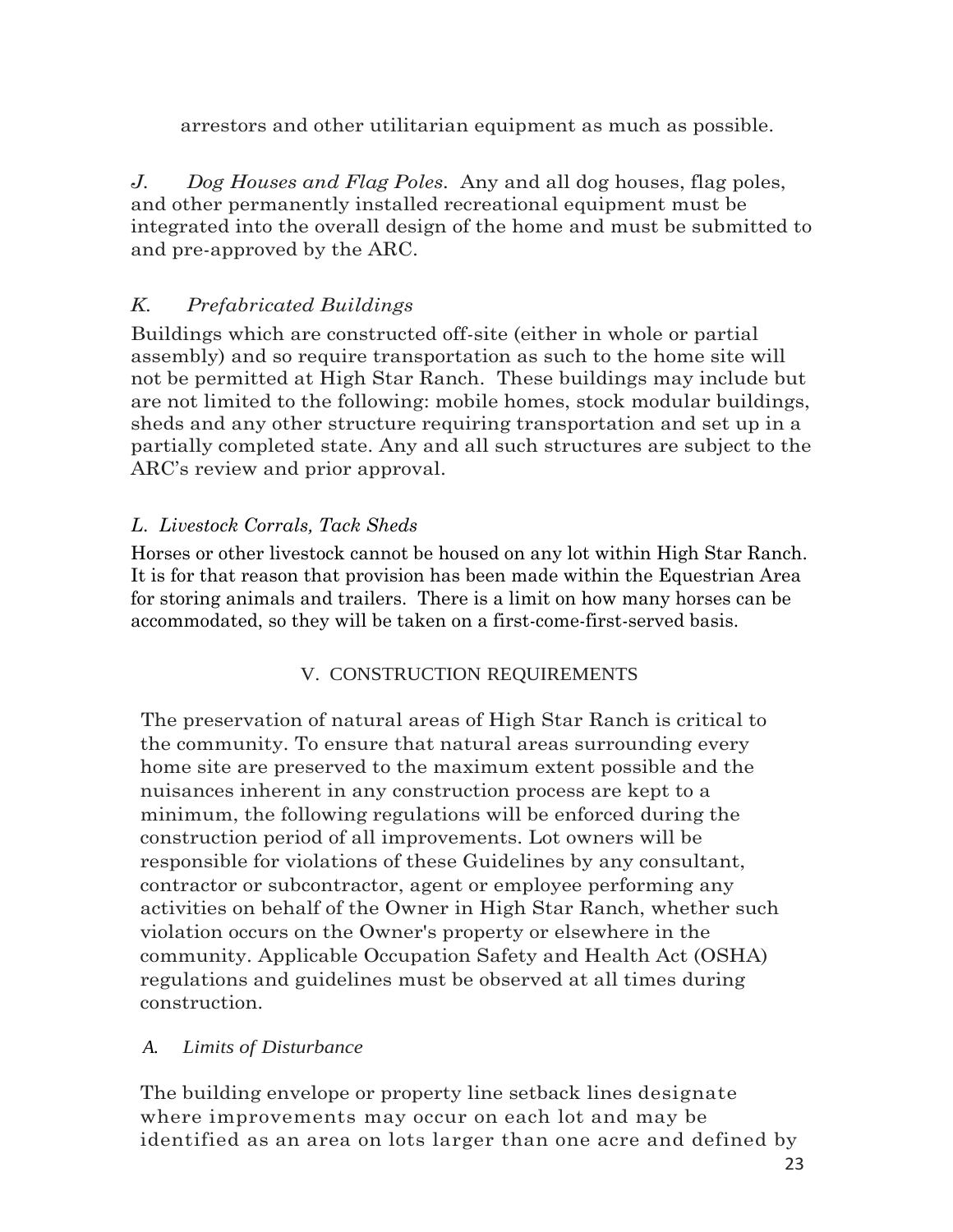setbacks on smaller lots. The building envelope or property line setback does not constitute a default limits of disturbance boundary. The limit of disturbance on each lot will be defined by the ARC as part of the Design review process. All construction activities related to the improvements must be confined to the limits of disturbance boundary with the exception of driveway and utility lines. To this end, the approved area of disturbance should be staked and temporarily fenced with a minimum four-foot high construction fence during the duration of construction. All disturbed areas must be revegetated following construction with natural plant materials.

When a utility trench does not follow the driveway, the trench area should be fenced with construction fencing no wider than 8 feet along the trench on each side and must be fully and promptly revegetated wherever the natural area is disturbed. All utility corridors through natural areas shall be staked prior to excavation and approved by the ARC.

As part of the Final Design Submittal to the ARC, a Construction Mitigation plan shall be prepared and approved which indicates construction access, parking areas off the street, sanitary facilities, concrete wash out area, trash drum, material storage and approved access drives for construction activities on any home site.

Upon approval of the building permit and not sooner than two weeks prior to commencement of continuous construction, a construction trailer or portable field office may be located on the building site within the building envelope, clear of all setbacks unless otherwise approved by the ARC. Temporary power and telephone may be installed when the field office is placed on site. The type, size and color of any portable office must be approved by a representative of the ARC as part of the construction site plan. The field office may not remain on site for longer than two weeks after construction is complete.

#### *B. Construction Trash Receptacles and Debris Removal*

Owners and builders must dean up all trash and debris at the end of each day. An approved trash receptacle should remain on the site during the construction period for this purpose. Receptacles should be positioned along the access drive, clear of adjacent road rights of way and neighboring properties. Trash receptacles must be emptied on a timely basis to avoid overflow of refuse and disposal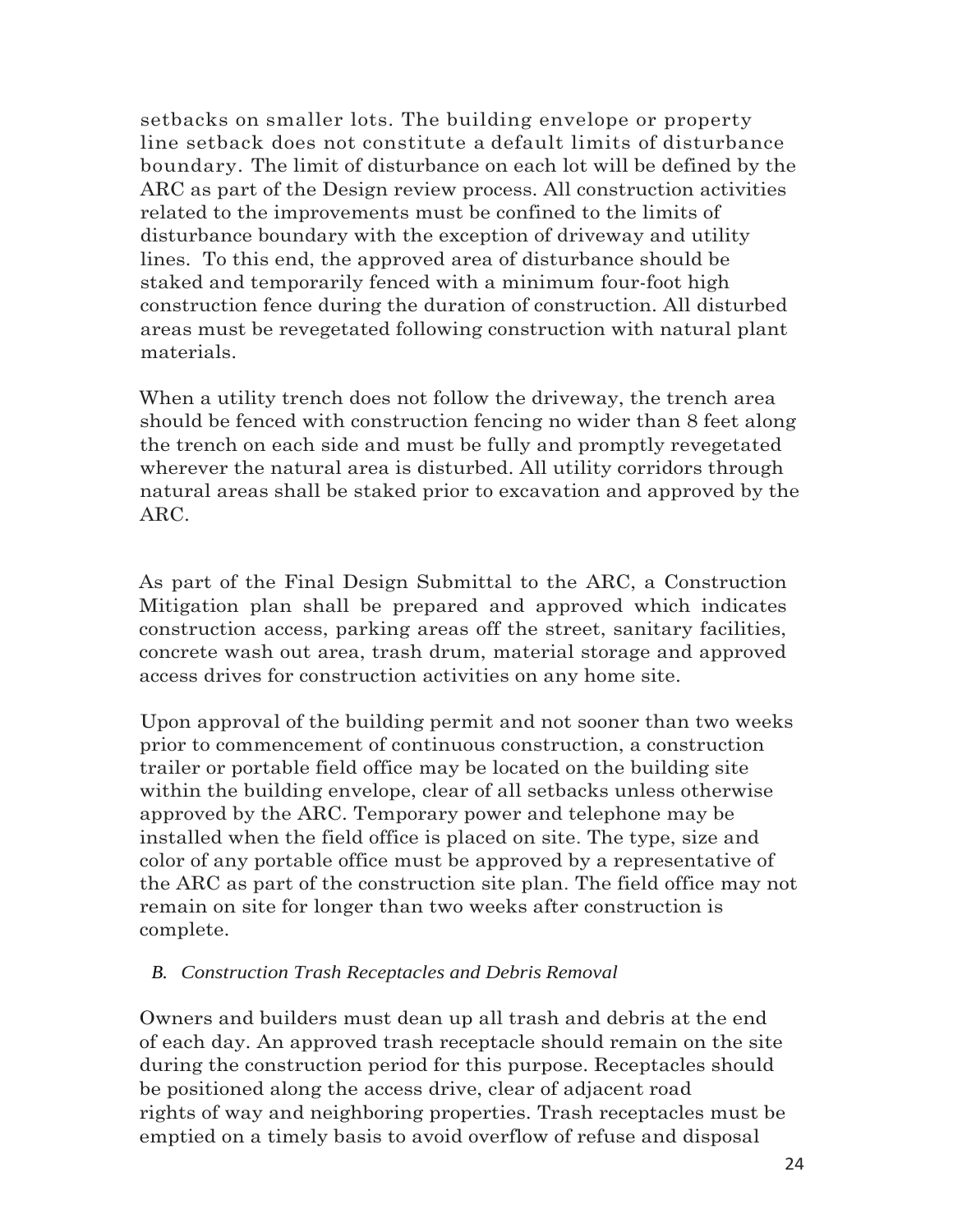must be offsite. Recycling of construction waste is highly encouraged. Owners and their consultants, contractors, or other employees are prohibited from dumping, burying, or burning trash of any kind (including construction and landscaping debris) anywhere on the home site or in High Star Ranch.

All concrete washout from both trucks and mixers must occur within a contained area of the building envelope or property line setback, in a location where it will ultimately be removed from the site completely. Concrete washout in road rights of way, setbacks or on adjacent properties is strictly prohibited.

Each construction site must be kept neat and must be properly policed to prevent it from becoming a public eyesore, nuisance or detriment to other home sites or open space. Any clean-up costs incurred by the ARC or the developer in enforcing these requirements will be payable by the Owner. Dirt, mud or debris resulting from activity on each construction site must be promptly removed from all private roads, open spaces and driveways or other portions of High Star Ranch.

## *C. Sanitary Facilities*

Each owner or contractor/builder is responsible for providing adequate sanitary facilities for construction workers. Portable toilets must be located within the building envelope, clear of setbacks and in a discrete location approved by the ARC.

## *D. Daily Operation*

Daily working hours for each construction site shall be from 30 minutes before sunrise to 30 minutes after sunset. Construction activity which generates noise audible from the boundaries of any home site, such as hammering, sawing, excavation work, concrete delivery and so forth must be confined to the hours of 7:00AM to 7:00PM, Monday through Friday, and 8:00AM to 7:00PM on Saturday. Noisy activity is prohibited on Sunday of each week.

## *E. Site Visitations*

Due to the inherent danger associated with an active construction site, visitors to any site should be limited to those persons with official business relating to the construction activity, such as construction workers and tradesmen, building officials, security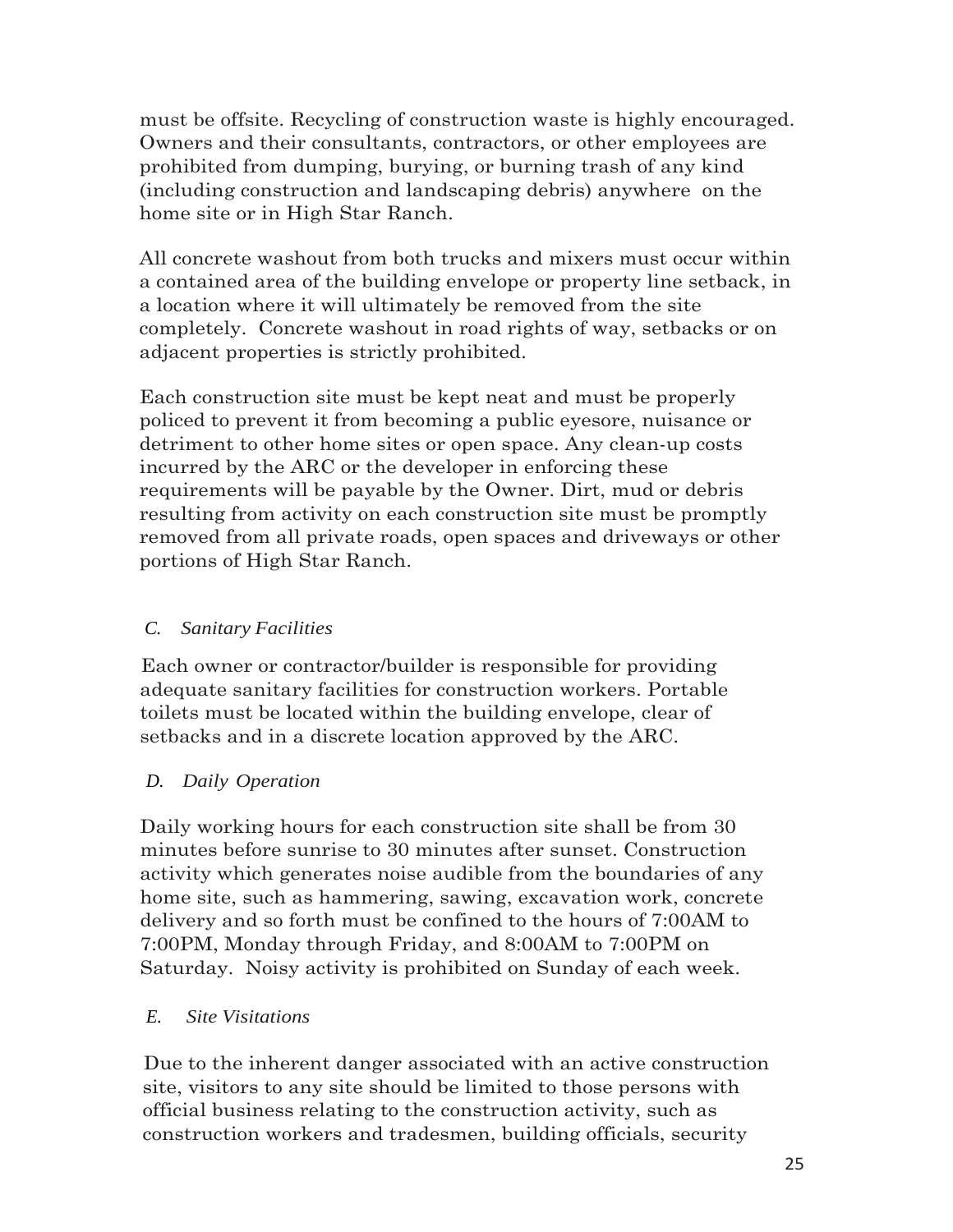staff, ARC members, sales personnel and the owner. Construction personnel should not invite or bring family members or friends, especially children, to the job site.

## *F. Construction and Vehicular Access, Parking and Uses*

The access drive approved by the ARC will be the only construction access to any home site. Construction crews shall not park on, or otherwise use, undeveloped portions of home sites or open space. Vehicles shall be parked within an agreed upon area specified and approved by the ARC. During busy construction periods involving multiple trades such that all vehicles cannot be confined to the site proper, the overflow vehicles may be temporarily parked along the roadside shoulder in locations and for time periods solely as approved by the ARC. During these periods, continual unconstrained access by normal traffic and emergency vehicles, including fire trucks, must be possible at all times. When parking on the shoulder occurs, all damage to the shoulder and landscape must be repaired by the Owner or contractor immediately and not left until the end of construction.

Construction crews are prohibited from bringing pets to any construction site.

## *G. Use of Firearms*

The possession or discharge of any type of firearm by construction personnel on any construction site, home site, common area parcel or right-of-way is prohibited.

# *H. AlcoholandControlledSubstances*

The consumption of alcohol or use of any controlled substance by construction personnel on any construction site, home site, common area parcel or right-of-way is prohibited.

## *I. Preservation of Native Landscape and Revegetation*

Prior to site disturbance, trees and all-natural areas which are to be preserved must be marked and protected by flagging, fencing or barriers. The ARC has the right to flag major terrain features trees or plants it deems should be protected.

As stated many times in these Guidelines, the impact of construction on the existing landscape should be minimized as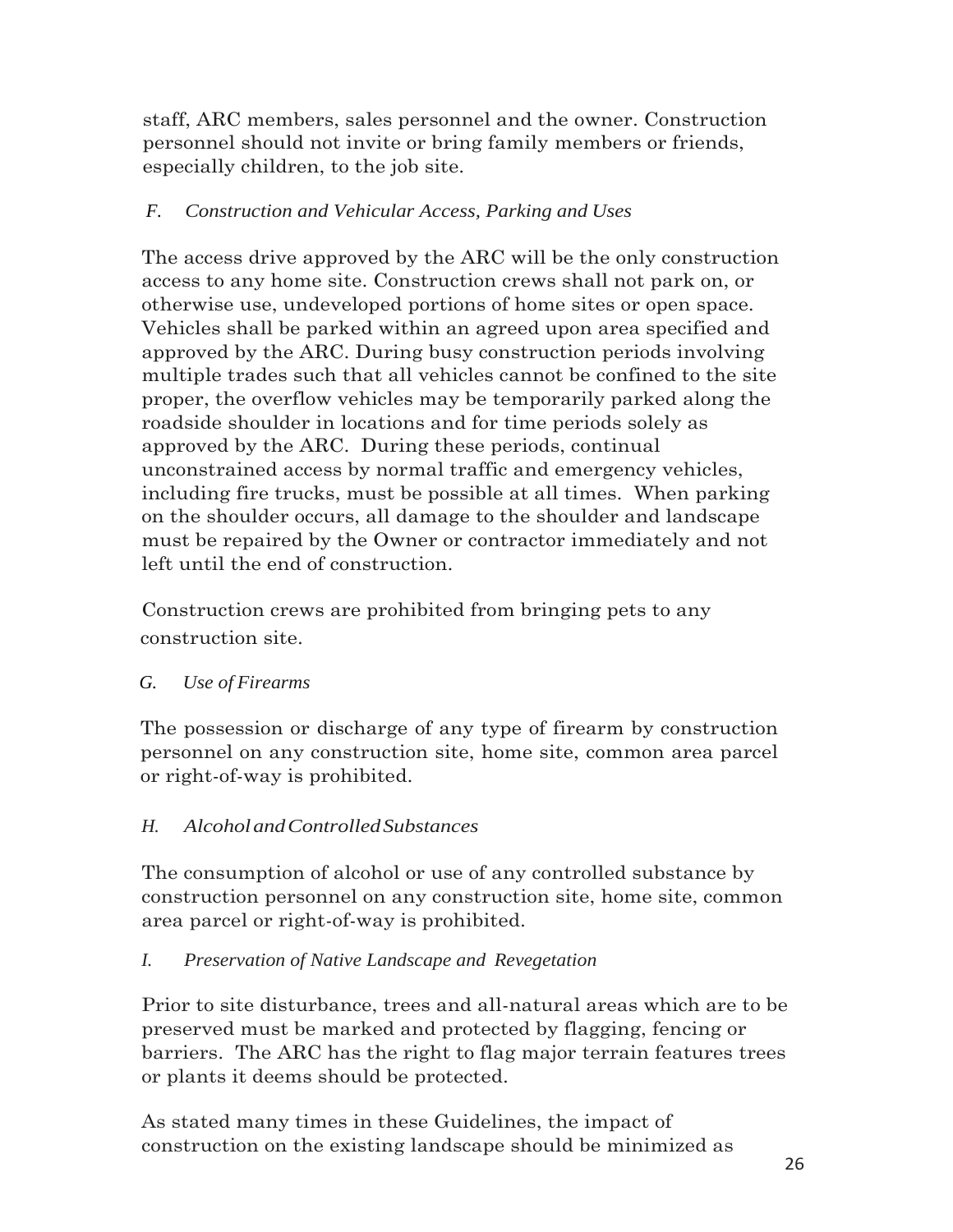much as possible. However, some disturbance is inevitable. Correcting damage caused during the development process requires revegetation. To the greatest possible extent, revegetation should recreate the character of the pre-development environment using native trees and plant materials.

New plantings must blend with the existing landscape so that several years hence, all traces of the disruption will have disappeared. Plant species native to High Star Ranch and approved by the ARC are included in Appendix A to these Guidelines.

A revegetation plan must be prepared and submitted with the final design submittal. Preparation of such plans should take into account the seasonal diversity, wildlife support and fuel management characteristics of the plants to be used.

Owners and their contractors will be held financially responsible for site restoration, revegetation and refuse removal from their property and from adjacent properties should the latter be the result of trespass or negligence by themselves, their employees, or subcontracted agents.

# *J. Erosion Control*

During construction, measures must be taken to mitigate erosion. To this end, contractors should employ in-field construction methods as outlined below. Measures must comply with Kamas City, state and federal requirements.

- Temporary run-off channels must be built to drain construction zones. In areas draining two acres or less, channels must have silt screens or straw wattle installed at appropriate locations. Silt screens or straw wattle should be stretched across and anchored to the bottom of the channels with hay bales placed on the upstream side of the silt screen. Where watershed above the site exceeds two acres, temporary earthen berms or ditches for channeling must be used in conjunction with silt screens or straw wattle.
- Soil stockpiles must be covered or be seeded until soil is spread onsite or removed from thesite.
- Weather permitting, all embankments constructed as part of cut and fill operations must be seeded and mulched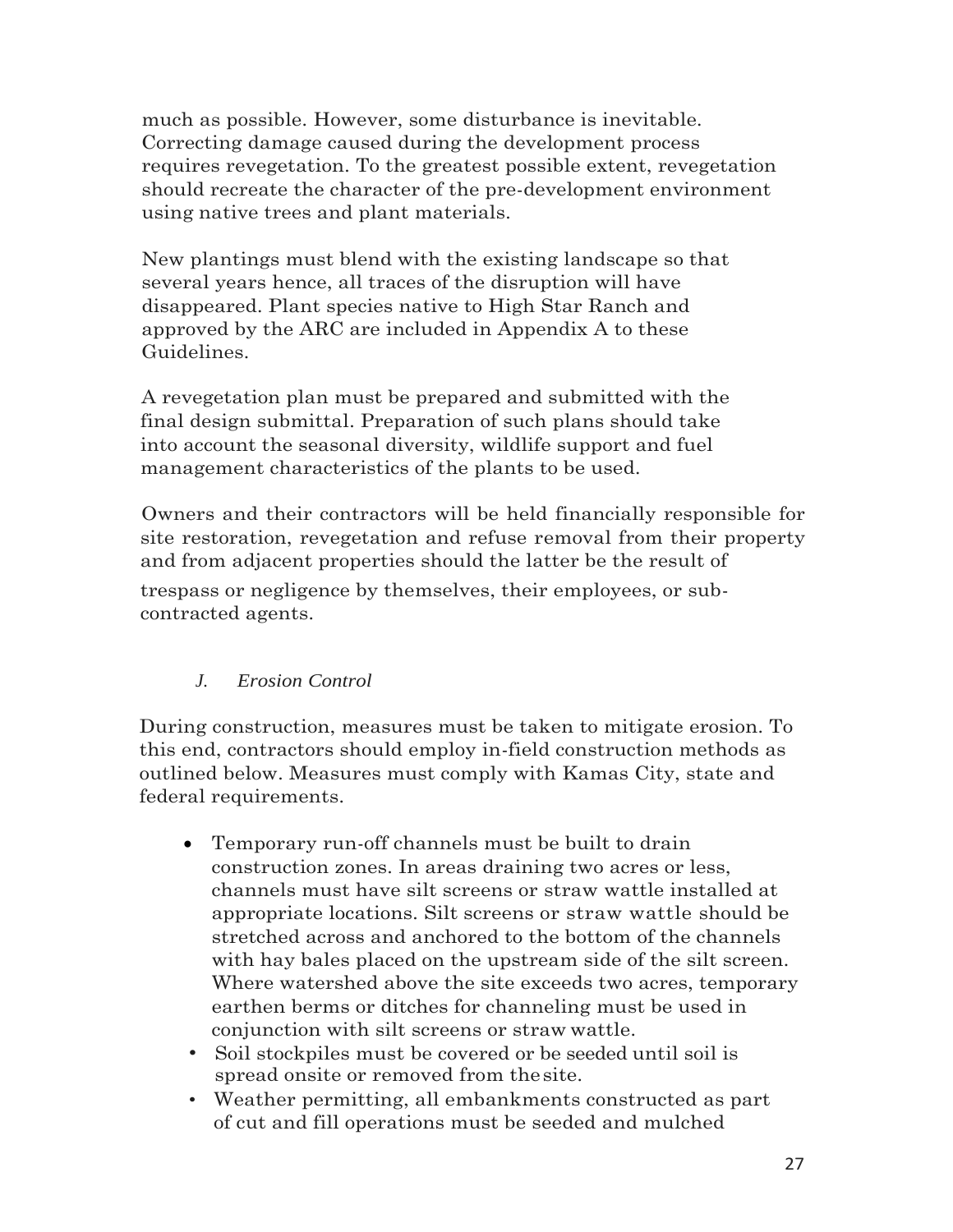within one week of disturbance.

• Weather permitting, all building site areas must be seeded and mulched within one week of final grading completion.

## *K. Dust and Noise Control*

The contractor is responsible for controlling dust and noise from the construction site including removal of dirt and mud from private roads that is the result of construction activity on the site.

The sound of radios or other audio equipment used by construction personnel must not be audible beyond the property perimeter of any home site.

## *L. Blasting*

If any blasting is to occur, the ARC must be notified two weeks in advance and appropriate approvals must be obtained from Kamas City. Blasting may only be done by licensed demolition personnel, with all requisite insurance coverages as mandated by city, county and state statutes, specific to their blasting activity at High Star Ranch. The ARC will have the authority to require in writing documentation of anticipated seismic effects, with confirmation such effects will not be injurious to other persons or properties, public or private, and that all appropriate protection measures have been utilized. The ARC may require additional insurance to cover potential damage from blasting to subdivision improvements and common areas. All excess material resulting from blasting, as well as all other excess excavation materials, must be promptly removed from the project site.

## *M. Material Stockpiling*

All building materials, equipment and machinery required to construct a residence on any home site at High Star Ranch must be delivered to and remain within the building envelop of each home site. This includes all building materials, earth-moving equipment, trailers, generators, mixers, cranes and any other equipment or machinery that will remain in the community overnight. Material and equipment delivery vehicles may not drive across adjacent home sites or common area to access construction sites.

#### *N. Construction Insurance Requirements*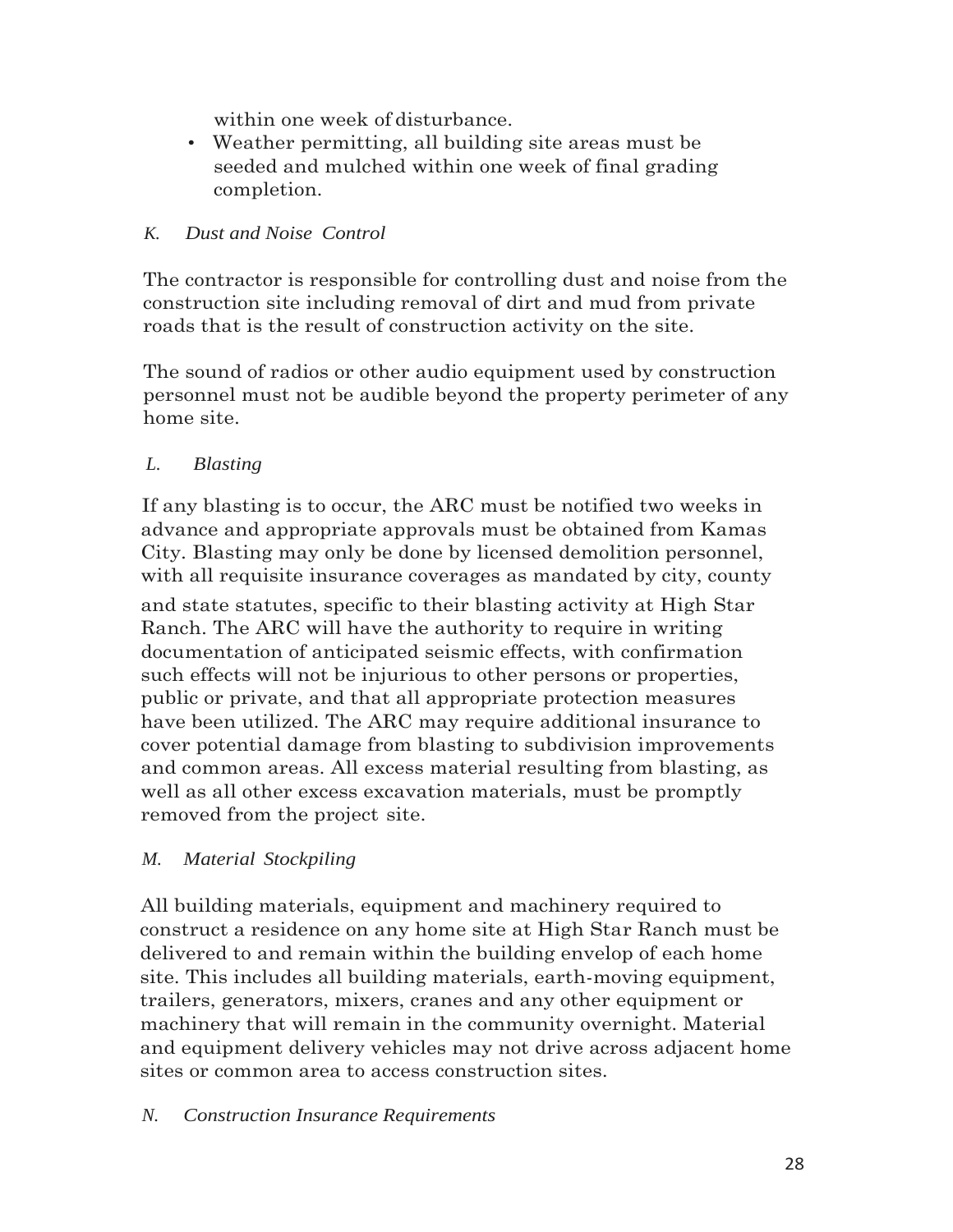All contractors and sub-contractors must post evidence of insurance with their lot Owner prior to entering the construction premises. Confirmation must be evidenced in the form of a valid Certificate of Insurance naming the lot Owner, High Star Ranch, the High Star Ranch Homeowners Association, Tri Star 2005, LLC and any others designated by the ARC as [named insureds?] certificate holders under the policy. The insurance must provide coverage for comprehensive general liability and automobile liability of not less than \$1,000,000 and workers' compensation to the limits required by the State of Utah. General liability coverage should contain provisions for contractual liability and broad form property damage. The certificate should provide for 30-day notice to the certificate holders in the event of cancellation or material change in the limits of coverage.

[NOTE: have your insurance person review and approve.]

#### DESIGN REVIEW PROCESS

Site sensitive design is fundamental for development at High Star Ranch. Design drawings should evolve from the careful and thorough analysis of a site's specific setting and features. Consequently, Owners and their consultants should approach a site with an open mind, creating development that fits within the environment in which it will be placed.

Lot owners should assemble a design team that includes an architect and a landscape architect who are licensed and registered in the State of Utah. Owners and their design teams should become familiar with these Guidelines, the High Star Ranch Rules & Regulations the High Star Ranch Covenants, Conditions and Restrictions, Kamas City's applicable codes and ordinances, and other state and federal regulations that apply to development at High Star Ranch.

#### *A. Pre-Design Conference*

Prior to preparing preliminary plans for any proposed improvement at High Star Ranch, the owners and their consultants (including some or all of the following: architect, landscape architect, engineer, and contractor) must meet with the ARC to discuss proposed plans and to resolve any questions regarding building requirements at High Star Ranch. This informal review, which should occur on the property, is intended to offer guidance and answer questions prior to the initiation of preliminary design.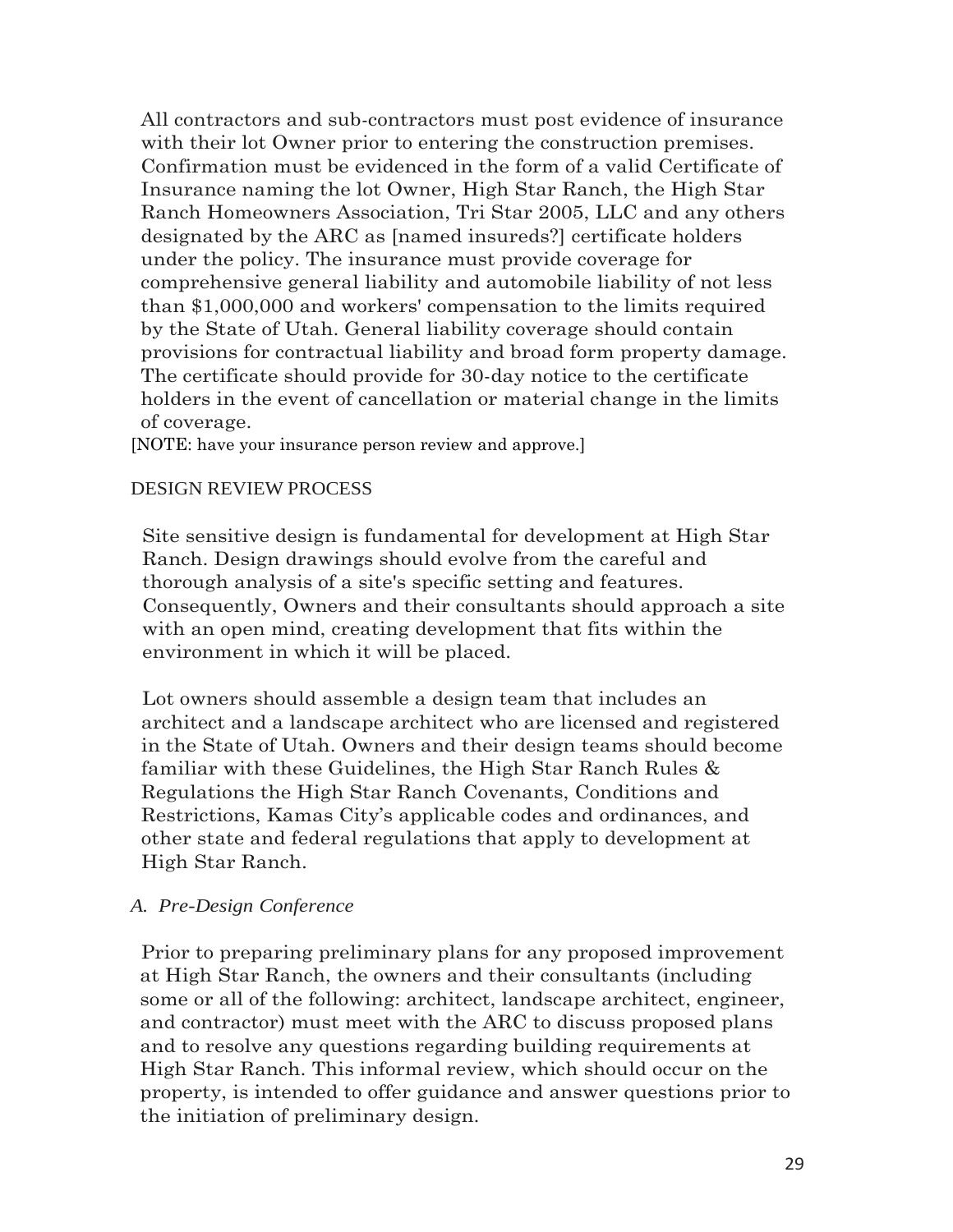The parameters and directives identified at each Pre-Design Conference remain valid for six months only. If the submittal of a preliminary design does not occur with six months of this Conference, a supplementary Pre-Design Conference will be required to review any changes in site conditions or revisions to the Guidelines that may have occurred.

## *B. Preliminary DesignSubmittal*

The preliminary design submittal must follow the Pre-Design Conference within six months and must include the following exhibits:

> i. Site plan (scale at  $1" = 10'$  or  $1/8" = 1'$ ) showing the entire lot, location of the building envelope, building setbacks, limits of disturbance, the building

footprint including garage and decks or porches, driveway, terraces, patios, existing and proposed topography, proposed finished floor elevations, significant trees, clusters of native shrubs and special terrain features to be preserved.

- ii. Survey (scale at 1"- 10'or 1/8"- 1') prepared by a registered land surveyor or licensed civil engineer and showing the home site boundaries and dimensions, topography (2-foot contours or less), major terrain features to include areas of 30% or greater slopes, trees, edge of pavement and utility locations.
- iii. Floor plans (scale  $1/4$ " or  $1/8$ " = 1') showing proposed finished floor elevations and square footage of each floor level.
- iv. Exterior elevations (scale  $1/4$ " or  $1/8$ " = 1') showing both existing and proposed grade lines, plate heights, ridge heights, roof pitch and a preliminary indication of exterior materials and colors.
	- v. Preliminary lighting plan showing locations of any free-standing light standards with material types and light sources, lighted landscape elements, and lighting on exterior building spaces and outdoor living areas.
	- vi. Other drawings, materials or samples requested by the ARC.

One set of plan prints should be submitted, along with an electronic format of all plan prints to the ARC. The ARC will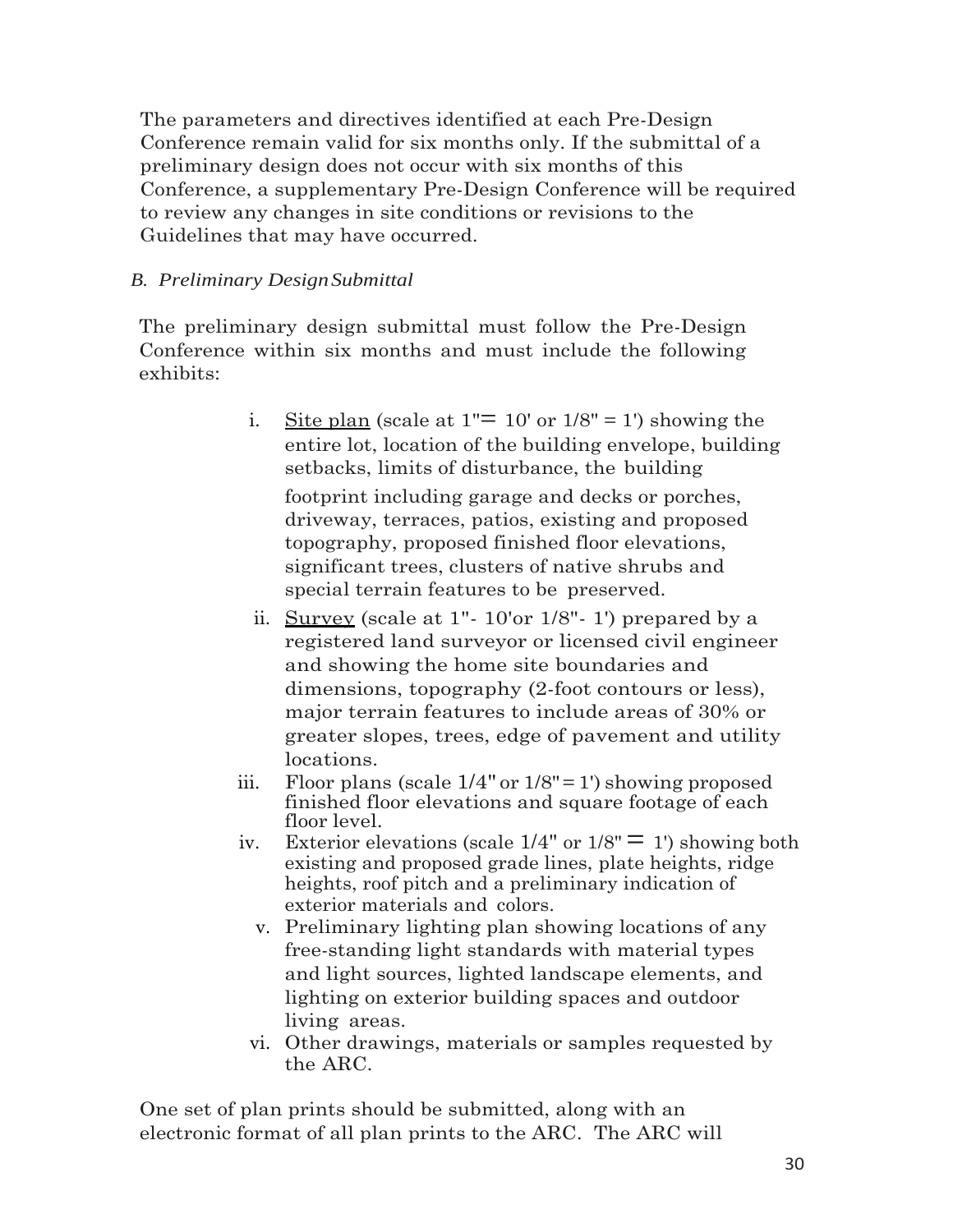notify all adjacent property owners that an application has been submitted for review to the ARC and should they wish to review submitted plans, plans will be made available to them. The ARC will schedule a meeting to occur within two weeks of receiving plans with the Owner and/or Owner representatives. A summary of each meeting will be made available outlining any concerns or comments expressed by the ARC, the Developer or adjacent property owner(s).

#### *C. Final Design Submittal*

A final design submittal (herein "Final Design Submittal") should follow within six months but no longer than twelve months from the ARC's granting of approval for the preliminary design. This Final Design Submittal must include the following exhibits. Review by the ARC will not begin until all

required documentation is received. Kamas City and other jurisdictional agency reviews are in addition to review by the High Star Ranch ARC and approvals from all reviewing entities must be obtained prior to commencement of construction. The Final Design Submittal shall include:

- i. Final Site Plan (scale at  $1:$   $\equiv$  10' or 1/8" $\equiv$  1') showing the entire lot, the building envelope, building setbacks, limits of disturbance, the residence and all other buildings, driveway, culverts, drainage channels, parking areas, existing and proposed topography, finished floor elevations, protected plants and trees, special terrain features to be preserved, trees to be removed, utility sources and connections, and site walls/fences.
	- ii. Floor Plans (scale  $\frac{1}{4} = 1$ ' or  $\frac{1}{8} = 1$ ') showing finished floor elevations.
- iii. Roof Plan (scale  $\frac{1}{4} = 1$ 'or  $\frac{1}{8} = 1$ ") showing all roof pitches.
- iv. Building Section (scale  $1/4" \equiv 1'$  or  $1/8" \equiv 1'$  or larger) indicating existing and proposed grade lines.
- v. Exterior Elevations (scale  $\frac{1}{4} = 1$ 'or  $\frac{1}{8} = 1$ ') showing both existing and proposed grade lines, plat heights, roof pitch and an indication of exterior building materials and colors.
- vi. Materials Sample Board and literature as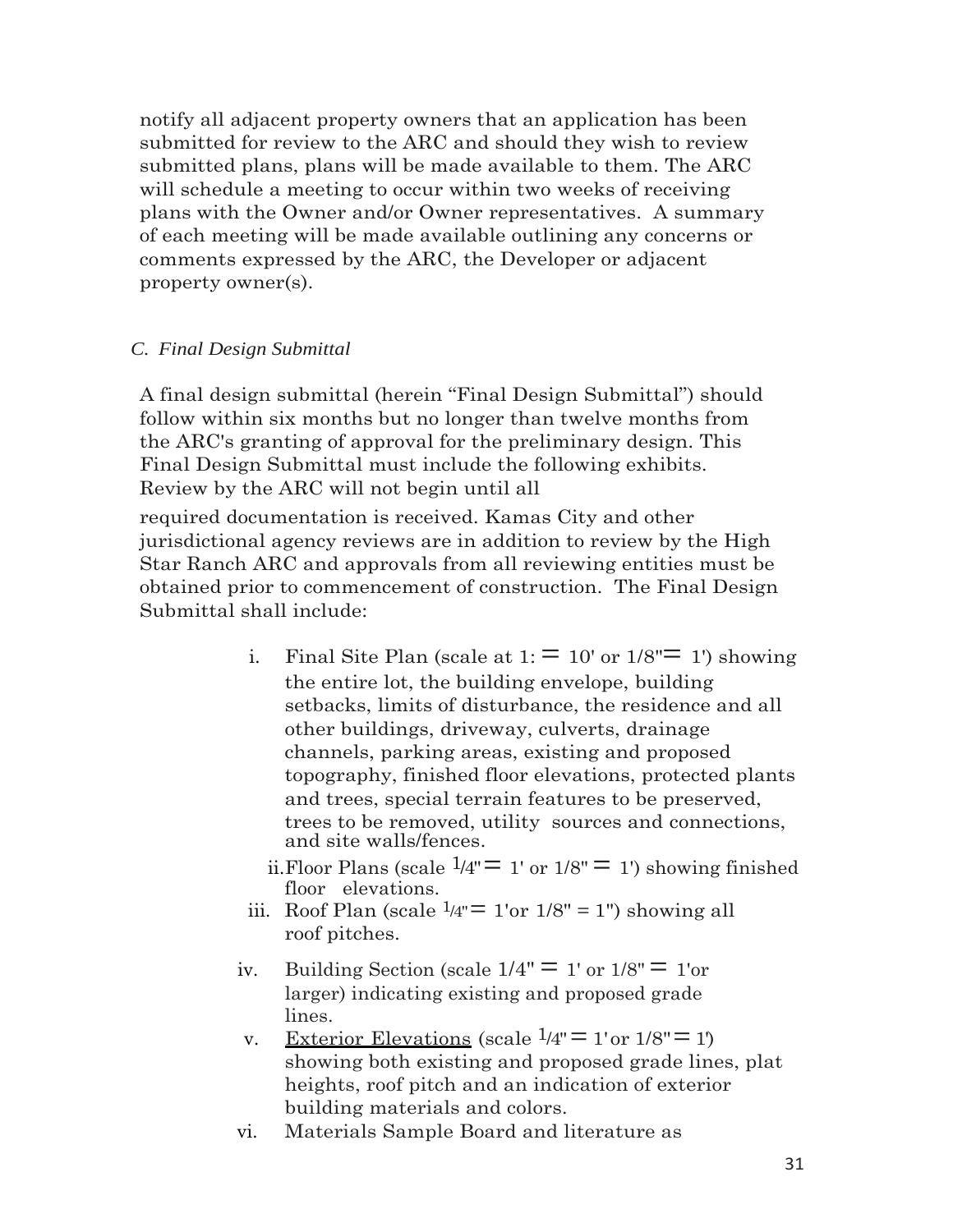required by the ARC depicting and describing all exterior materials.

- vii. Preliminary Landscape Plan (scale 1" = 10' or 1/8" = 1') depicting general location of proposed plant material, irrigation system to be used, decorative materials or borders, retained plants if any, as well as outdoor living spaces including pathways, gazebos, decks, and so forth.
- viii. Final Lighting Plan (scale  $1'' = 10'$  or  $1/8'' = 1'$ ) showing final locations of free-standing light standards with materials and specifications, lighted landscape elements, as well as lighting on exterior building spaces and outdoor living areas Construction Mitigation Plan showing erosion control methods, construction material storage, construction vehicle parking, soil stockpile areas, trash dumpsters, sanitary facilities and other items as may be requested by the ARC.
	- xi. x. Construction Schedule showing anticipated construction commencement, inspection intervals and construction completion revegetation plan.

The ARC may also require on-site staking of building corners, placement of story poles and other improvements to assist in the evaluation of each residence. The Final Design Submittal must include one set of plan prints and one set of electronic files such as pdf's. A complete submittal package must be received at least two weeks prior to a scheduled ARC review meeting in order to be placed on the agenda for that meeting. ARC meetings will be scheduled as plans are submitted. No meetings will be scheduled until after an application and design review fee have been received by the ARC.

The ARC will notify adjacent property owners of any pending building application two weeks prior to the first Final Design Submittal review. The number of meetings necessary to approve an application is subject to the complexity of the proposal and conformance to the Design Guidelines and is not limited to just the Pre-design conference, Preliminary review and Final Design Submittal review. ARC's final approval is valid for 12 months from the date of approval.

At the discretion of the ARC, an on-site inspection may be conducted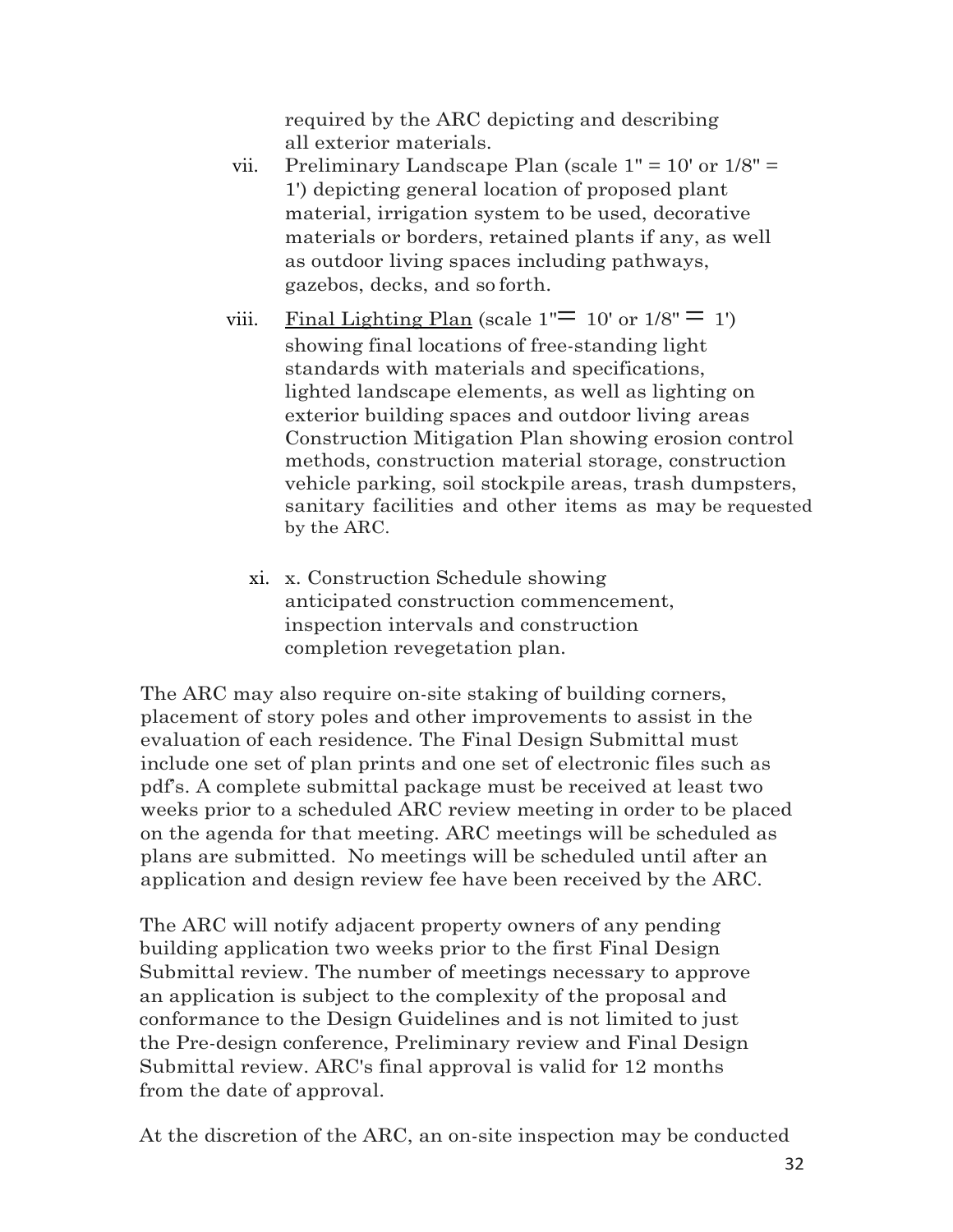prior to final design review to confirm that plans reflect actual site conditions.

Once a set of building plans has received Final approval, the Owner shall submit three sets of plans and one electronic copy to the ARC. The ARC will stamp the plans as approved and keep one record set. Upon receipt of the stamped plans from the ARC the Owner may apply for a Building Permit from Kamas City. Any subsequent changes to the plan set as a result of Owner changes or Kamas City review comments shall be reviewed by the ARC and stamped as well. These revised sheets shall be included in the approved set of plans. A ARC stamped set of plans shall remain on the construction site at all times during the period of construction.

#### *D. Resubmission of Plans*

In the event that plan approval is denied for either a preliminary or final submittal, a resubmission of plans must follow the same procedure as an original submittal.

#### *E. Construction Commencement*

On receipt of final approval from the ARC and all other reviewing agencies, and upon obtaining a building permit from Kamas City (which in Kamas City requires Planning Commission approval), the Owner may begin construction in accordance with the approved plans immediately or not later than 12 months following final approval. If construction has not commenced within this time period, approval will be considered revoked and the Owner must re-apply for ARC approval.

Prior to commencement of any construction activity, the Owner/Builder must complete Construction Activity agreements [should be attached as Exhibit A] which include payment of a Construction Activity Bond and signed performance agreements. The initial amount for the Construction Activity bond is \$10,000 and may be updated from time to time at the discretion of the ARC. The Construction Activity bond is used to repair any damage to High Star Ranch infrastructure due to Owner/contractor violations. Owner/contractor will be notified of any violations prior to the ARC action and given a reasonable period of time to resolve the violation. Upon final inspection by the ARC, the Construction Activity bond will be refunded to the Owner/contractor, minus any deductions for violations and time spent by the ARC to resolve the violation.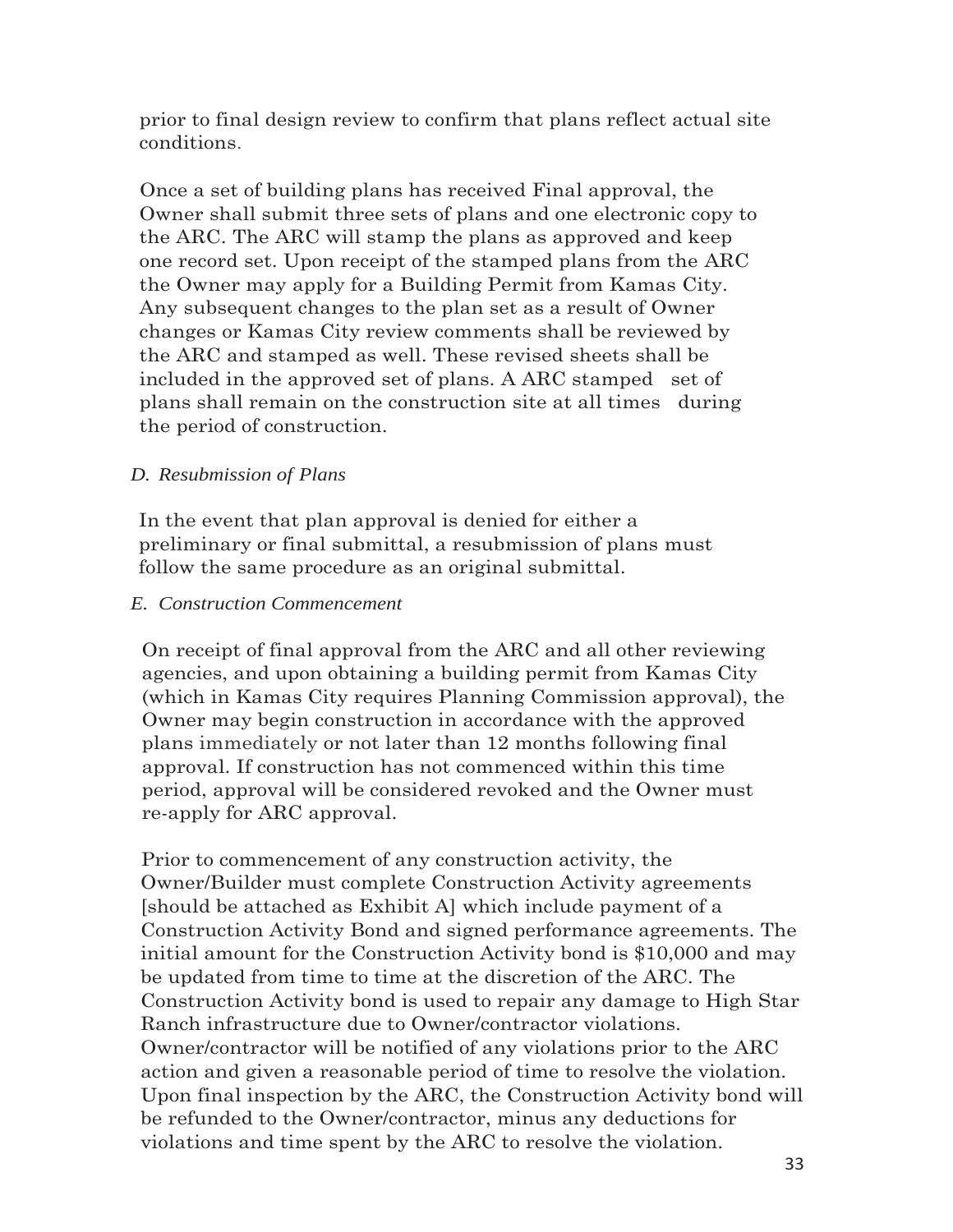In any event, construction must be completed within 18 months from commencement except if completion is impossible due to labor strikes, national emergencies or natural calamities. If the 18·month deadline will be breached, Owners or their representatives must notify the ARC, indicating the reasons for the delay and the revised timeline for completion.

At the discretion of the ARC, work in progress may be inspected and notice may be given of noncompliance with approved plans and/or these Design Guidelines. The ARC reserves the right to hire an independent inspector at the property Owner's expense should circumstances dictate. Absence of such inspection or notification during construction does not constitute an approval by the ARC of work in progress or compliance with the Design Guidelines. Any such inspection should not be construed as an acceptance of any improvements or conditions, or as a waiver of any provision of these Design Guidelines or of any condition of approval established by the ARC.

#### *F. Modifications to Plans after Approval*

Any modifications or additions to plans, whether architectural or site designs, including color, exterior light fixtures or materials changes, must be submitted to the ARC for approval prior to implementation.

#### *G. Right of Waiver*

The approval by the ARC of any plans, drawings or specifications for any work done or proposed to be done shall not be deemed to constitute a waiver of any right to withhold approval of any similar plan, drawing or specification subsequently or additionally submitted for approval. Failure to enforce any of the Design Guidelines shall not constitute a waiver of same.

The ARC reserves the right to waive or vary any of the procedures set forth herein at its discretion for cause.

## *H. Construction Completion*

Construction activities must be completed within 18 months of construction start. Completion of landscaping and other revegetation activities may be delayed if construction ends during the winter months. A portion of the Construction Activity bond will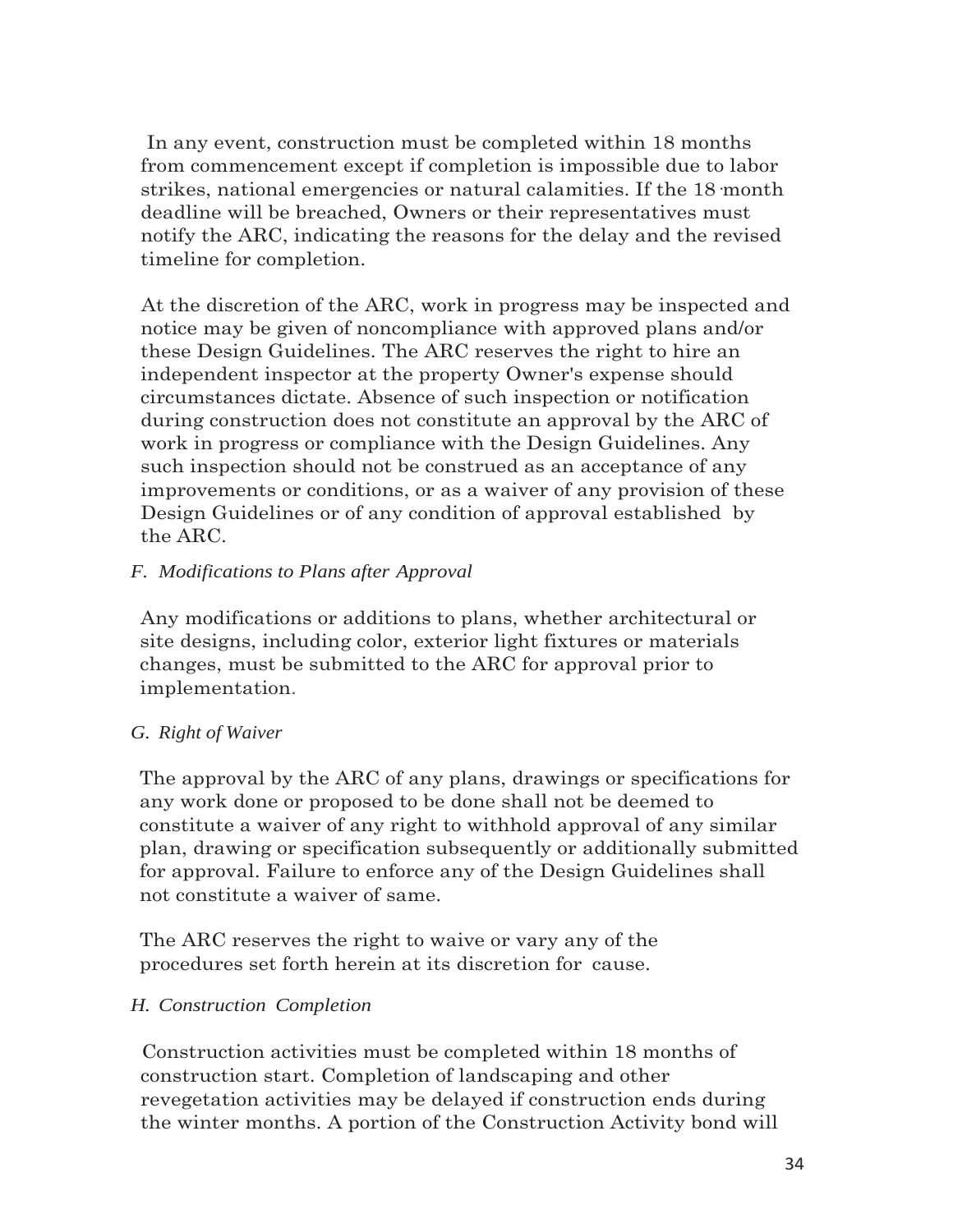be withheld to insure completion of landscaping during the next available growing season. Upon completion of construction, the ARC will inspect the property and issue a certificate of final construction compliance at which time the Owner may apply for a Certificate of Occupancy from Kamas City.

#### *I. Design Review Fee*

A non-refundable Design Review fee will be charged as determined by the ARC. The initial fee has been set at \$2,500 per lot. Additional Design Review fees may be charged for applications requiring multiple meetings and committee interaction. The Owner/applicant will be notified prior to being charged for additional fees. Design Review fees are due at the time of Pre-de sign conference onsite meeting request and no plan review will be conducted until fees are paid in full. Fees may be updated at any time and at the discretion of the ARC. Should a prospective Owner or current Owner desire a meeting with the ARC, a onetime advance fee of \$500 will be charged with payment due prior to scheduling the meeting.

#### VI. ARCHITECTURAL REVIEW COMMITTEE STRUCTURE

#### *A. Members*

As stipulated in the Covenants, Conditions and Restrictions (CC&Rs) of High Star Ranch, as long as the Developer owns any lot or parcel within High Star Ranch, the Architectural Review Committee (ARC) will consist of three to five regular members, preferably including at least one member from each discipline such as an architect, landscape architect, Developer representative and one property owner. Each member of the ARC will be appointed by and serve at the sole discretion of the Developer. At such time as the Developer no longer owns any property within High Star Ranch, the ARC will consist of such number of regular and alternate members as the Board of Directors of the High Star Ranch Homeowners' Association ("**Board**") may deem appropriate from time to time, but in no event shall there be less than three or more than five regular members. [NOTE: CC&Rs, Bylaws and Guidelines must read consistent. CC&Rs must have a conflict resolution provision], In this case, each of the members will be appointed by and serve at the discretion of the Board. At a minimum, the ARC should always include an architect and landscape architect as a member of the ARC.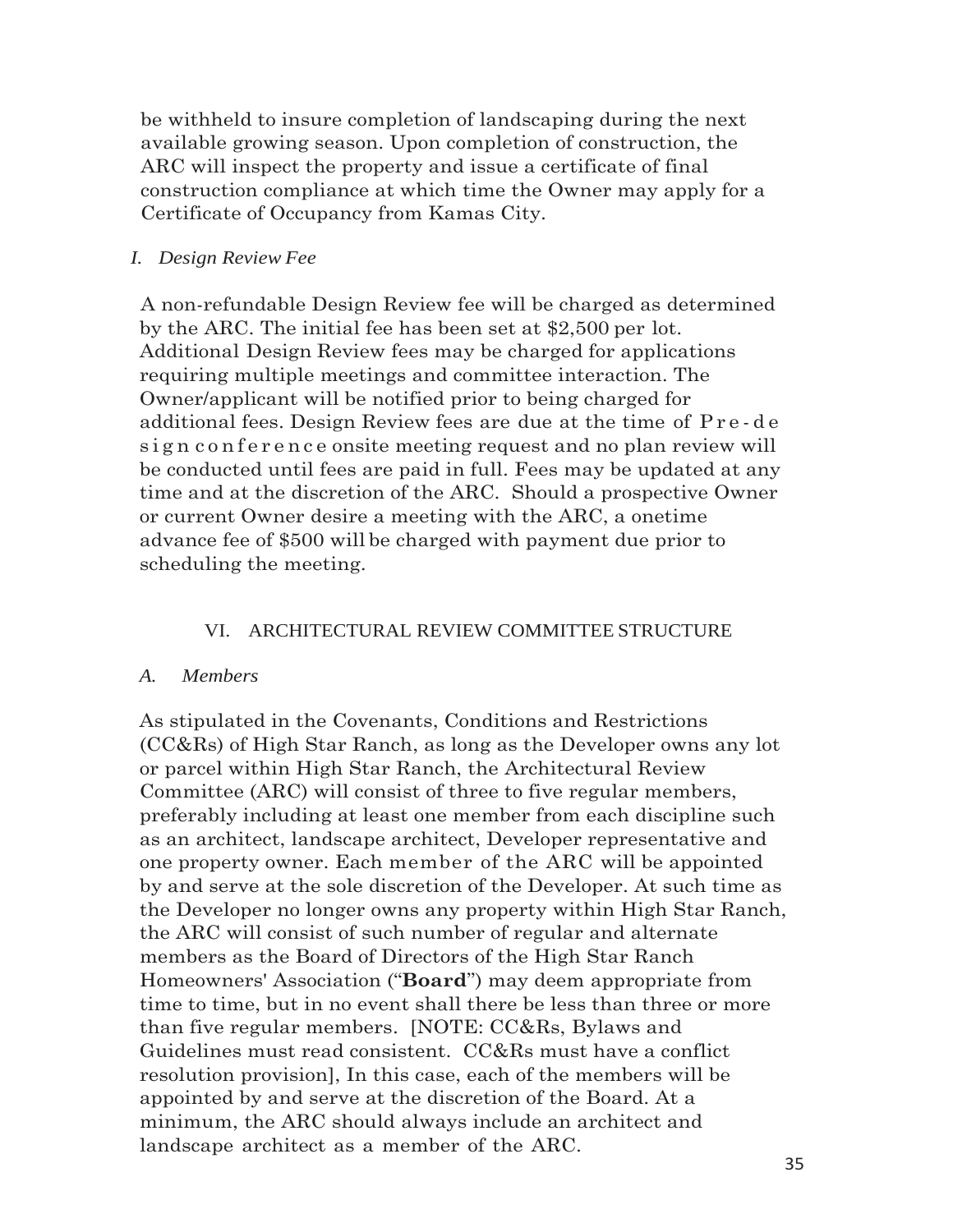## *B. Meetings*

The ARC will meet on an as needed basis as deemed necessary to perform their duties during development of the property. The vote of a majority of the members shall constitute an act by the ARC. The ARC will keep on file all submittals and copies of written responses to Owners and their consultants to serve as a record of actions taken.

## *C. Address*

The address of the ARC will be established and included in these Guidelines prior to publication. Such address will be the place for submittal of plans and specifications for review and also where copies of these Guidelines can be obtained.

*D. Resignation of Members [QUESTION: is this necessary here? Consider moving to Bylaws]*

Any member of the ARC may, at any time, resign from the Committee upon written notice delivered to the High Star Ranch Master Association Board or to the Developer.

## *E. Amendment of DesignGuidelines*

The ARC may, from time to time, suggest revisions or amendments to any portion of the Guidelines. All such amendments or revisions must be appended to and made a part of the Design Guidelines. Administrative changes may be in a like manner by the ARC. Changes of a substantive nature may be recommended by the ARC for consideration by the High Star Ranch Master Association or the Developer.

## *F. Liability*

Neither the ARC, nor any member thereof, nor High Star Ranch, its Homeowners' Association, its members, managers, employees, agents, or affiliates will be liable to any Owner or other person for any loss or damage claimed on account of any of the following:

• The approval or disapproval of any plans, drawings and specifications, whether or not defective. Owners acknowledge that the ARC is not reviewing plans, drawings or specifications for structural soundness, adherence to codes, or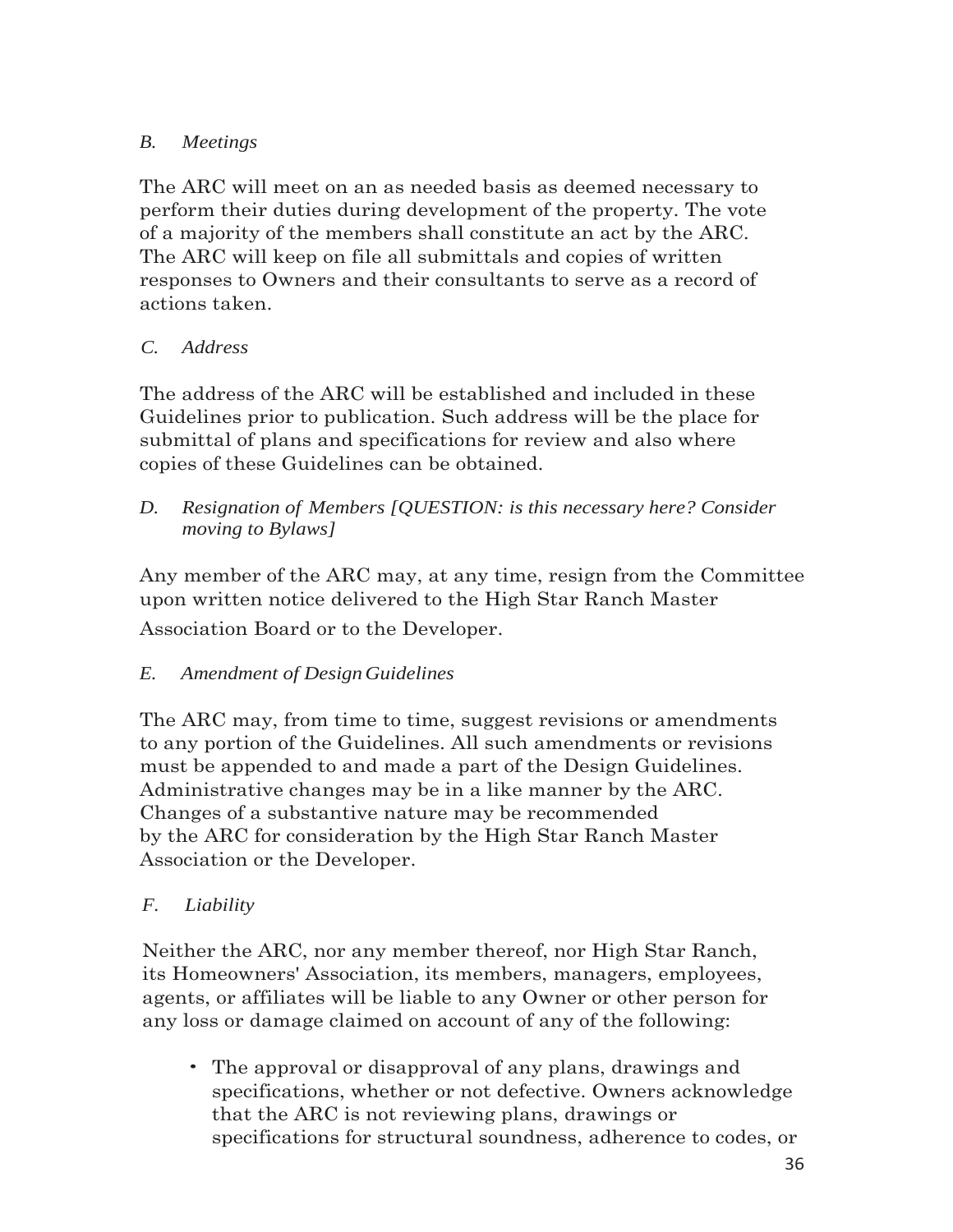other similar purpose, but only with the intent of determining whether such plans, drawings and specifications comply with the provisions of these Guidelines. Neither the ARC nor any of its individual members, whether or not such member is a licensed or registered design professional, shall have any liability as architect, engineer or other design professional.

- The construction or performance of any work, whether or not pursuant to approved plans, drawings and specifications regardless of any inspections by the ARC during the course of construction.
- The development or manner of development of any property within High Star Ranch.
- The inspection or approval of any improvements within High Star Ranch.

Every owner or other person, by submission of plans and specifications to the ARC for approval, agrees that no action or suit against the ARC, any of its members, or the Developer, will be brought as a result of any action taken by the ARC.

Approval by the ARC of any improvement at High Star Ranch only refers to the High Star Ranch Residential Design Guidelines and in no way implies conformance with local government regulations. It shall be the sole responsibility of the Owner to comply with all applicable government ordinances and/or regulations, including but not limited to zoning ordinances and local building codes.

## *G. Delegation of Authority*

The ARC may delegate any or all of its Design Review responsibilities to one or more of its members, acting as a subcommittee of the ARC, and/or a professional design consultant retained by the ARC on behalf of the Board. Upon such delegation, the actions of such members or consultants shall be equivalent to action by the Committee as a whole.

## *H. Governance*

These Design Guidelines are promulgated pursuant to the terms and conditions of the CC&Rs of High Star Ranch. In the event of any inconsistency between the provisions of these Design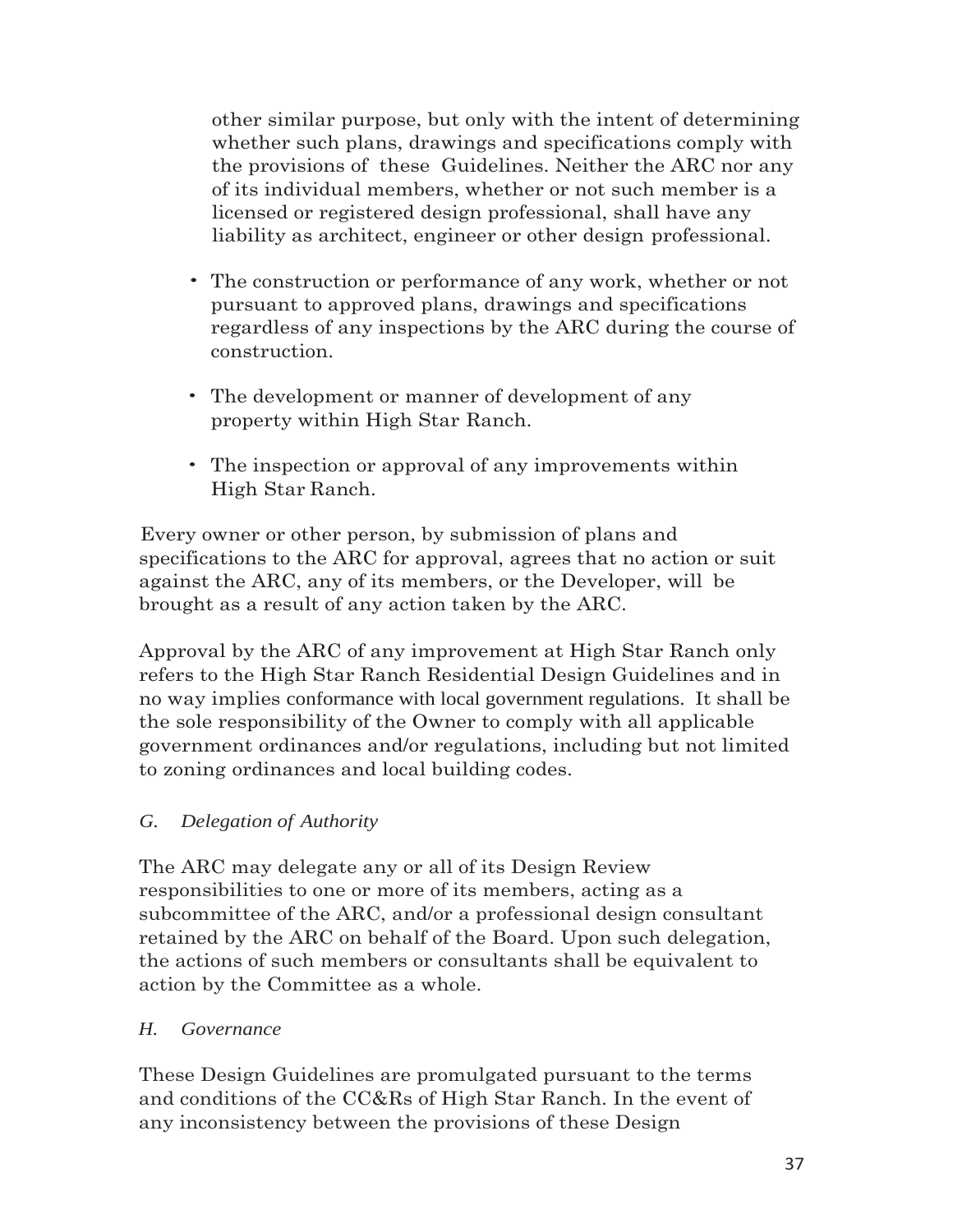Guidelines and the provisions of the CC&Rs, the provisions of the Design Guidelines shall apply. [NOTE: problematic. Should be the opposite.] In the event of any inconsistency between codes and ordinances of local, state and federal agencies and these Design Guidelines, the stricter regulation, code or requirement shall apply.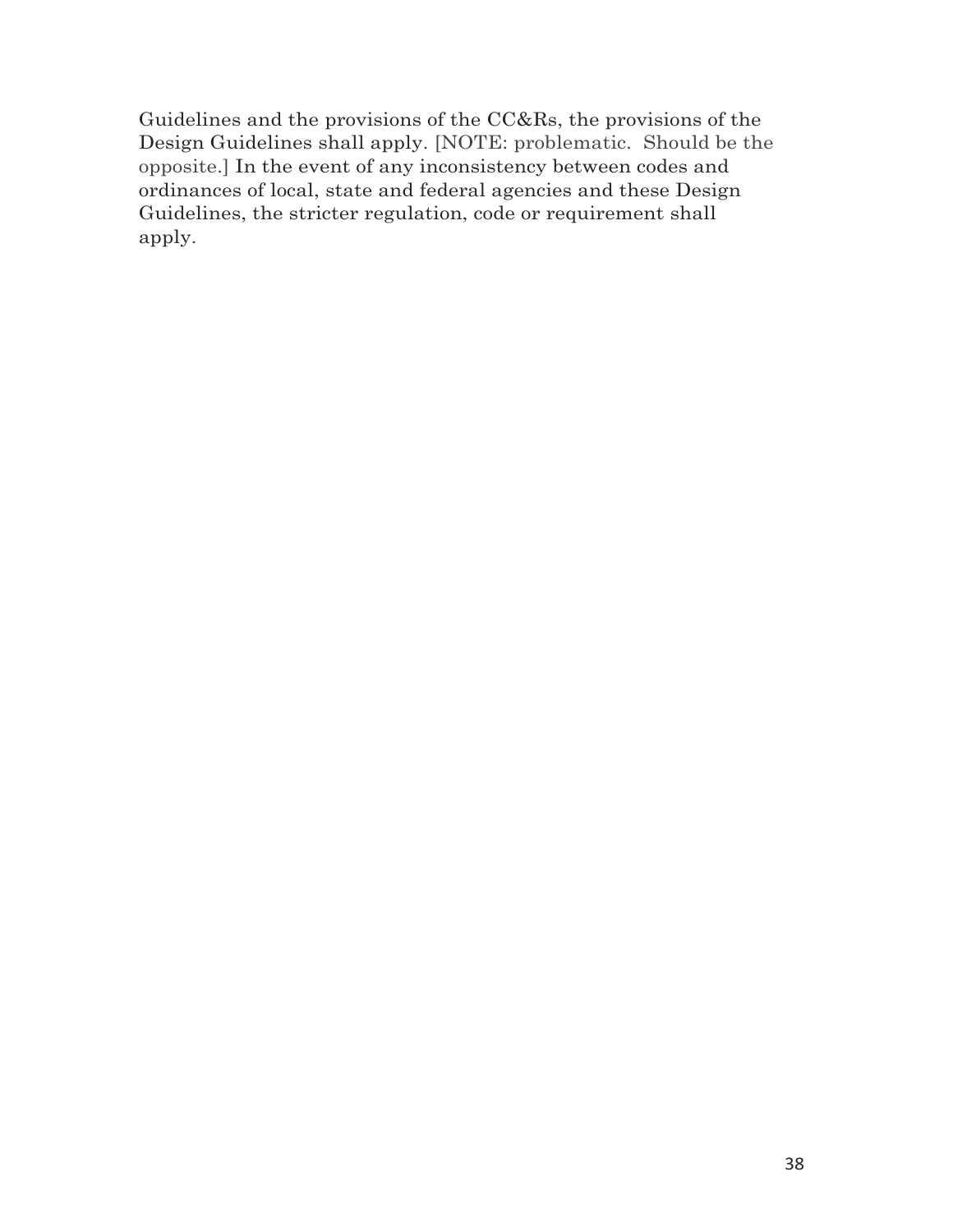#### APPENDIX A

#### APPROVED PLANT LISTS

#### Approved Native and Compatible Plant List (natural areas)

#### Additional Approved Plant List (building envelope)

#### APPROVED NATIVE AND COMPATIBLE PLANT LIST Natural Areas More Drought Tolerant Species (supplemental irrigation recommended)

Acer ginalla Acer glabrum Alnus incana Betula ocddentialis Craetaegus douglasii Picea pungens Picea omorika Pinus aristata Pinus nigra Populus acuminata Populus tremuloides Prunus virginiana Quercusgambellii

#### *Shrubs*

Amelanchier alnifolia Artemisia tridentata Cercocarpus ledifolius Chrysothamnus nauseosis Cornusstolonifera Juniperous sp Pachystima myrsinites Physocarpus malvaceus Potentilla fruiticosa Purshia tridentata Ribes alpinum Phus glabra Rosa woodsii

Amur Maple Rocky Mountain Maple Alder Western Water Birch Black Hawthorne Colorado Spruce Serbian Spruce Bristlecone Pine Austrian Pine **Cottonwood** Quaking Aspen Chokecherry Gambel Oak

Salix exigua Symphoricarpos occidentalis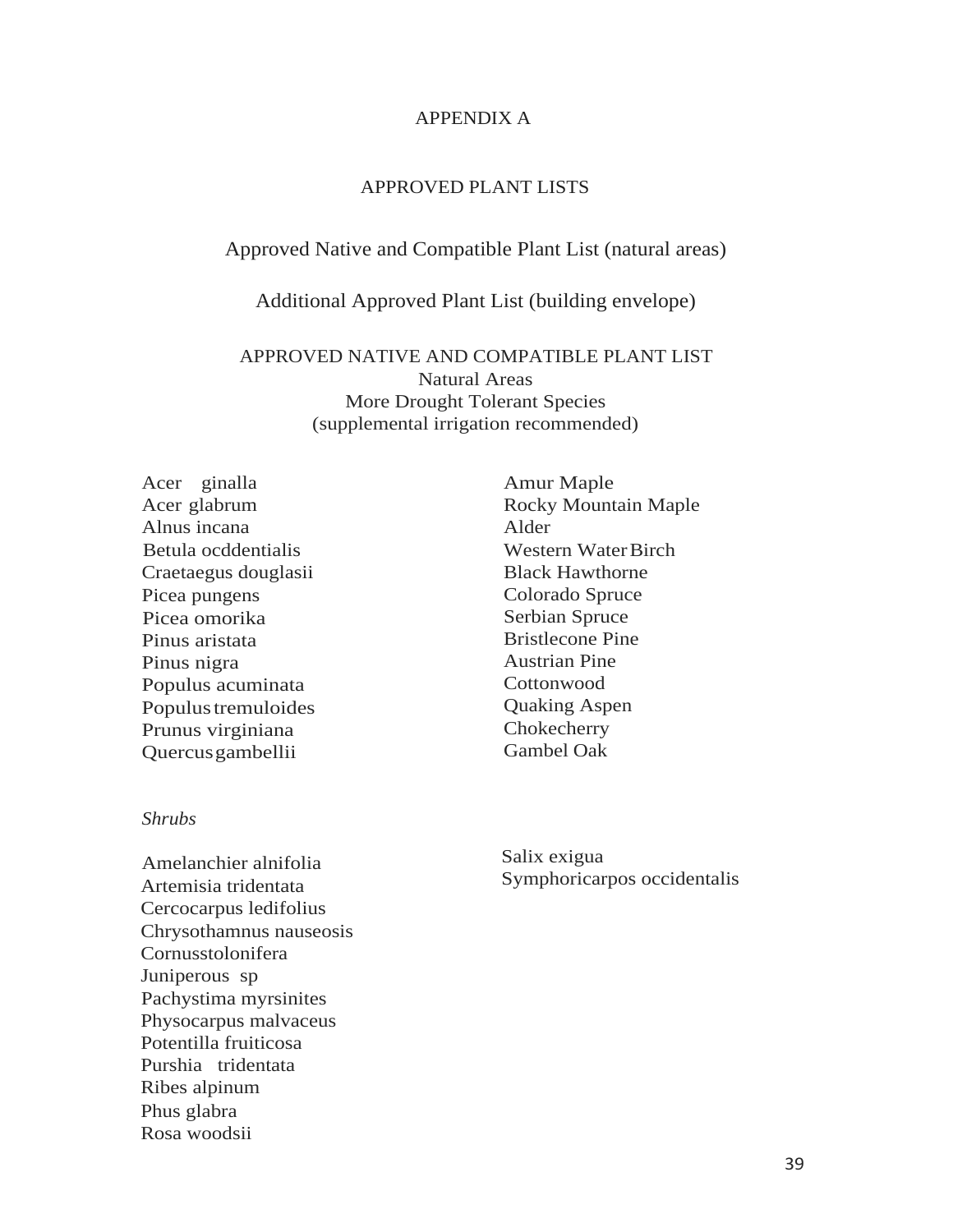Saskatoon Serviceberry Big Sage Curleaf Mountain Mahogany Rubber Rabbitbrush Red Osier Dogwood Juniper Mount ain Lover Nineba rk Potenti lla Antelope Bitterbrush Alpine Currant Smooth Sumac Wood's Rose Coyote Willow Western Snowberry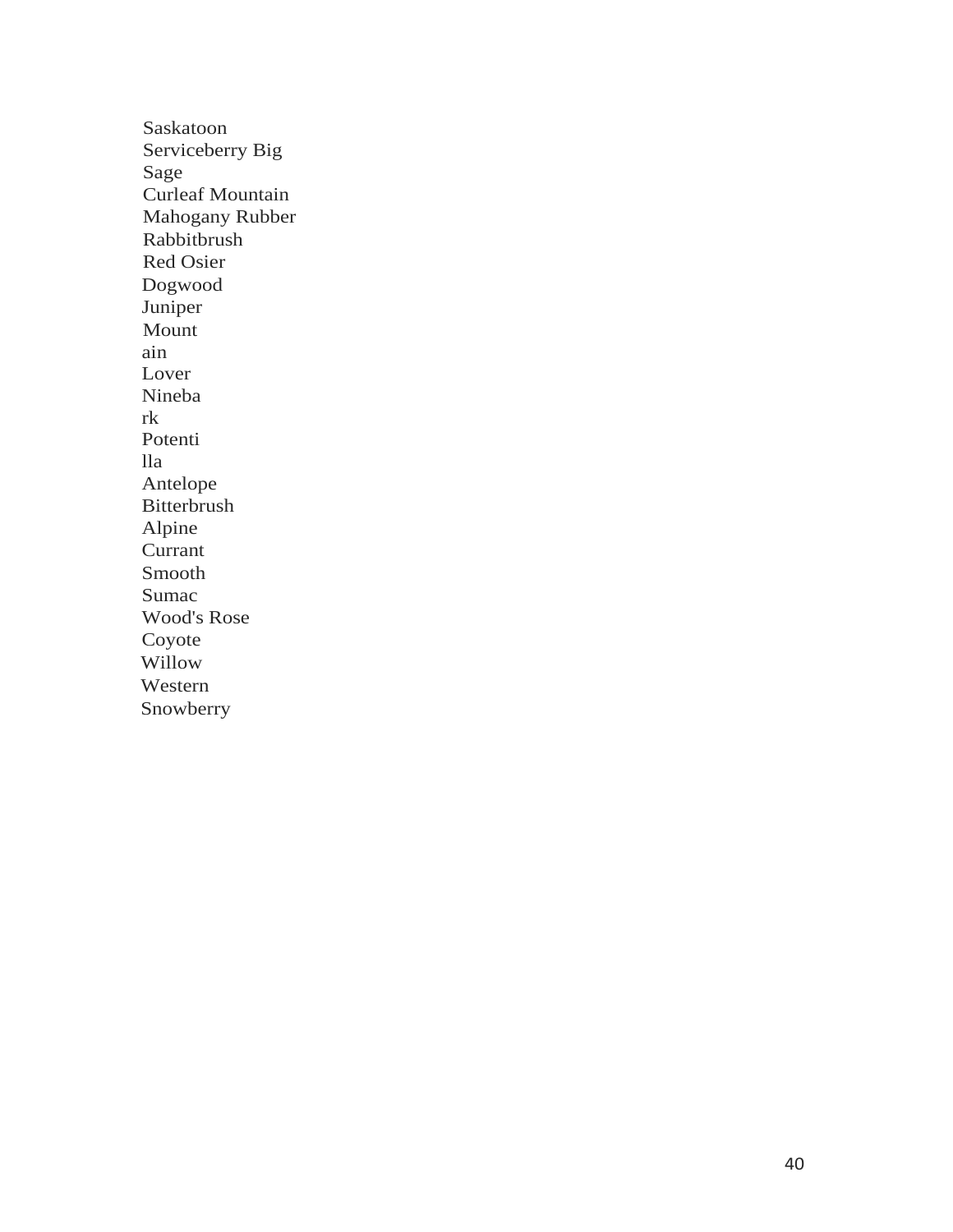#### *Perennial Flowers*

Achillea milefolium Aconitum columbianum Allium acuminatum

Western Yarrow Monkshood Wild Onion

Aquilegia caerulea Arctostaphylos uva ursi Aster alpinus Balsamorhiza sagittata Campanula carpartica Fragaria Geranium spp Gaillardia aristata Helianthus Lupinus spp Penstemon spp Oenothera spp Sedum acre Sphaeralcea spp Viguireamultiflora Wyethia amplexicaulis

Columbine Kinnickinnick Alpine Aster Arrowleaf Balsamroot Bellflower Strawberry Wild Geranium (indigenous species) Gaillardia Sunflower Lupine Penstemon Evening Primrose Utah Sedum Globemallow Showy Goldeneye Mule's Ear

#### *Grasses*

Agropyron smithii Agropyron spicatum Bromus marginatus Carex spp Elymus cinerus Festuca ovina Koeleria cristata Oryzopsis hymenoides Poa pratensis Poa bulbosa Sitanion hystrix Stipa spp

Western Wheatgrass Bluebunch Wheatgrass Mountain Brome **Carex** Great Basin Wildrye Sheep Fescue Prairie Junegrass Indian Ricegrass Kentucky Bluegrass Bulbous Bluegrass Bottlebursh Squirreltail Needle Grass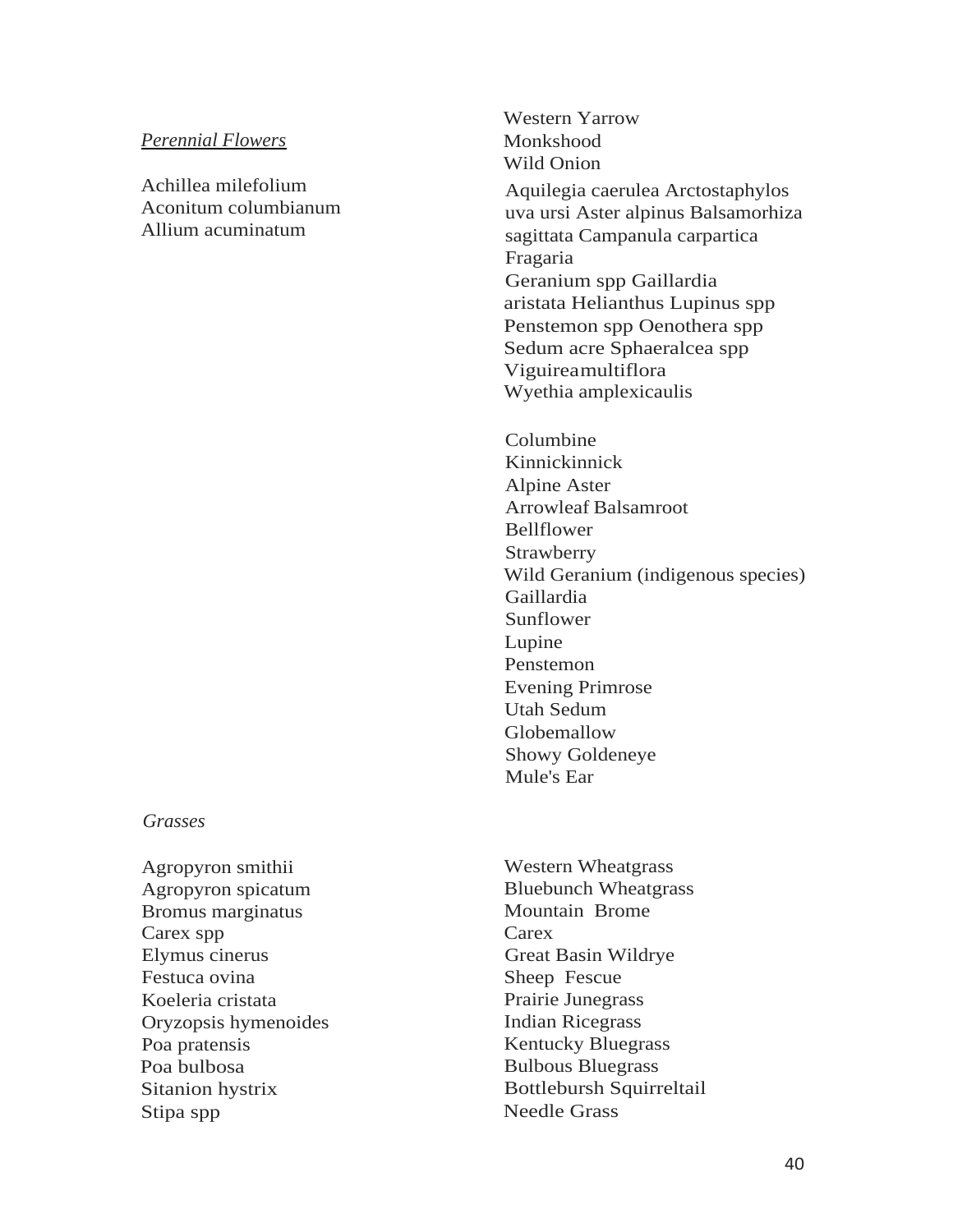#### ADDITIONAL APPROVED PLANT LIST

Building Envelope *(irrigation recommended)*

Acer ginnalla Acer glabrum Alnus incana Craetaegus douglasii Picea pungens Picea omorika Pinus aristata Pinus nigra Populus acuminata Populus tremuloides Populus tremula erecta' Prumus padus Prunus virginiana Quercus cambellii Sorbus scopulina

#### *Shrubs*

Amelanchier alnifolia Artemisia tridentata Cercocarpus ledifolius Chrysothamnus nauseosis Cornus stolonifera Cotoneaster spp Euonymus alatus Juniperous spp Lonicera spp Pachystima myrsinites Physocarpus malvaceus Pinus mugo (dwarf spp) Potentilla fruiticosa Purshia tridentata Ribes alpinum Rhus Rosa woodsii

Amur Maple Rocky Mountain Maple Alder Black Hawthorne Colorado Spruce Serbian Spruce Bristlecone Pine Austrian Pine **Cottonwood** Quaking Aspen Swedish Aspen Mayday Tree **Chokecherry** Gambel Oak Dwarf Mountain Ash

Saskatoon Serviceberry Big Sage Curleaf Mountain Mahogany Rubber Rabbitbrush Red Osier Dogwood Cotoneaster species Burning Bush Juniper Honeysuckle Mountain Lover Ninebark MugoPine Potentilla Antelope Bitterbrush Alpine Currant Sumacs Wood's Rose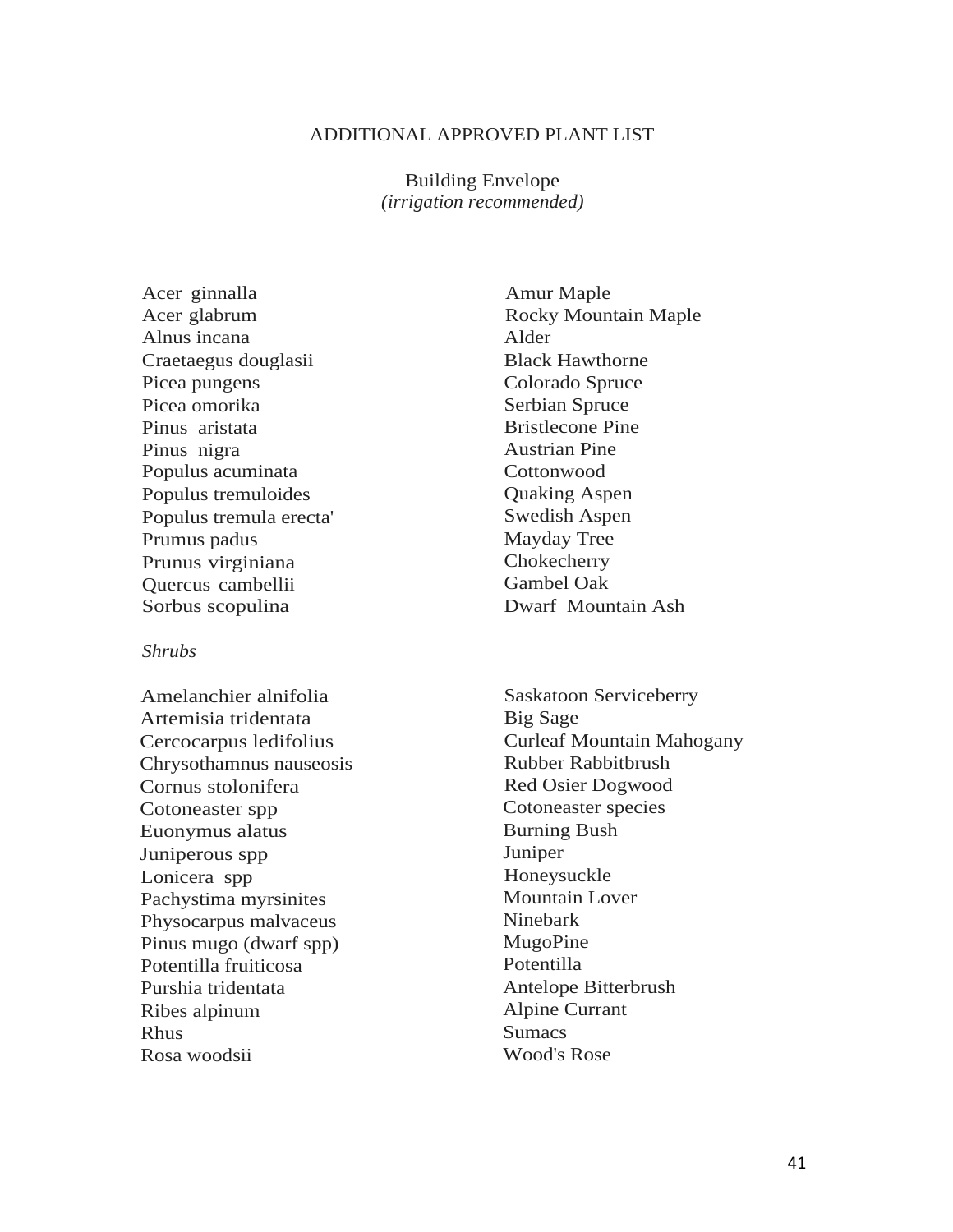Salix spp Symphoricarpos alba Yucca spp

#### *Perennial Flowers*

Achillea milefolium Aconitum columbianum Alcea rosea Allium acuminatum Aquilegia caerulea Armeria caerulea Artemisia schmidtiana Aster alpinus Balsamorhiza sagittata Campanula carpartica Cerastium tomentosa Coreopsis Delphinium Dianthus Dicentra spectibilis Geranium spp Gaillardia aristata Helianthus Heuchera Iris missouriensis Iris siberica Linum lewisii Lupinus spp Monarda didyma Nepeta mussini Penstemon spp Papaver oriental Oenothera spp Rudbeckia hirta Sedum spp

#### *Grasses*

Agropyron smithii Agropyron spicatum Aristada purpurea Boutelous curtipendula Coyote Willow Snowberry Yucca

Western Yarrow Monkshood Hollyhock Wild Onion Mountain Columbine Sea Pinks Silvermound Alpine Aster Arrowleaf Balsamroot Bellflower Snow in Summer Coreopsis Larkspur Dianthus Bleeding heart Geranium Gaillardia Sunflower Coral Bells WesternSweetFlag Siberian Iris Blue Flax Lupine BeeBalm Nepeta Pensternon Poppy Evening Primrose Daisies Sedurn

Western Wheatgrass Bluebunch Wheatgrass Purple Threeawn Side Oats Grama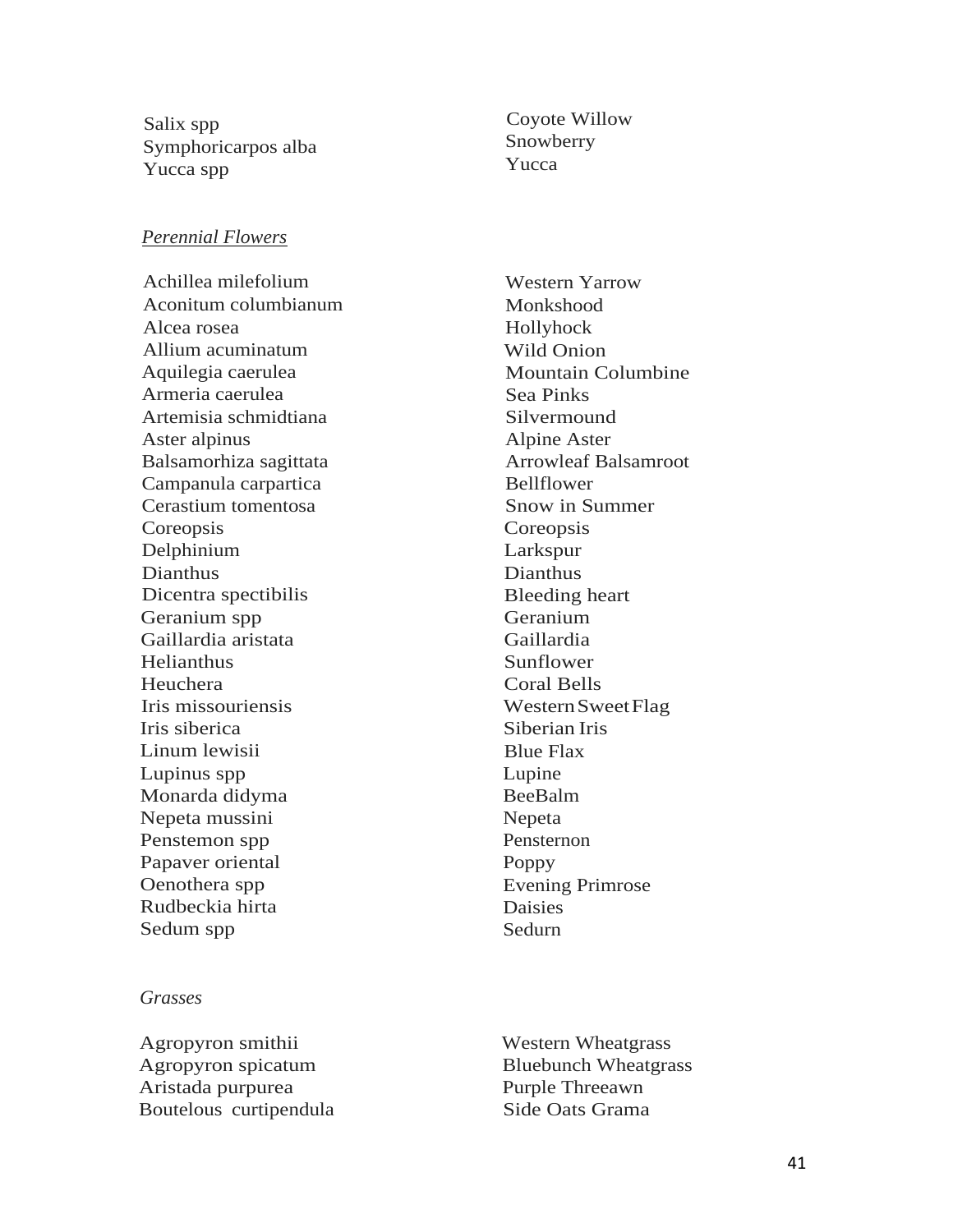Bromus marginatus Carex spp Elymus cinerus Festuca arundinacea Festuca ovina Festuca ovina 'glauca' Festuca rubra Koeleria cristata **Miscanthus** Oryzopsis hymenoides Phalaris arundinacea Poa alpine Poa bulbosa Poa secunda Sitanionhystrix Stipaspp

Mountain Brome **Carex** Great Basin Wildrye Tall Fescue Sheep Fescue Blue Fescue Red Fescue Prairie Junegrass Maidengrass Indian Ricegrass Reed Canarygrass Alpine Bluegrass Bulbous Bluegrass Sandberg Bluegrass Bottlebrush Squirreltail Needle Grass

*Groundcovers*

Aegopodium Arctostaphylos uva-ursi Gallium odorata Fragaria Lysimanchia numularia Mahonia repens Phlox subulata Sedumacre Thymus serpyHum Thymus Vinca minor

Snow of the Mountain Kinnickinnick Sweet Woodruff Strawberry Creeping Jenny Creeping Oregon Grape Phlox Utah Sedum Mother of Thyme Woolly Thyme Vinca

*Vines*

Lonicera Dropmore ScarletHoneysuckle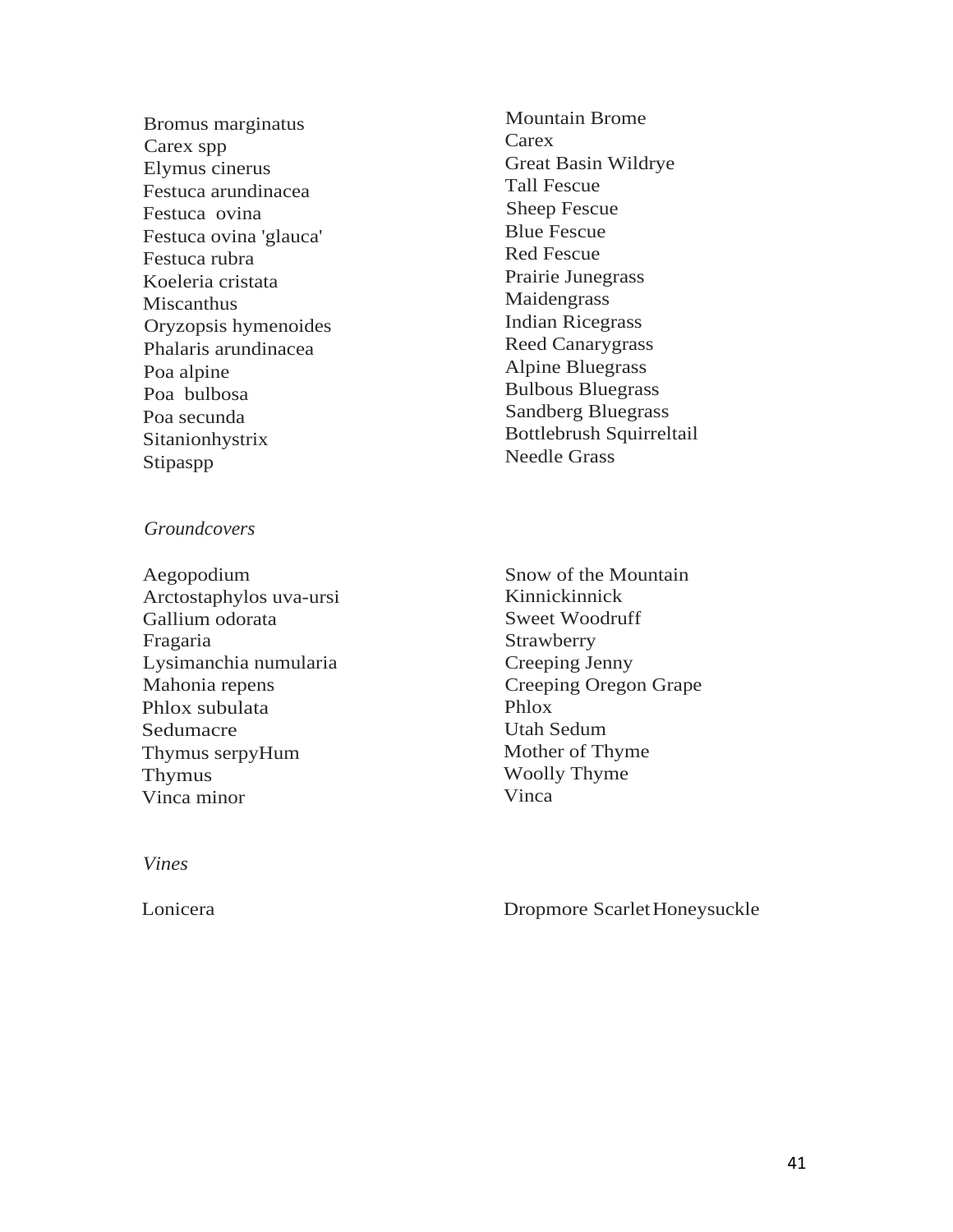## APPENDIX B

## DESIGN REVIEW SUBMITTAL CHECK LIST

## 1. PRE-DESIGN CONFERENCE (Must occur prior to commencement of design)

- Confirm sign off on conditions depicted in the Individual Lot Plan (to be completed at time of lot purchase)
- Review Design Guidelines, CC&Rs and Kamas City codes and ordinances
- Schedule meeting with a member or members of the ARC on site
- Discuss driveway configuration and any special site opportunities and constraints
- Obtain copy of Design Review Application
- Ask and answer questions related to the design and approval of residences at High Star Ranch

## 2. PRELIMINARY DESIGN SUBMITIAL

- Site plan with topography
- Surveywith legal description
- Floor plans
- Exterior elevations
- Preliminary landscapeplan
- Preliminary lighting plan
- Supplemental drawings, materials and studies requested during the Pre-Design Conference
- Review fee and application

# RESULT: Approval or denial from the ARC

## 3. FINAL DESIGN SUBMITTAL

- Final siteplan
- Final floorplans
- Roof
- Building section
- Exterior elevations
- Materials sample board for exterior materials
- Final landscape plan
- Final lighting plan
- Construction siteplan
- Complete set of construction documents (plans and specifications)
- Structural certifications
- Construction time schedule

RESULT: Final approval or denial from the ARC